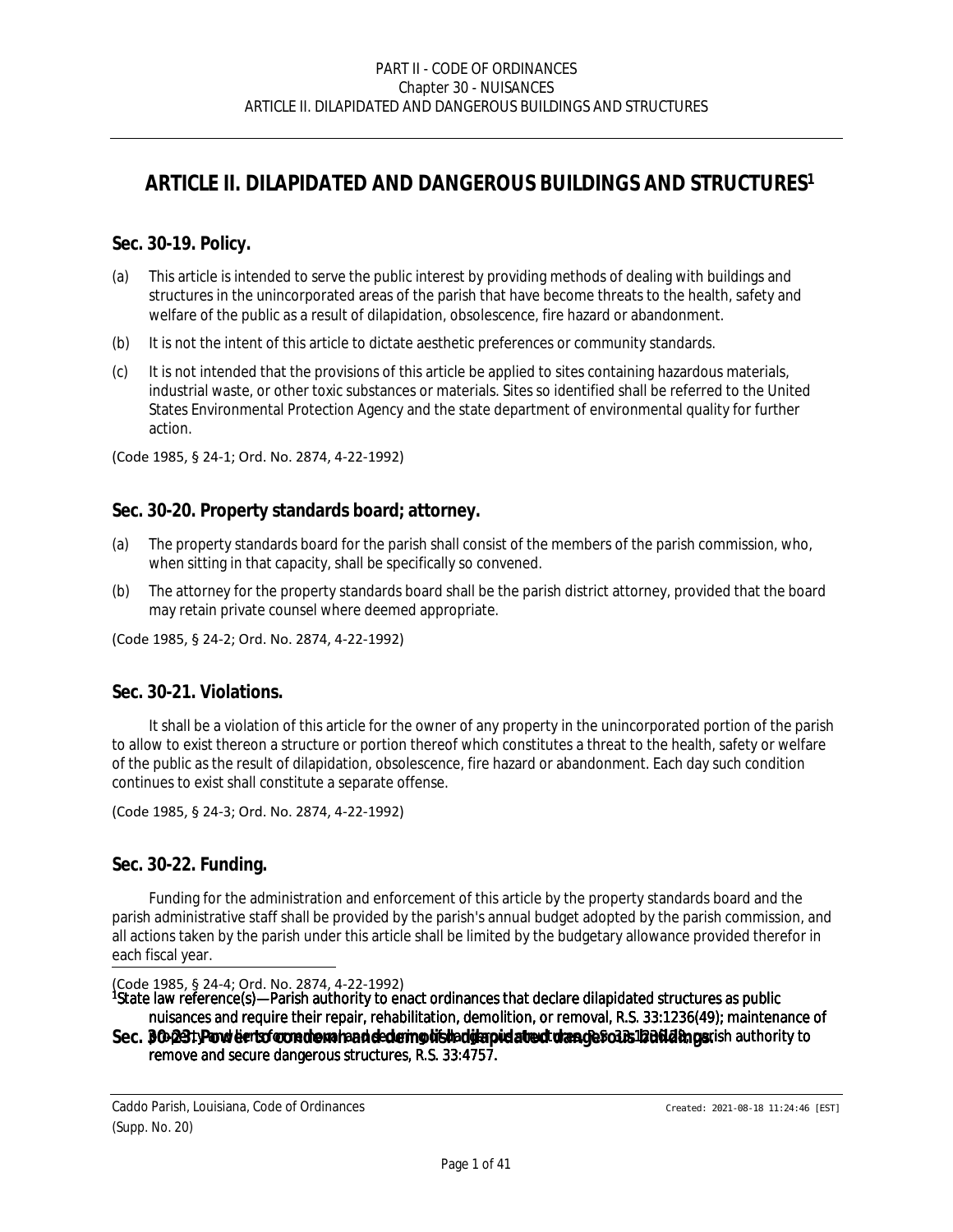The property standards board may condemn, and cause to be demolished, removed or sealed, any building or structure within the unincorporated areas of the parish when it is in a condition which endangers the public health, safety or welfare as a result of dilapidation, obsolescence, fire hazard or abandonment.

(Code 1985, § 24-5; Ord. No. 2874, 4-22-1992)

### **Sec. 30-24. Inspection.**

- (a) Duly authorized representatives of the parish may enter any building, structure or premises at reasonable times for the purpose of ascertaining whether conditions exist which may endanger the public health, safety or welfare, when there is reason to believe that such may be the case.
- (b) When entering a building, structure or premises that is occupied, such official shall first identify himself, present proper credentials, and request entry. If the building, structure or premises is unoccupied, he shall first make a reasonable effort to locate the owner or other persons having control thereof and demand entry.
- (c) If the owner, agent, occupant or tenant of any building or structure fails to consent to entry and inspection, a representative of the parish may present an affidavit to a judge of First Judicial District Court stating that he believes, or has reason to believe, that by a search of the premises designated in the affidavit he will obtain evidence tending to reveal existence of violations of this article. Upon receipt of such affidavit, the judge, if he deems the affidavit to be sufficient, shall issue a warrant authorizing the parish representative to enter and search the premises described in the affidavit and designated in the warrant to obtain evidence tending to reveal the existence of violations of this article.

(Code 1985, § 24-6; Ord. No. 2874, 4-22-1992)

## **Sec. 30-25. Initial report; notice; hearing; effect of recordation.**

- (a) Before the property standards board may condemn any building or structure, there must be submitted to it a written report recommending the demolition, removal or sealing of the building or structure signed by the director of public works or the chief sanitarian of the parish health unit. The parish administrator shall thereupon serve notice on the record owner of the building or structure requiring him to show cause at a meeting of the property standards board why the building or structure should not be condemned. The date and hour of the meeting shall be stated in the notice, which shall be served at least ten days prior to the date of the hearing, except in case of public emergency as hereinafter provided.
- (b) The notice requirement shall be satisfied when:
	- (1) Notice is served upon the owner in the same manner as service of citation or other process, including domiciliary service, whether made by a sheriff, deputy sheriff or constable; or
	- (2) Notice is served upon the owner by registered or certified mail, sent to his last known address.
- (c) If notice cannot be made under the provisions of subsection (b) of this section, notice shall be made by publishing a copy of the notice two times in the official journal of the parish. A copy of the notice shall be posted in a conspicuous place on or near the premises which is the subject of the notice.
- (d) In case of a public emergency where the condition of the building or structure is such as to cause possible immediate risk of loss of life, serious personal injury or substantial damage to property, the property standards board may condemn the building or structure after 24 hours' notice served upon the owner or his agent or the occupant. Actual demolition shall not be begun until the expiration of the 48-hour appeal period provided by section 30-27.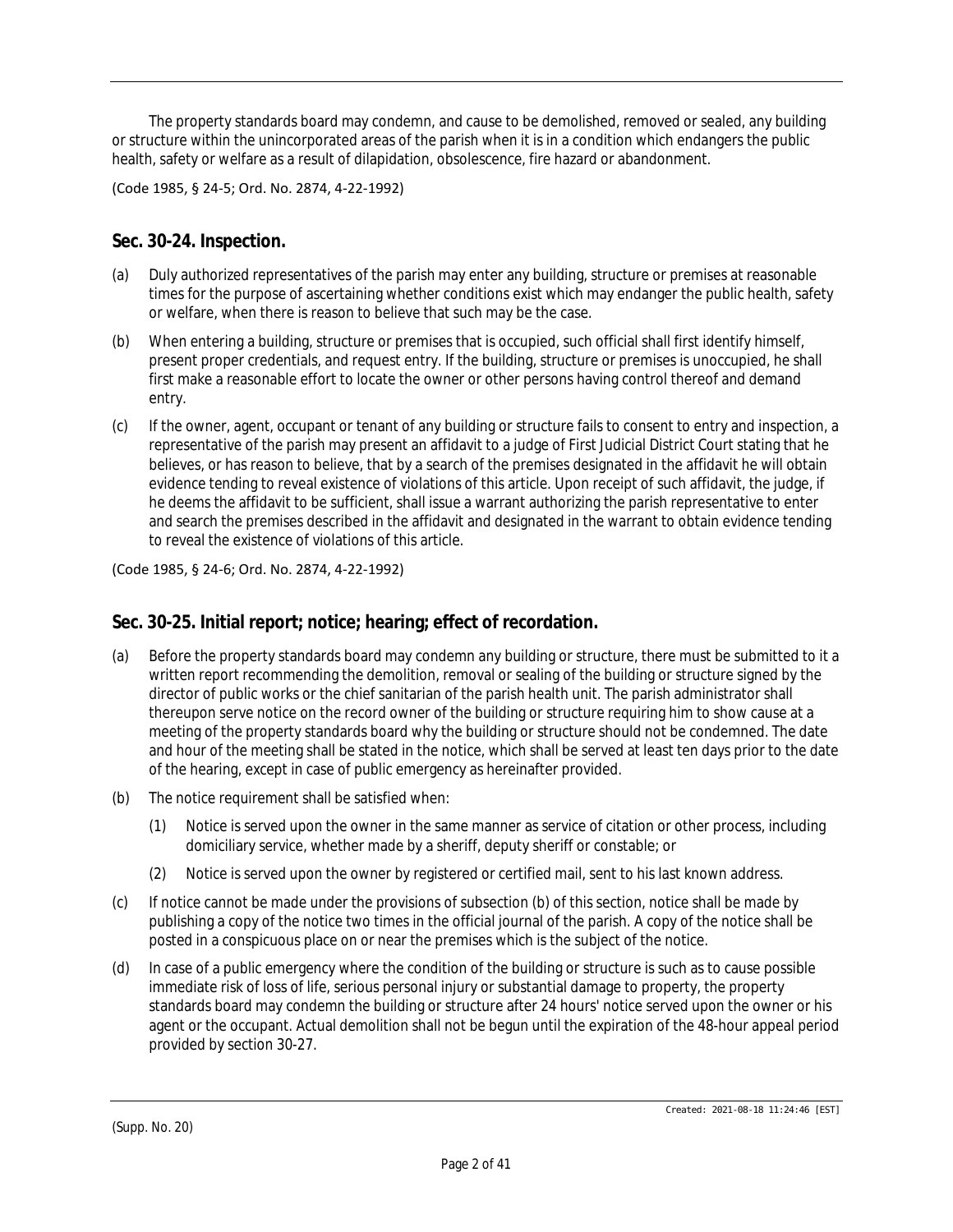(e) Any notice served pursuant to this section shall be filed with the parish clerk of court and shall be recorded in mortgage records of the parish. Once filed, said notice shall be deemed notice to all persons. Any transferee of such property takes the property subject to the provisions applicable to the original owner.

(Code 1985, § 24-7; Ord. No. 2874, 4-22-1992; Ord. No. 3557, 9-24-1998)

### **Sec. 30-26. Decision of governing authority; order to demolish, repair or seal.**

- (a) After the hearing provided for in section 30-25, if in the opinion of the majority of the property standards board the facts justify it, an order shall be entered condemning the building or structure and ordering that it be demolished, removed or sealed within a specified period of time. If repairs or sealing of the building or structure will correct the dilapidated, dangerous or unsafe condition, the property standards board may grant the owner the option of providing such repairs or sealing; and in such a case the general nature or extent of the repairs or sealing to be accomplished, the time thereof, and the defects to be corrected shall be specified in the decision of the property standards board.
- (b) The decision and order of the property standards board shall be in writing and shall be final unless appealed from as hereinafter provided.
- (c) As used in this section, the term "sealing" means the boarding of each window, door and other opening of a structure in such a manner as to prevent the entry of a person into the structure. The nature of such sealing shall be sufficient to meet or exceed current standards of the Department of Housing and Urban Development of the United States Government.

(Code 1985, § 24-8; Ord. No. 2874, 4-22-1992)

### **Sec. 30-27. Appeal.**

- (a) The owner or occupant, or the agent or other representative of the owner, may appeal the decision of the property standards board to the First Judicial District court by the filing of a petition therein, within five days of service of the order of the board, in the manner provided for service of notice by section 30-25(b), alleging reasons why the decision and order of the property standards board is illegal or improper. The issue shall be tried de novo and by preference in the district court, and the order appealed from shall be suspended during the appeal; provided, however, that, where a public emergency has been declared by the property standards board, the owner of the building or structure who desires to suspend the order of the property standards board and prevent the demolition or removal of such building or structure must, within 48 hours of the issuance of the order of condemnation by the board, obtain a temporary restraining order enjoining such action, contingent upon the furnishing of such bond as may be fixed by the district judge to cover any damage that may be caused by the condition of the building.
- (b) Either party may appeal from the judgment of the district court as in other cases.

(Code 1985, § 24-9; Ord. No. 2874, 4-22-1992)

## **Sec. 30-28. Compliance with order; violation; failure to comply; notice.**

The owner or his designated agent must demolish and remove the building or structure or have it repaired and/or sealed, in accordance with the order of the property standards board, within the time period specified for such removal, repair, and/or sealing, running from service of the order upon him in the manner provided for service by section 30-25(b), or satisfy the property standards board within that period that sufficient arrangements have been made or a contract has been entered into to do same within a period satisfactory to the board. Failure to take such action or file a timely appeal shall constitute a violation of this section, with each day such

(Supp. No. 20)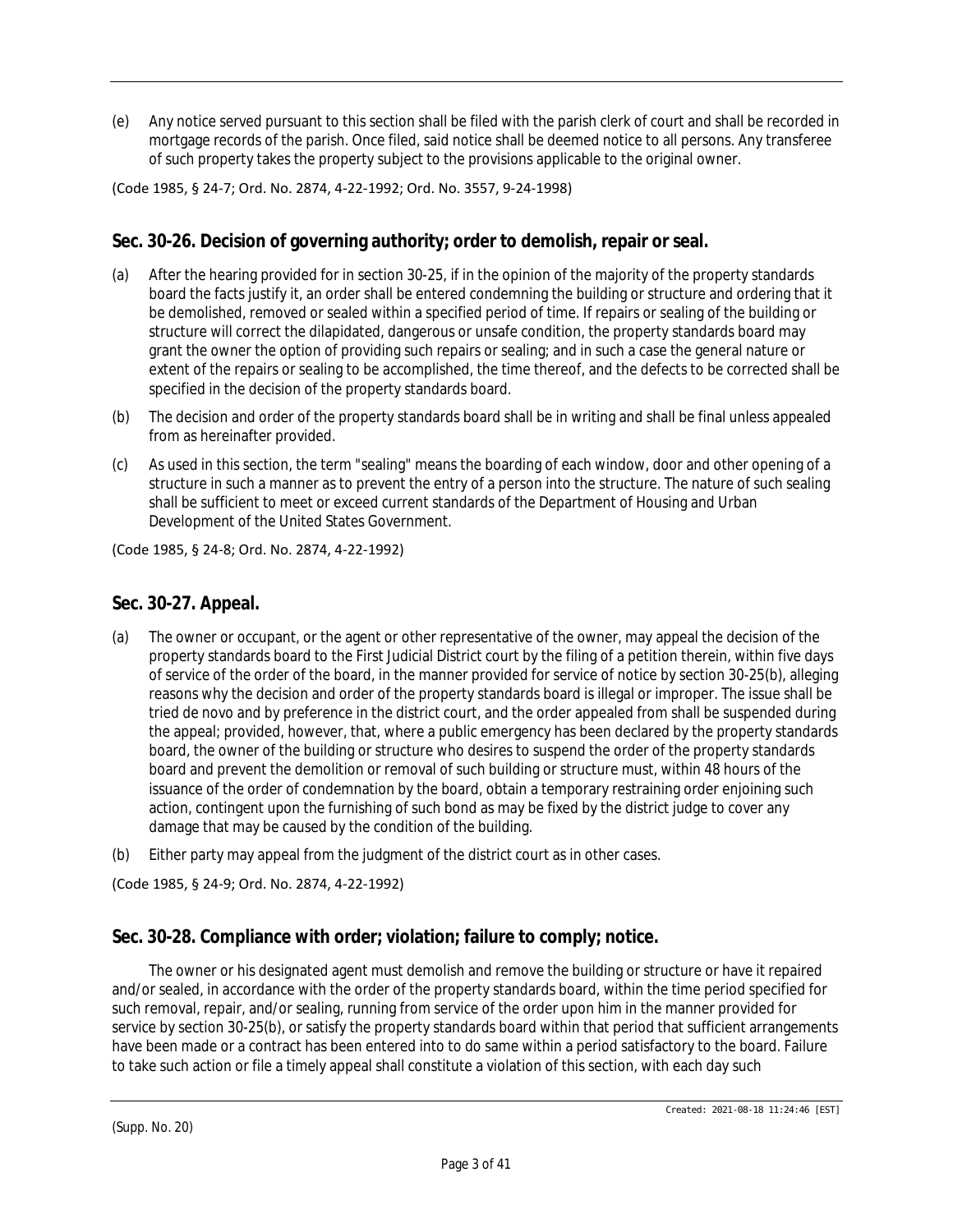circumstances continue to exist constituting a separate offense, and shall authorize the parish to proceed with the demolition, removal, repair and/or sealing of the condemned building or structure in which case neither the parish, the property standards board, the parish commission, the parish administrator, nor any employee or agent of the parish shall be liable in damages.

(Code 1985, § 24-10; Ord. No. 2874, 4-22-1992)

## **Sec. 30-29. Lien and privilege for cost of demolition, etc., and maintenance by parish; interest.**

- (a) The parish shall have a lien and privilege against the property involved for the cost of demolishing, removing, repairing and/or sealing any building or structure thereon, for the cost of maintaining the property, and for all attorney, engineering and/or inspection fees incurred in connection with such work, together with a 15 percent administrative charge. Maintenance costs may include grass cutting, weed abatement, and trash and garbage removal. Such lien shall be placed on property only in the event of the owner's refusal to pay any such costs incurred by the parish within 30 days after notice of same in the manner set forth in section 30- 25. The lien and privilege shall be preserved by the parish administrator executing and placing on record in the mortgage records of the parish a sworn statement of facts, giving the description of the property and the cost of demolishing, removing, repairing or sealing the building or structure, and of maintaining property subsequent to such action.
- (b) The lien and privilege may be enforced by ordinary process in the First Judicial District Court. Alternatively, the lien and privilege may be enforced by assessing the amount thereof against the property as a tax thereon, to be enforced as any ordinary property tax lien and collected in the manner fixed for the collection of taxes, being subject to the same civil penalties for delinquencies. After the parish has incurred such costs as constitute the lien and privilege on the property, the parish administrator may send an attested bill of the costs, expenses and charges which constitute the lien and privilege to the sheriff, who shall add the amount of said bill to the next tax bill of the owner. The parish may also recover interest of the amounts secured by the lien at the rate for legal interest provided under state law, with such interest to be computed from the date of recordation of the lien until paid. The parish's lien and privilege shall prime all other liens and privileges against the property filed after the parish administrator's sworn statement is recorded pursuant to subsection (a) of this section, except that the parish's lien and privilege will not prime other taxes against the property.
- (c) The parish's lien shall not be cancelled until the amount thereof has been paid in full, including all professional fees, administrative charges and interest; except that the parish may waive the payment of interest where it reasonably determines that the amount thereof will make the total due under the lien disproportionate to the value of the property involved.
- (d) In addition to the lien and enforcement procedures set forth by this section, the parish shall have a cause of action against the owner personally for the costs and charges listed in subsection (a) of this section. Such action shall be brought by ordinary process in the First Judicial District Court, and the parish shall be entitled to recover the costs and attorney's fees incurred in the prosecution of such action.

(Code 1985, § 24-11; Ord. No. 2874, 4-22-1992)

State law reference(s)—Rates of legal and conventional interest, R.S. 9:3500.

## **Sec. 30-30. Closing streets and sidewalks.**

The director of public works shall have the authority, when deemed necessary in the interest of public safety, to temporarily close sidewalks and streets adjacent to unsafe buildings and structures.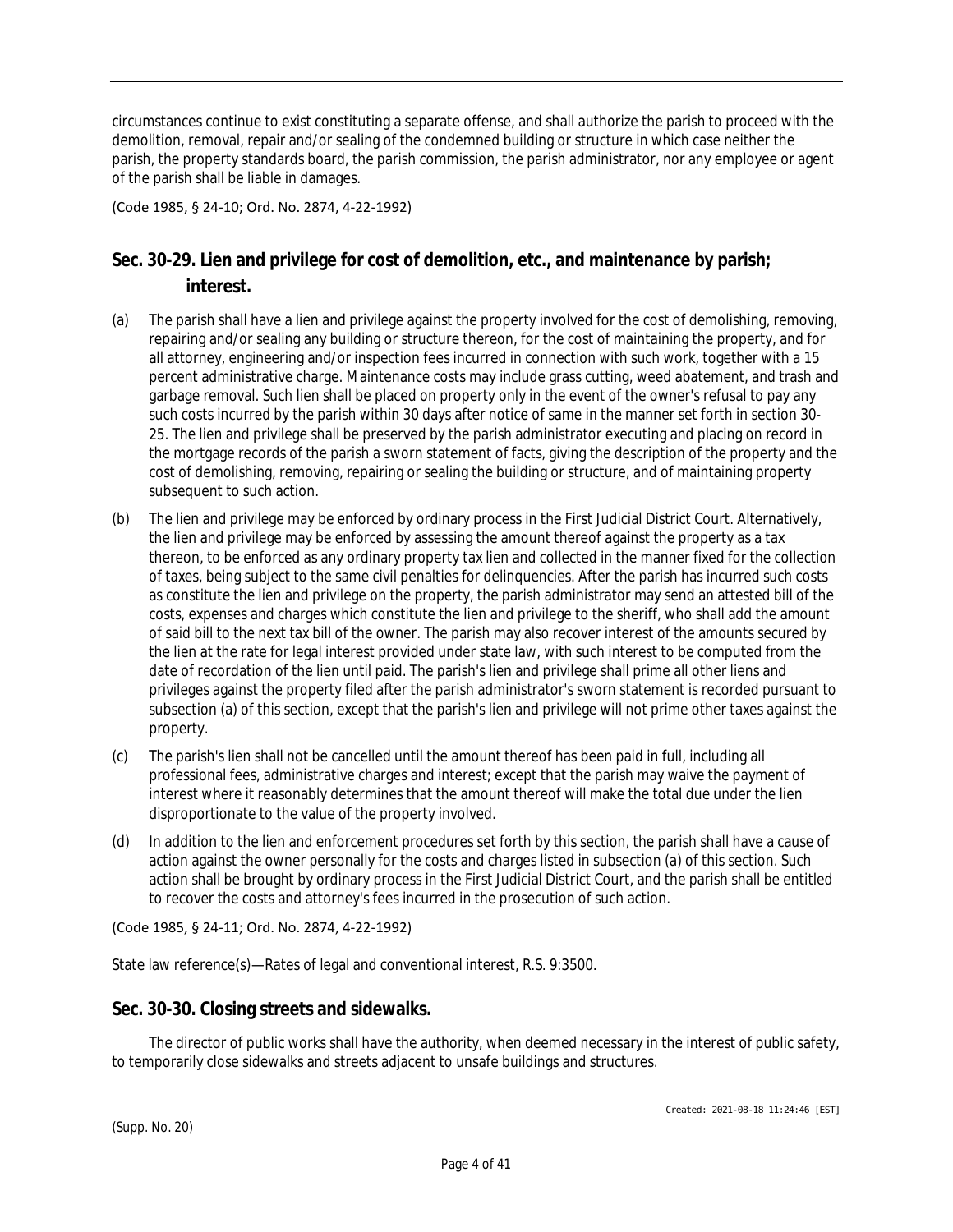(Code 1985, § 24-12; Ord. No. 2874, 4-22-1992)

#### **Sec. 30-31. Rules of procedure.**

The property standards board shall adopt rules of procedures to govern the conduct of all meetings and hearings held by it pursuant to this Code. Said rules of procedures shall be reduced to writing and shall be made available to the public through the office of the parish administrator.

(Code 1985, § 24-14; Ord. No. 2874, 4-22-1992)

**Secs. 30-32—30-50. Reserved.**

## **Chapter 32 OFFENSES AND MISCELLANEOUS PROVISIONS<sup>2</sup>**

# *ARTICLE I. IN GENERAL*

### **Sec. 32-1. Penalty.**

Except as otherwise provided in this chapter, any person violating any of the provisions of this chapter shall be punished as provided in section 1-8.

(Code 1985, § 15-1)

### **Sec. 32-2. Display of items commonly used as drug paraphernalia.**

- (a) It shall be unlawful for any person to maintain or operate any business where items commonly used as drug paraphernalia are displayed at that business. Law enforcement officers charged with enforcing parish ordinances shall provide initial written notification to a business that items commonly used as drug paraphernalia are being displayed at said business. A business that receives such a notice shall have 24 hours to remove from display all items identified in the notice. Any display of items commonly used as drug paraphernalia subsequent to the expiration of the 24-hour period shall constitute a rebuttable presumption that the person or business has knowingly displayed items commonly used as drug paraphernalia.
	- (1) Items commonly used as drug paraphernalia shall include, but not be limited to, the following:
		- a. Metal, wooden, acrylic, glass, stone, plastic, or ceramic pipes with or without screens, permanent screens, hashish heads, or punctured metal bowls;
		- b. Water pipes;
		- c. Carburetion tubes and devices;
		- d. Smoking and carburetion masks;
		- e. Miniature spoons and vials;
		- f. Chamber pipes;
		- g. Carburetor pipes;

<sup>2</sup>State law reference(s)—Criminal law, R.S. 14:1 et seq.; preemption of state felonies, R.S. 14:143. h. Electric pipes;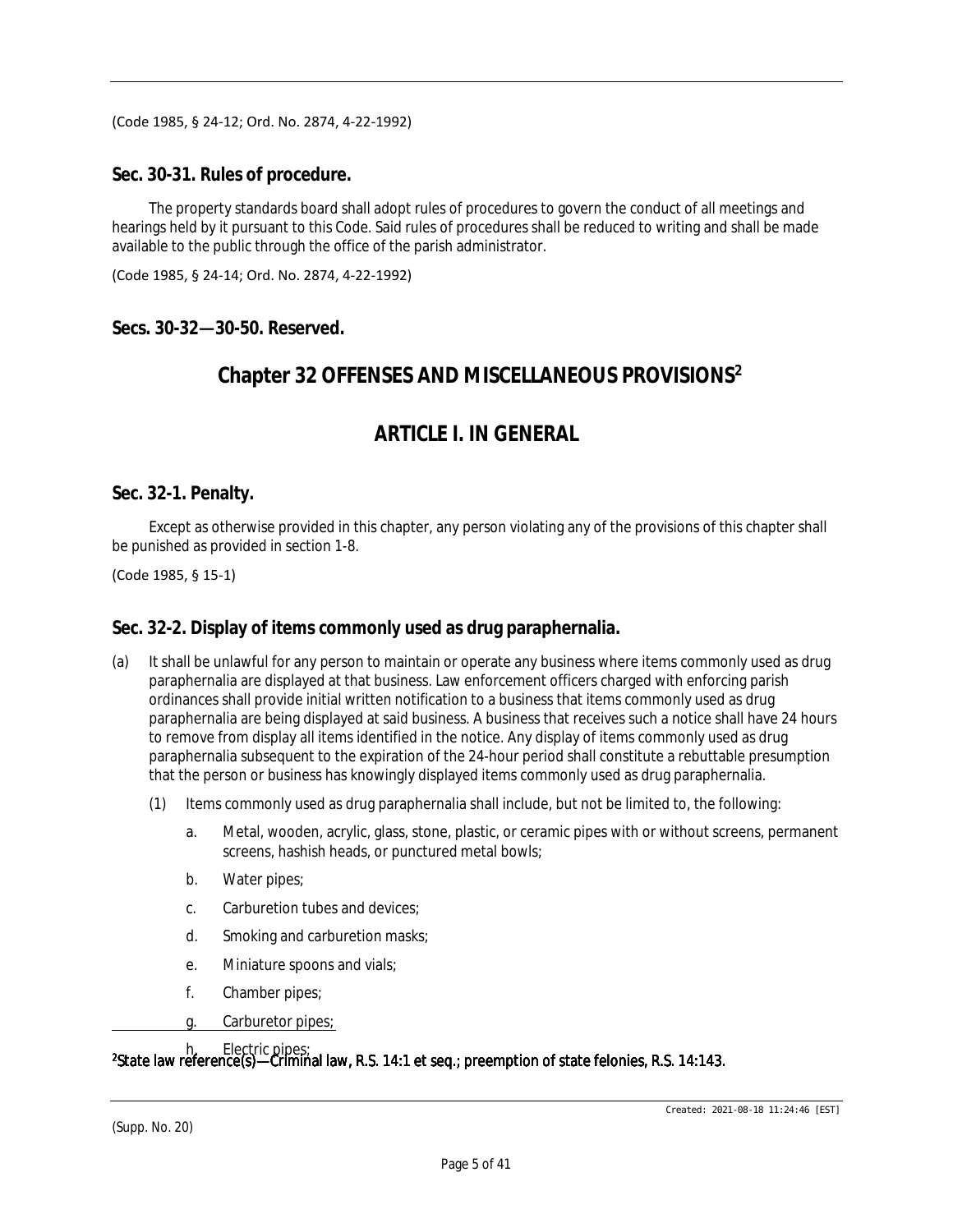- i. Air-driven pipes;
- j. Chillums;
- k. Bongs; and
- l. Ice pipes or chillers.
- (b) Whoever is found guilty of display of items commonly used as drug paraphernalia shall be fined not more than \$500.00, imprisoned in the parish jail for not more than six months, or both.
- (c) Any business whose employee is cited under this provision shall be subject to the suspension and revocation of liquor licenses pursuant to Caddo Parish Code of Ordinances, section 4-61.

(Ord. No. 5212, 7-5-2012)

### **Secs. 32-3—32-20. Reserved.**

# *ARTICLE II. OFFENSES AFFECTING PUBLIC MORALS*

### **Sec. 32-21. Drinking alcoholic beverages on public property.**

It shall be unlawful for any person to drink any alcoholic beverages in any of the public buildings used by and under the control of the parish government or on any property belonging to or leased by the parish government for recreational purposes.

(Code 1976, § 3-8; Code 1985, § 15-2)

#### **Sec. 32-22. Wearing of pants below waist in public.**

- (a) It shall be unlawful for any person to appear in public wearing pants below the waist which expose the skin or undergarments.
- (b) Any violation of subsection (a) hereof shall be cited by the law enforcement officer by the issuance of a citation and summons to appear before a court of proper jurisdiction, and shall, itself, not be grounds for an arrest or for a full search of the person cited.
- (c) Any person convicted of violating the provisions of this section shall be punished by a fine not to exceed \$100.00 and up to one eight-hour day picking up trash or refuse, or performing other court-approved community service activities.
- (d) Any person convicted of a second offense of violating the provisions of this section shall be punished by a fine not to exceed \$150.00 and up to two eight-hour days picking up trash or refuse, or performing other court-approved community service activities.
- (e) Any person convicted of three or more offenses of violating the provisions of this section shall be punished by a fine not to exceed \$250.00 and up to four eight-hour days picking up trash or refuse, or performing other court-approved community service activities.

(Ord. No. 5245, 11-8-2012)

### **Secs. 32-23—32-45. Reserved.**

(Supp. No. 20)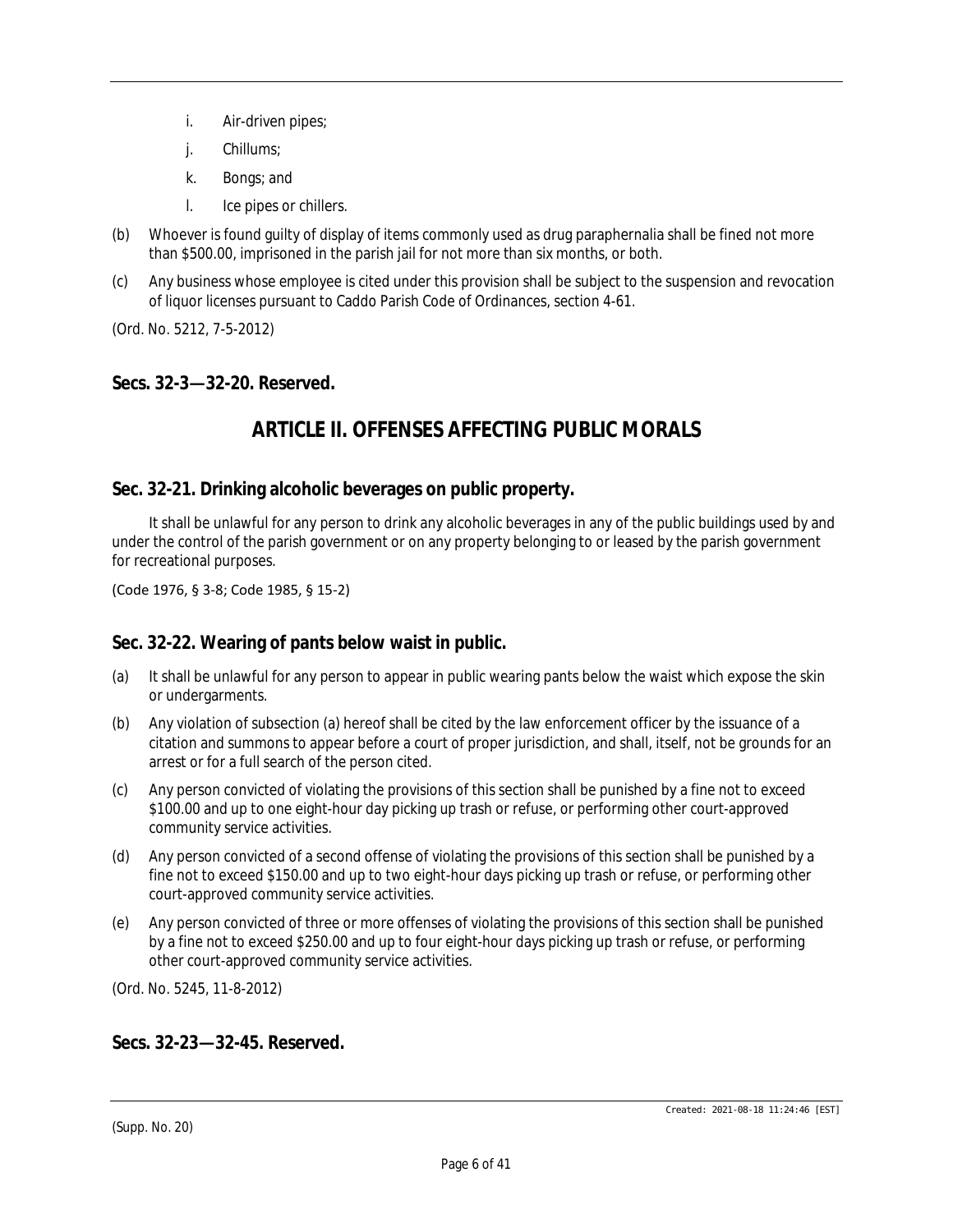# *ARTICLE III. OFFENSES AFFECTING PUBLIC SAFETY, HEALTH, AND ORDER*

### **Sec. 32-46. Courthouse grounds.**

- (a) No persons, group or association shall use the grounds or steps of the parish courthouse for rallies, meetings, exhibits, or other gatherings without prior authorization of the director of the department of facilities and maintenance or designee of the parish administrator. This authorization shall be in the form of a holdharmless agreement drafted by the parish legal department.
	- (1) No more than two hold-harmless agreements per month shall issue to the same person or organization to use any part of the courthouse grounds, subject to the herein listed exception.
	- (2) The parish administrator may issue more than two hold-harmless agreements per month to the same organization or person; however, under no circumstance, shall more than four permits per month be issued to the same person or organization.
	- (3) Hours for which hold-harmless agreements shall be issued:
		- a. The parish will issue hold-harmless agreements for events held Monday—Friday between the hours of 6:00 p.m. and 11:59 p.m.
		- b. The parish will issue hold-harmless agreements for events held on Saturdays, Sundays and holidays for events held between the hours of 7:00 a.m. and 11:59 p.m. The same event held over a multi-day period is considered a separate event for each day it is held.
		- c. These hours shall be modified, and hold-harmless agreements issued shall be revoked if court proceedings are being held during the aforementioned times, and it is determined by the parish administrator that an event held on the courthouse grounds will interfere with the court proceedings.
	- (4) No part of any event may take place on the Marshall Street side of the courthouse where the garage entry to the courthouse is located or on the McNeil Street side of the courthouse where the cardaccess only entry is located.
- (b) The parish courthouse grounds are defined as: the city block within the City of Shreveport and bordered between Texas Street on the north, Marshall Street on the east, Milam Street on the south, and McNeil Street on the west less and except any street rights-of-way, including sidewalks, belonging to or maintained by the City of Shreveport.
- (c) No person shall possess or drink any alcoholic beverage or remain on the courthouse grounds while in an intoxicated condition.
- (d) No person shall carry any firearm, weapon, fireworks, or explosives on the courthouse grounds unless that person is a duly qualified law enforcement officer while acting in that capacity.
- (e) No person shall ride or operate any automobile, motorcycle, or other motorized vehicle on the courthouse grounds except for authorized government vehicles and for wheelchairs or other assistive devices while being used by a person with a physical disability.
- (f) No person shall deliberately scatter or leave upon the courthouse grounds any paper, rags, bottles, cans, broken glass, garbage, offal or offensive matter.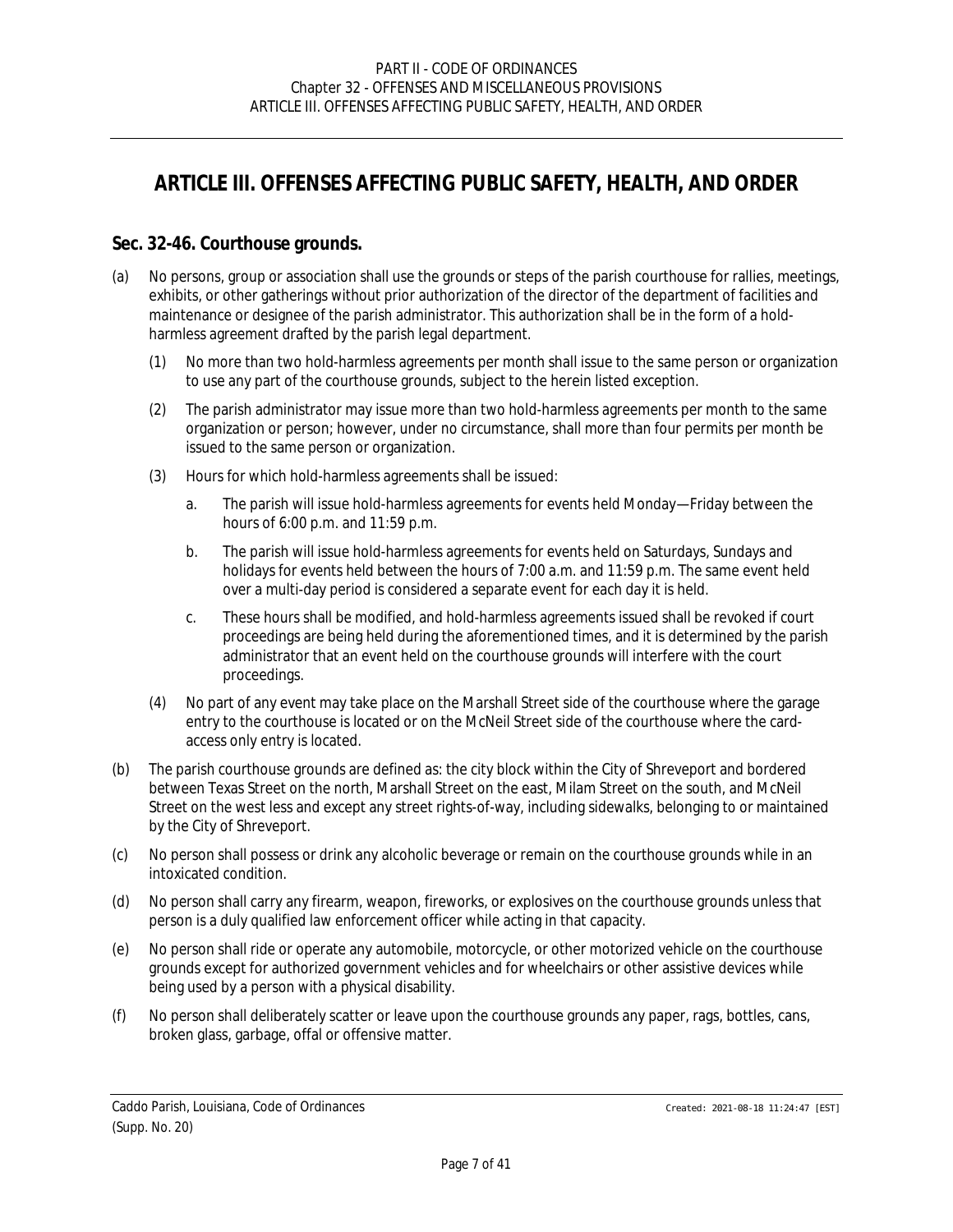- (g) No person shall void any excrement or urine on the courthouse grounds unless that person is using a facility designed for that purpose such as a restroom or portable toilet.
- (h) No person shall climb or get upon any fence, gate, sign or other structure, or lie upon a balustrade, wall, fence or seat on the courthouse grounds.
- (i) No person shall cut, write upon, deface, defile or otherwise injure or destroy property of the parish.
- (j) No person shall play any game of chance or have possession of any instrument of gambling on the courthouse grounds.

(Code 1976, § 2-2; Code 1985, § 15-3; Ord. No. 5718 , 10-5-2017; Ord. No. 6017 , 11-19-2020)

## **Sec. 32-46.1. Parish buildings—Prohibited acts.**

- (a) No persons, group or association shall use the grounds or steps of parish buildings for rallies, meetings, exhibits, or other gatherings without prior authorization of the director of the department of facilities and maintenance or designee of the parish administrator. Provided that prior authorization shall not be required for any person, group or association using the grounds or steps of Government Plaza with the approval or permission of the City of Shreveport.
- (b) The parish buildings and grounds are defined as any of the following:
	- (1) Frances P. Bickham Building being the building and grounds within the City of Shreveport located on Lots 1 and 2 of Block 32, City of Shreveport except any street rights-of-way, including sidewalks, belonging to or maintained by the City of Shreveport.
	- (2) Government Plaza being the building and grounds within the City of Shreveport located on Lots 9, 10, 11, 12, 13, 14, 15 and 16 of Block 22, City of Shreveport except any street rights-of-way, including sidewalks, belonging to or maintained by the City of Shreveport.
	- (3) Juvenile Justice Complex being the buildings and grounds within the City of Shreveport located on a tract of land in the Southeast Quarter of the Southeast Quarter of Section 31, Township 18 North, Range 13 West as per Assessors City Plat 979, Tr. 53, being 4.627 acres more or less.
- (c) No person shall possess or drink any alcoholic beverage in a parish building or on grounds thereof or remain on or in a parish building or on grounds thereof while in an intoxicated condition.
- (d) No person shall deliberately scatter or leave upon grounds of a parish building any paper, rags, bottles, cans, broken glass, garbage, offal or offensive matter.
- (e) No person shall void any excrement or urine in a parish building or on the grounds thereof unless that person is using a facility designed for that purpose such as a restroom or portable toilet.
- (f) No person shall cut, write upon, deface, defile or otherwise injure or destroy property of the parish.

( Ord. No. 5838 , 1-3-2019)

## **Sec. 32-47. Excessive weeds and grass on railroad right-of-way.**

It shall be unlawful for any railway company operating in the parish to allow its right-of-way to become infested with grass or weeds. The railroad company shall keep same properly cut and burnt off at all times, thereby preventing these grasses or weeds from reseeding themselves.

#### (Code 1976, § 12-5; Code 1985, § 15-4)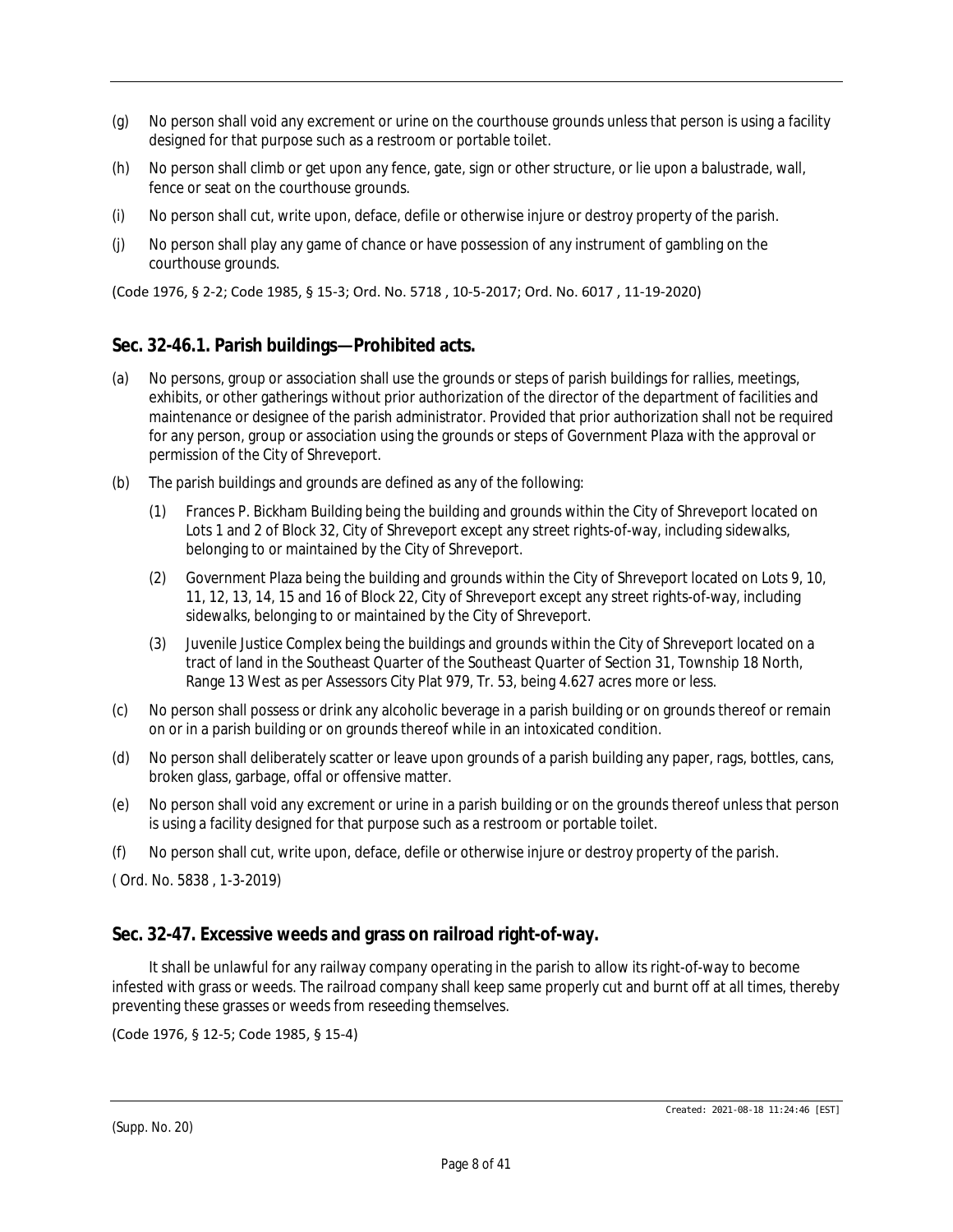State law reference(s)—Clearing combustible materials from right-of-way, R.S. 3:4279.

## **Sec. 32-48. Discharge of firearms.**

(a) Definitions. The following words, terms and phrases, when used in this section, shall have the meanings ascribed to them in this subsection, except where the context clearly indicates a different meaning:

*Dedicated residential subdivision* means a platted subdivision filed of record at the parish courthouse.

- (b) It shall be unlawful to intentionally discharge any firearm of .17 caliber or larger within the geographical limits of any dedicated residential subdivision within this parish.
- (c) It shall be unlawful to intentionally discharge any firearm within one mile of any dedicated residential subdivision that lies within five miles of the city limits of Shreveport within this parish.
- (d) The provisions of this subsection shall not be construed so as to prohibit any person from discharging a firearm in the defense of his person, family or property.
- (e) Exceptions.
	- (1) Within a dedicated residential subdivision:
		- a. Public shooting galleries now lawfully established hereafter as provided by law or parish ordinance;
		- b. Target practice ranges or shooting galleries required and maintained by the sheriff's department or municipal police departments and target practice ranges of organizations which have presently established and approved target practice ranges in the parish;
		- c. The use and discharge of blank pistols and blank cartridges only where the use and discharge thereof is conducted in formal ceremonies conducted by recognized organizations, such as the VFW and American Legion;
		- d. Any duly legally constituted law enforcement or animal control officer while acting in his official capacity.
	- (2) Within one mile of a dedicated residential subdivision that lies within five miles of the city limits of Shreveport:
		- a. All exceptions listed in subsection (e)(1) of this section;
		- b. BB guns, shotguns, pellet guns.

#### (Code 1976, § 12-11; Code 1985, § 15-5; Ord. No. 4745, 4-17-2008)

State law reference(s)—Illegal use of weapons or dangerous instrumentalities, R.S. 14:94.

## **Sec. 32-49. Peddling, etc., fresh or frozen meats or seafoods.**

(a) The following words, terms and phrases, when used in this section, shall have the meanings ascribed to them in this subsection, except where the context clearly indicates a different meaning:

*Itinerant vendor* means and includes all persons, firms and corporations, as well as their agents and employees, who engage in the temporary or transient business of selling or offering for sale fresh or frozen meats and fresh or frozen seafoods, when such business does not have a permanent address in this state, but operates within the parish outside of the boundary limits of municipalities.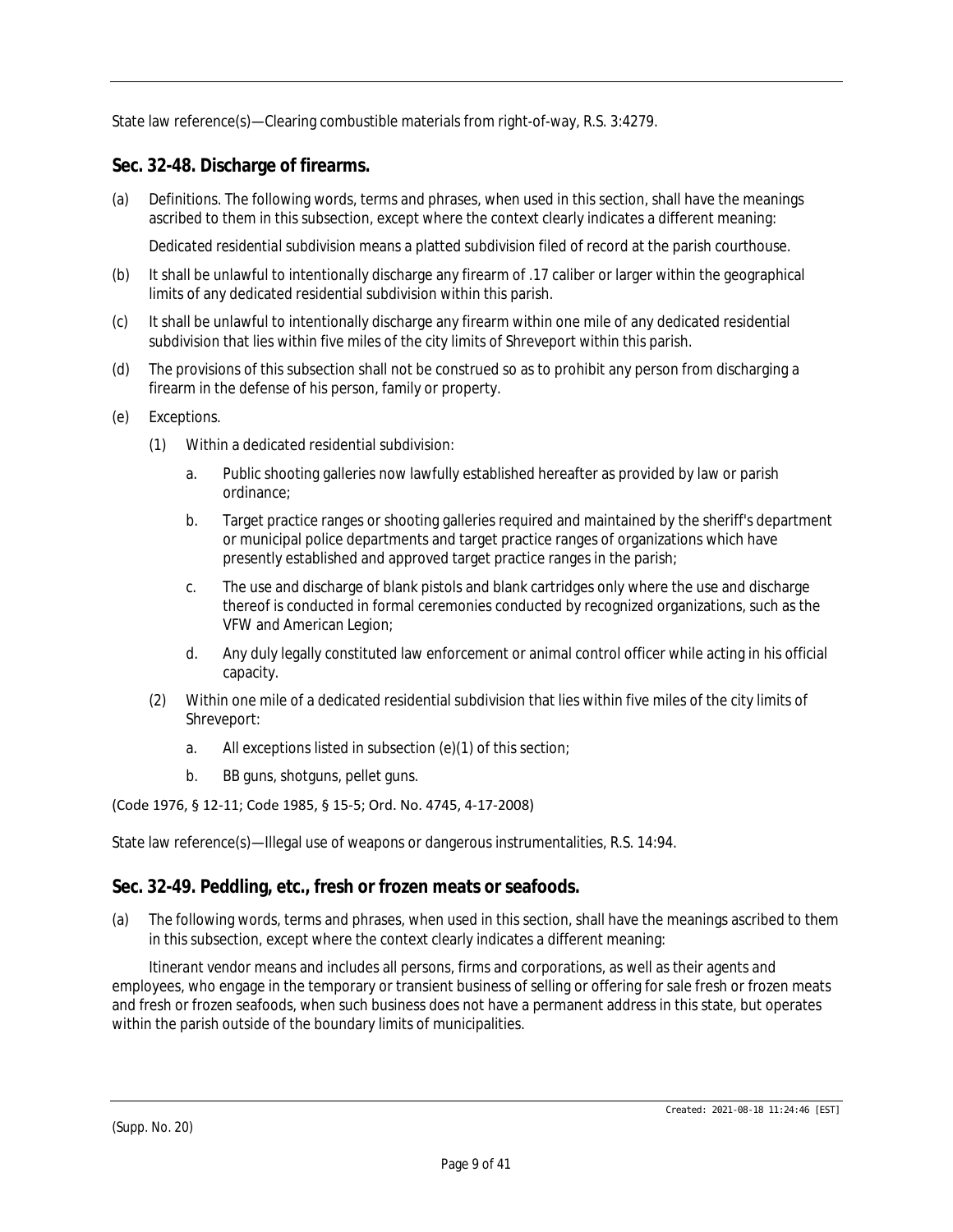(b) It shall be unlawful for any person, as an itinerant vendor, to sell, offer for sale, exhibit for sale or for the purpose of taking orders for sale, fresh or frozen meats or fresh or frozen seafoods within the parish and outside of the boundary limits of municipalities thereof.

(Code 1976, § 12-15; Code 1985, § 15-6)

State law reference(s)—Definition of itinerant vendor, R.S. 37:1921.

### **Sec. 32-50. Solicitation.**

- (a) *Definitions.* The following words and terms, when used in this section shall have the following meaning, unless the context clearly indicates otherwise.
	- (1) *Canvasser.* An individual who goes from place to place, including private property and private residences, without an invitation from the owner or occupant, for the purpose of asking for votes, opinions, signatures, membership, etc., or distributing or dispersing information, data, opinions, messages, etc. Canvassers also include persons who seek to obtain funds, contributions or donations as a secondary purpose to their canvassing.
	- (2) *Residence.* One or more rooms arranged for residential use containing cooking, living, sanitary and sleeping facilities and physically separated from any other rooms or dwelling units which may be in the same structure.
	- (3) *Exempt organization identification.* Identification card, business card or other documentation, including printed information on the order sheet, sales receipt, invoice or on the goods being offered for sale, which identifies the exempt organization on whose behalf the hawking, peddling or transient merchant sales are being conducted with sufficient specificity to enable follow-up verification by the parish of the organization's tax exempt status.
	- (4) *Exempt organizations.* Tax-exempt, nonprofit, charitable, religious and educational organizations pursuant to Section 501(c) of the Internal Revenue Code or tax-exempt political organizations under Section 527 of the Internal Revenue Code as it may be amended from time to time. Exempt political solicitors also include candidates for public office, members of a candidate's election committee or persons working on behalf of a candidate or any political issue, including without limitation, any ballot item at a forthcoming election.
	- (5) *Regulated activity.* Going from place to place:
		- a. Advertising or selling any product, service or procuring orders for the sale of merchandise or personal services for future delivery or future performance; or,
		- b. Seeking donations of money or property on behalf of any person, organization or cause; and,
		- c. Including the door-to-door activity of canvassers and exempt organizations.
	- (6) *Parish.* The Parish of Caddo except for those portions which are contained within a municipality.
	- (7) *Solicitor.* An individual who goes from place to place, including private property and private residences, without an invitation from the owner or occupant, for the purpose of:
		- a. Advertising, promoting, selling, leasing, installing or explaining any product, service, organization or cause; and
		- b. Seeking donations of money or property on behalf of any nonprofit, political or educational organization or for the purpose of procuring orders for the sale of merchandise or personal services for future delivery or future performance, whether or not the individual has a sample of the merchandise or is collecting advance payments for the orders.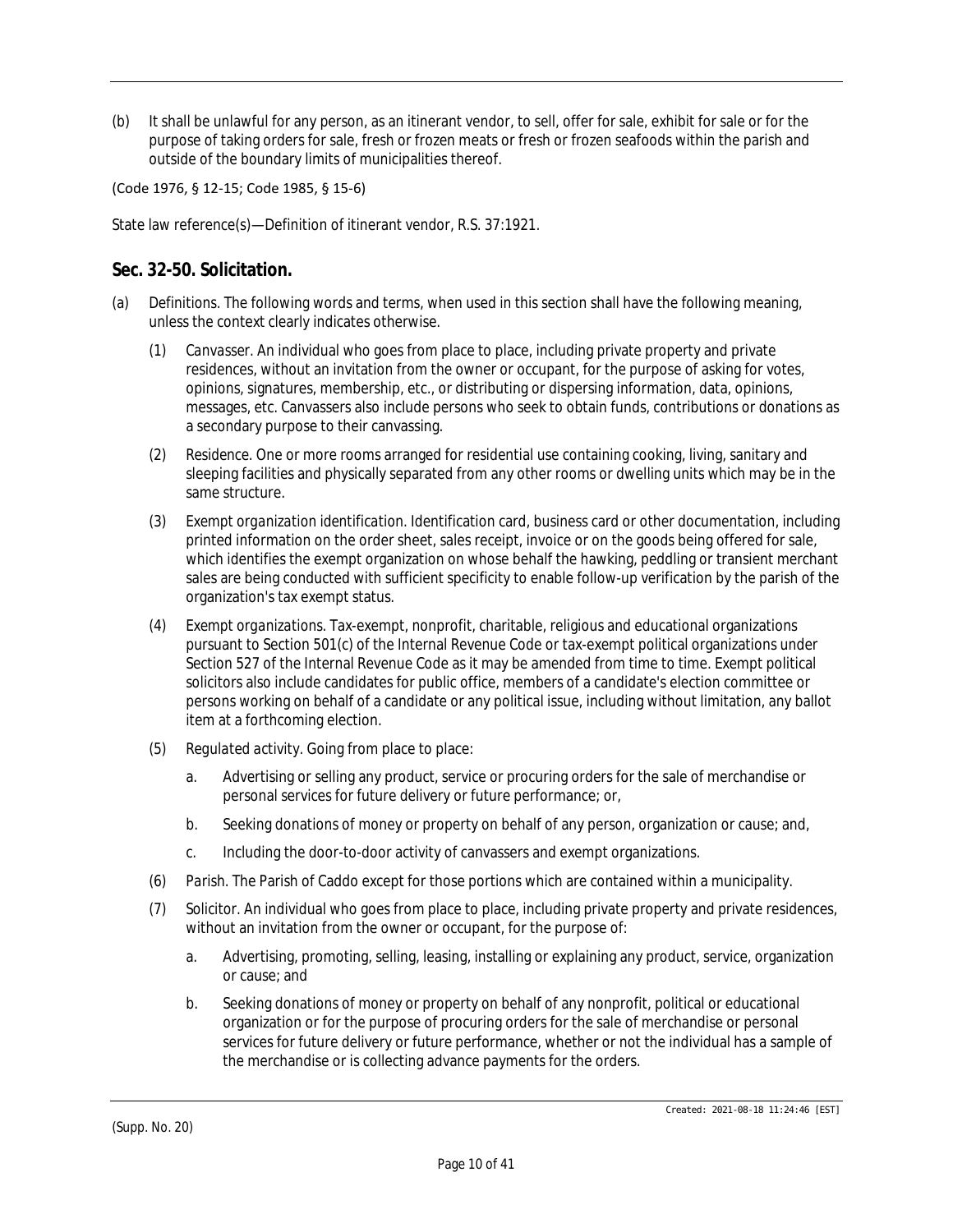Solicitor shall also include the activity which has as its ultimate purpose the obtaining of orders.

- (b) *License required.* No individual shall engage in the regulated activity within the parish without first being duly licensed in accordance with this section.
- (c) *Exceptions.* Individuals engaging in canvassing shall not be required to be licensed pursuant to this section but must have on them at all times while canvassing some form of exempt organization identification as defined in this section. Individuals who are going door to door on behalf of an exempt organization shall not be required to be licensed pursuant to this section but must identify the exempt organization to the occupant of the residence.
- (d) *License application.* An applicant for a license pursuant to this section shall provide the following information to the Parish of Caddo Finance Department at least ten business days before the regulated activity is to commence within the parish:
	- (1) Name and physical description of the applicant;
	- (2) Complete home and business address of the applicant;
	- (3) A brief description of the proposed solicitation and the merchandise or service to be solicited;
	- (4) The dates and hours of the day during which the solicitation will be conducted;
	- (5) Name and permanent physical and mailing address of the firm or business on whose behalf the orders are solicited, together with credentials establishing the applicant's relationship to the firm or business;
	- (6) Whether or not the applicant has been convicted of any crime other than traffic violations; the nature, time and location of each such offense; and the punishment or penalty imposed;
	- (7) The last localities, not exceeding five, where the applicant conducted the solicitation immediately preceding the date of the application and where within those areas the activity took place;
	- (8) Make, model, year, color and state license number of each motor vehicle to be used in connection with the proposed solicitation;
	- (9) Date of birth, and, if the applicant is of sufficient age, a state driver's license or identification card number of the applicant;
	- (10) The name, location, and telephone number of the nearest supervisor or manager overseeing the solicitation in the parish;
	- (11) Whether the applicant or the firm employing the applicant has been the subject of an investigation by a consumer protection agency or law enforcement agency, and the dates and outcome of such an investigation;
	- (12) A recent photograph of the applicant depicting the head and shoulders of the person in a clear and distinguishable manner;
	- (13) An executed consent form authorizing the release of criminal history information for the applicant;
	- (14) Whether the applicant or any officer, partner or subcontractor of the applicant has previously had a business license or registration denied, revoked or suspended by any governmental unit, identifying that governmental unit;
	- (15) The names, addresses and telephone numbers of any installer or subcontractor involved in the installation, monitoring or operation of the merchandise to be sold, leased or installed by the applicant.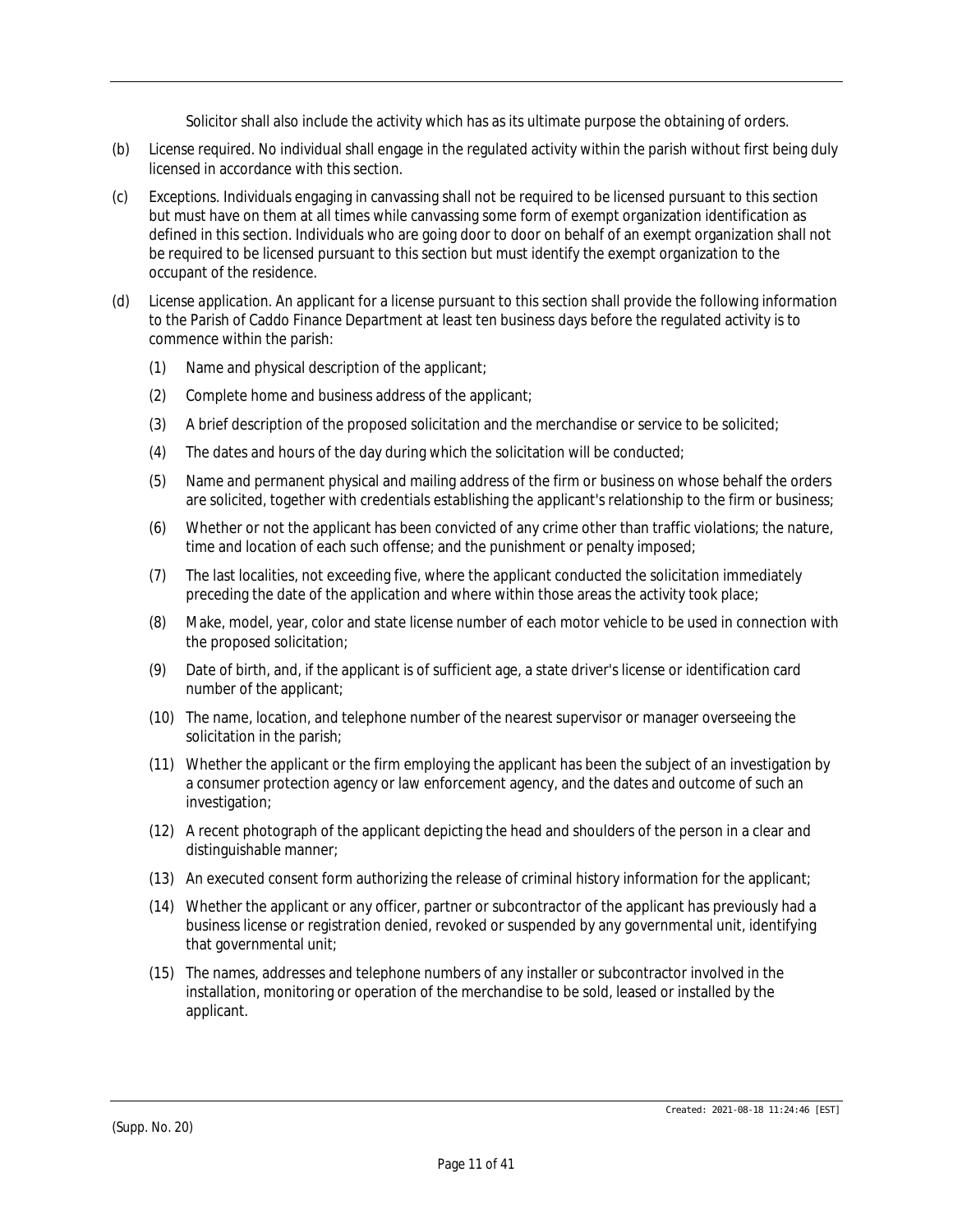- (e) *License fees.* Fees shall be charged for the licensing of solicitors as set forth in section 35-1 of this Code and paid in full before the application for a license is considered to cover the cost to the parish of processing the application.
- (f) *License application verification.* Applications for a license under this section shall be submitted to the Parish of Caddo Finance Department. That department is authorized to conduct any and all investigations to verify the information on the application, including ordering a computerized criminal history inquiry and/or a driver's license history inquiry on the applicant.
- (g) *License application consideration.* No later than five working days after the submission of a fully completed license application, the parish shall accept or deny the license application in accordance with this section. If the application is denied, the department shall notify the applicant in writing. The written notice shall be mailed to the applicant at the address provided in the application and it shall inform the applicant of the applicant's right, within 20 days of receipt of the notice by the applicant, to request an appeal of the adverse determination to the parish commission. If an appeal to the parish commission is timely received, the hearing before the parish commission shall take place within 45 days of the receipt of the appeal by the issuing authority.
- (h) *Persons ineligible for a license.* No license shall be granted if the applicant:
	- (1) Is not a citizen of the United States or a resident alien, or is legally prohibited from working in the United States;
	- (2) Is not legally allowed to work under federal or state child labor laws;
	- (3) Has been convicted of a crime of violence or domestic abuse which has not been expunged or for which a pardon has not been granted;
	- (4) Has been the subject of an investigation by a consumer protection agency or law enforcement office and such investigation has indicated a pattern of disregard of consumer rights in the conduct of the business;
	- (5) Has had a registration, license and/or identification card for solicitation revoked by the parish or any other governmental body within three years before the application date;
	- (6) Has been denied a registration or license for solicitation by the parish or any other governmental body because of circumstances which occurred within three years before the application date;
	- (7) Has violated, or is currently affiliated with a firm that has violated any provision of this section within three years before the application date, or has violated any provision of this section during the application period pending issuance of the license;
	- (8) Has knowingly falsified or misrepresented information on the license application; or
	- (9) Owes taxes or assessments to the state, parish, city, or other political subdivision that are due and delinquent.
- (i) *Restrictions on solicitation.*
	- (1) *Valid license required.* No person shall engage in the regulated activity within the parish unless the person is carrying a valid parish solicitation license and identification card identifying the person.
	- (2) *Transfer of license prohibited.* A licensed solicitor shall not transfer his or her license and identification card to another individual.
	- (3) *Use of license.* A licensed solicitor shall not use a license and identification card issued to someone other than that individual.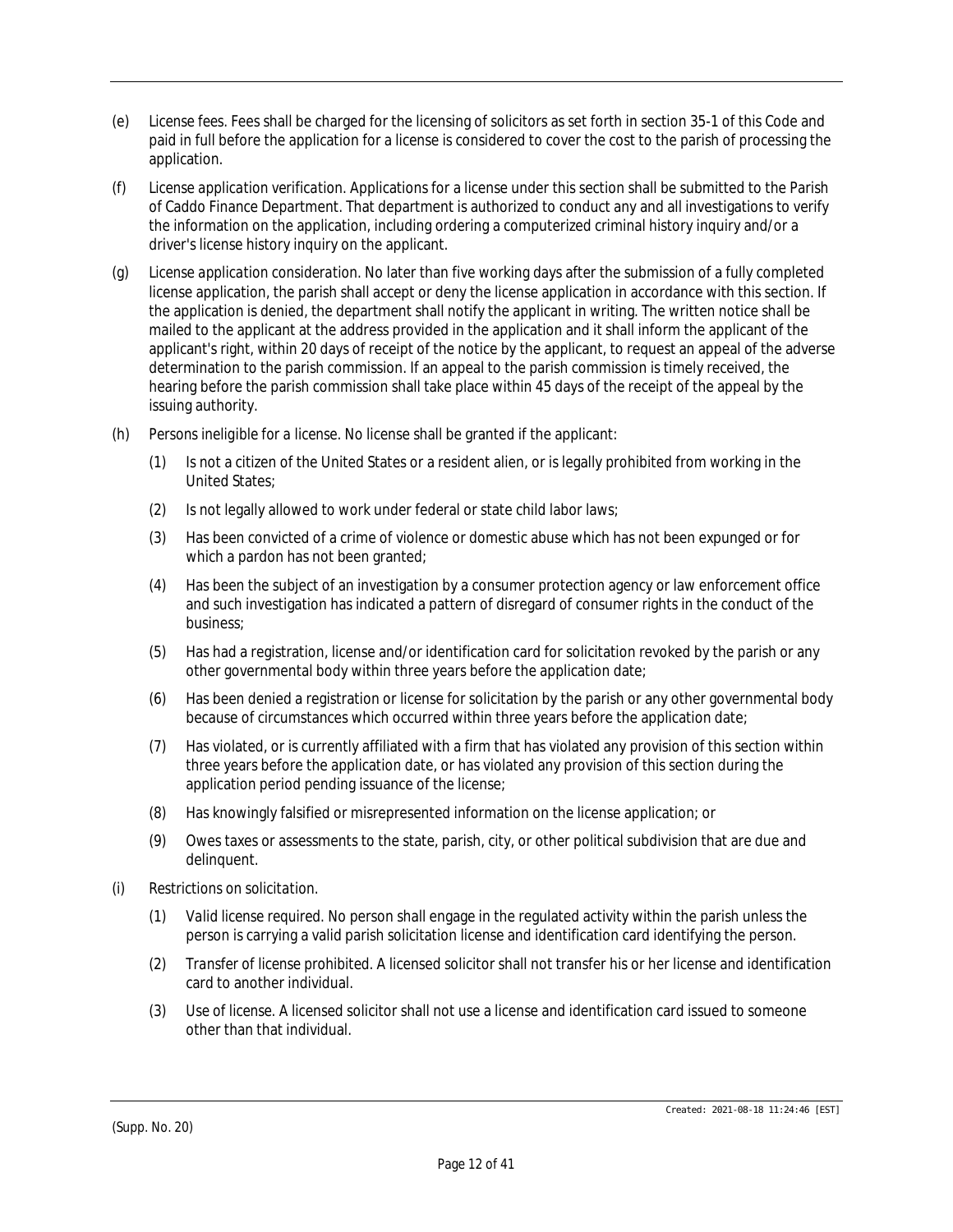- (4) *Purpose of license.* The license and identification card shall be displayed only while engaging in the regulated activity within the parish and shall be used for no other purpose and in no other location. A licensed solicitor must display the parish-issued license and identification card upon the request of any person solicited.
- (5) *Effect of no trespassing signs.* No solicitor or canvasser shall go onto private property for the purpose of engaging in the regulated activity when there are signs prominently posted indicating that trespassing is prohibited or when there are placards prohibiting solicitors in compliance with this section.
- (6) *Health or safety hazards.* No solicitor or canvasser shall engage in the regulated activity in a manner that creates a health or safety hazard.
- (7) *Untruthful statements prohibited.* No solicitor or canvasser shall make untrue statements to the people contacted regarding the purpose of the contact or the goods and services offered.
- (8) *Effect of registration card.* A licensed solicitor or canvasser shall not make statements to individuals he or she contacts indicating or implying that the parish license and identification card constitutes an endorsement of their activities or products by the parish.
- (9) *Hours of solicitation.* No solicitor shall engage in the regulated activity at any residence between the hours of 7:00 p.m. and 10:00 a.m.
- (10) *Compliance with state and federal laws.* All solicitors or canvassers and their affiliated firms or organizations shall obey all state and federal laws and regulations.
- (11) *Aggressive sales techniques.* No solicitor or canvasser shall enter any individual residence without the express permission of its owner or occupant. All solicitors must refrain from aggressive sales tactics and must immediately cease solicitation and depart the private property of another upon demand of the owner, occupant or any agent thereof and not return to the premises for a period of 30 days unless expressly invited back by the owner or occupant. A solicitor or canvasser must conduct the regulated activity in a reasonably courteous manner at all times, and must not engage in offensive, obscene or abusive language.
- (12) *Panhandling.* No solicitor or canvasser shall solicit contributions of money or property other than in exchange for merchandise or personal services or on behalf of a nonprofit, religious, political or charitable organization.
- (j) *License period.* A license issued pursuant to this section is valid for six months from the date of issuance. A separate, original application shall be completed and approved pursuant to this section if the regulated activity is to continue beyond six months. The fees will not be prorated for periods of less than six months.
- (k) *Sanctions for license violations.* Suspension or revocation of license. The parish commission may suspend or revoke a license issued pursuant to this section for a violation of:
	- (1) Fraud, misrepresentation or false statement contained in an application or a renewal application;
	- (2) Fraud, misrepresentation or false statement made in the course of carrying on the licensed occupation or business;
	- (3) Any violation of this section or state law;
	- (4) A licensee's criminal conviction provided that the licensee cannot show competent evidence of sufficient rehabilitation and present fitness to perform the duties of the licensed occupation or business; or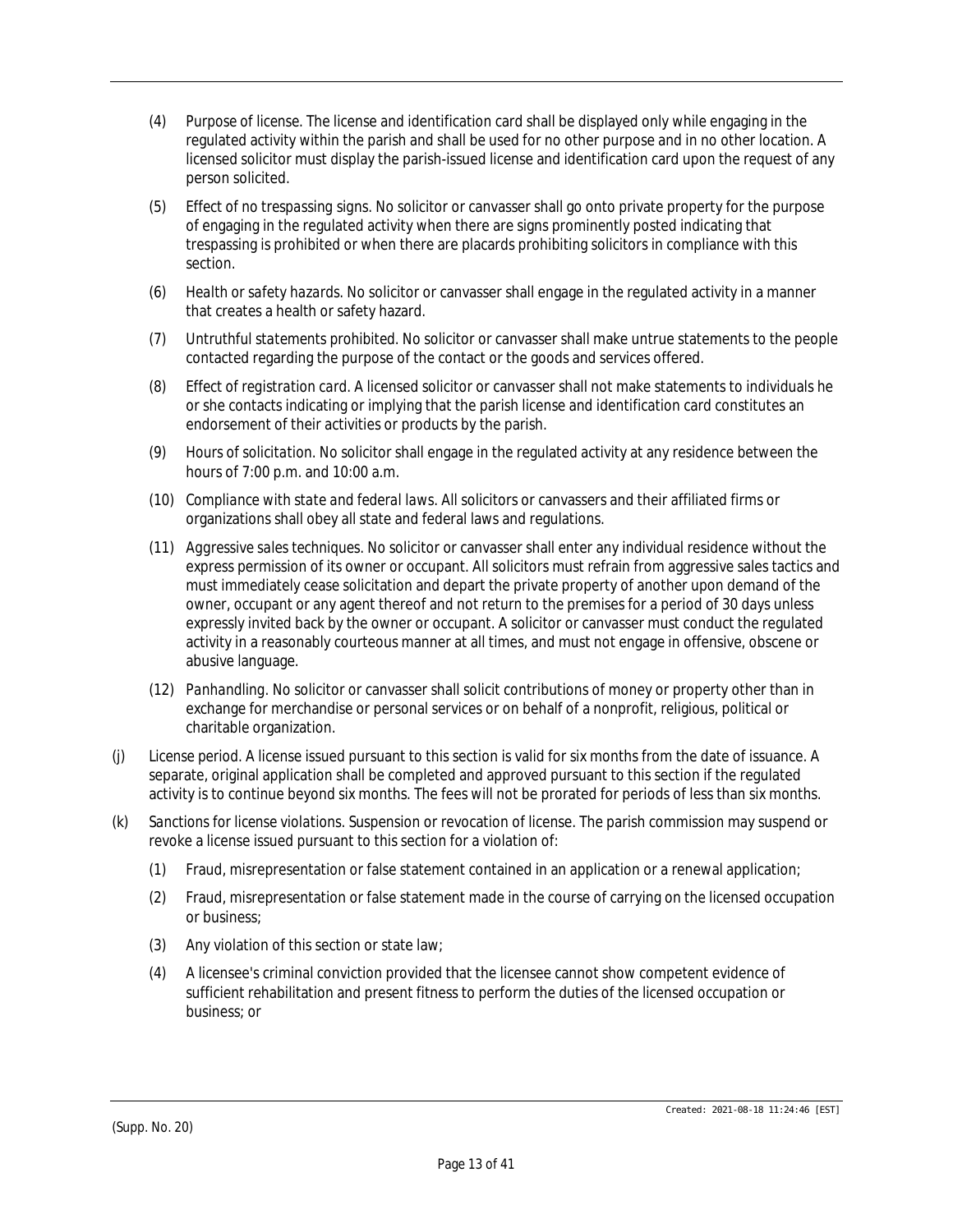- (5) Conducting the business or occupation in an unlawful manner or in such a manner as to constitute a breach of the peace or to constitute a menace to the health, safety or general welfare of the community.
- (l) *Notice and hearing.* A revocation or suspension by the parish commission shall be preceded by written notice to the licensee and a hearing. The notice shall give at least eight days' notice of the time and place of the hearing and shall state the nature of the charges against the licensee. The notice shall be mailed by regular mail to the licensee at the most recent address listed on the license application.
- (m) *Placard prohibiting solicitors.* Any individual who wishes to exclude solicitors or canvassers from a residence occupied by the individual may prominently place upon or near the entrance to such residence a printed placard or sign bearing a notice indicating that solicitors are prohibited. No solicitor shall enter upon any premises, ring any doorbell or knock on any door where a placard or sign is posted, unless the solicitor has been previously invited by the individual occupying the residence.
- (n) *Penalty.* A violation of this section shall be punishable as a violation of the Code of Ordinances as provided in section 1-8. However, nothing in this section shall be construed to limit the parish's other available legal remedies for any violation of the law, including without limitation, licensing sanctions, criminal, civil and injunctive actions. In addition, violations or failure to pay civil fines may result in future license ineligibility.

(Code 1985, § 15-6.1; Ord. No. 4765, 5-8-2008; Ord. No. 5604 , 8-18-2016; Ord. No. 5623 , 10-6-2016)

### **Sec. 32-51. Smoking and tobacco use.**

- (a) It shall be unlawful for any person to smoke or possess any lighted tobacco product in any building or structure owned by or leased to the parish.
- (b) It shall be unlawful in the unincorporated portion of the parish to smoke or possess any lighted tobacco product in any portion of a business establishment, building or other public facility which is designated and clearly marked by the owner or operator as a "no smoking" area.
- (c) Any person who violates any provision of this section shall be subject to a fine not to exceed \$25.00.

(Code 1976, § 12-17; Code 1985, § 15-7; Ord. No. 2558, 11-23-1988; Ord. No. 4212, 2-5-2004)

State law reference(s)—Louisiana Smokefree Air Act, R.S. 40:1300.251 et seq.

### **Sec. 32-52. Unreasonably loud, disturbing or unnecessary noise.**

(a) *Definitions.* The following words, terms and phrases, when used in this section, shall have the meanings ascribed to them in this subsection, except where the context clearly indicates a different meaning:

*Emergency* means any occurrence or set of circumstances involving actual or imminent physical trauma or property damage demanding immediate attention.

*Emergency work* means any work performed for the purpose of preventing or alleviating physical trauma or property damage, whether actually caused or threatened by an emergency, or work by private or public utilities when restoring utility service.

*Noise sensitive area* includes, but is not limited to, a posted area where a school, hospital, nursing home, church, court, public library, or similar institution is located.

*Person* means any individual, firm, association, partnership, joint venture, or corporation.

*Public right-of-way* means any street, avenue, boulevard, highway, sidewalk, alley, or similar place normally accessible to the public which is owned or controlled by a government entity.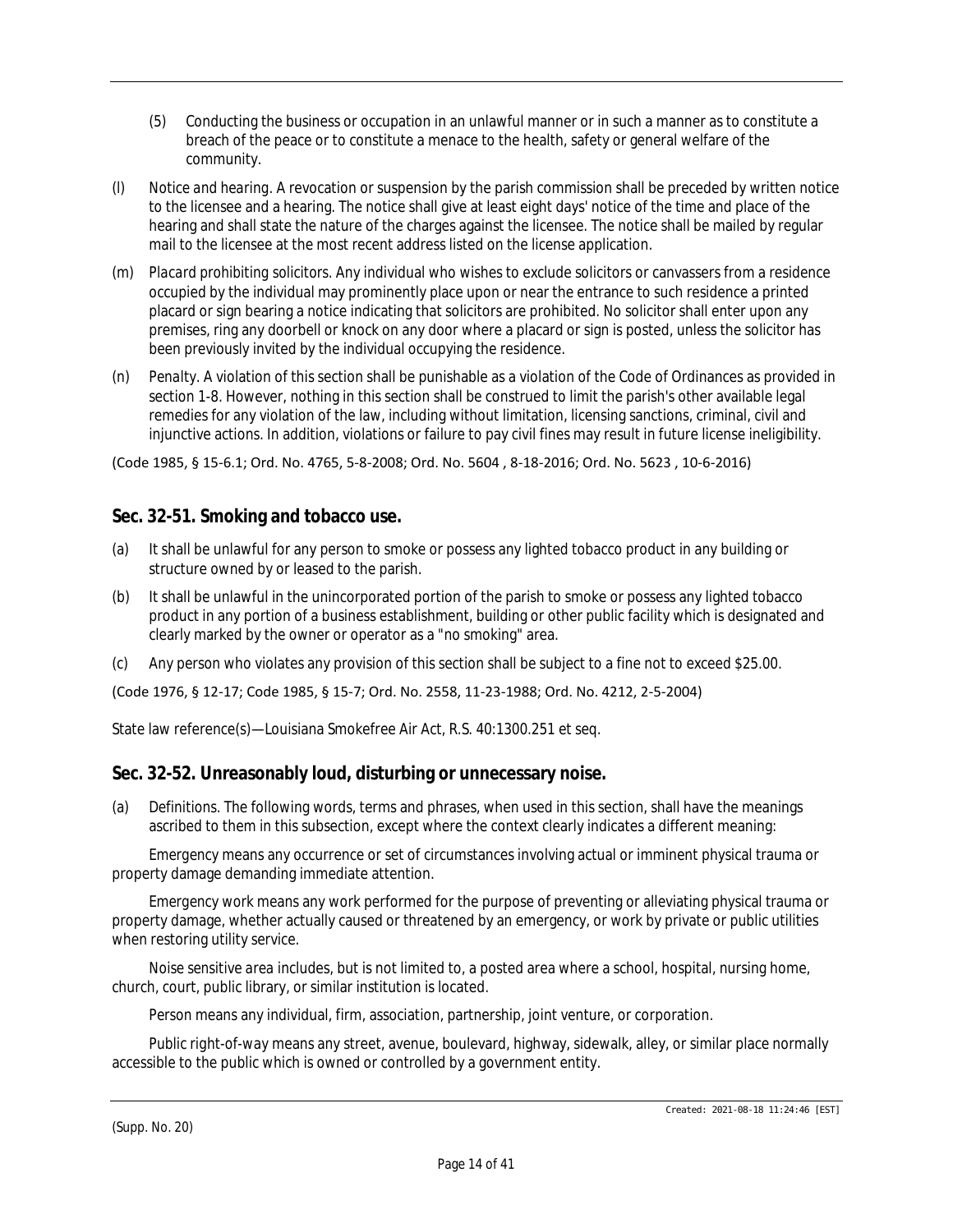*Public space* means any real property or structures on real property, owned by a government entity and normally accessible to the public, including but not limited to parks and other recreational areas.

*Residential area* means any real property which contains a structure or building in which one or more persons reside, provided that the structure or building is properly zoned, or is legally nonconforming, for residential use in accordance with the terms and maps of the parish zoning ordinance.

- (b) *Purpose.* This section is enacted to protect, preserve, and promote the health, safety, welfare, peace and quiet of the citizens of the parish through the reduction, control, and prevention of unreasonably loud or disturbing noise or any unnecessary noise, or any noise which unreasonably disturbs, injures, or endangers the comfort, repose, health, peace, or safety of reasonable persons of ordinary sensitivity.
- (c) *Findings.*
	- (1) Unreasonably loud or disturbing noise or any unnecessary noise degrades the environment of the parish to a degree that:
		- a. Is harmful to the health, welfare, and safety of its inhabitants and visitors;
		- b. Interferes with the comfortable enjoyment of life and property;
		- c. Interferes with the well being, tranquility, and privacy of the home; and
		- d. Both causes and aggravates health problems.
	- (2) Both the effective control and the elimination of unreasonably loud or disturbing noise or any unnecessary noise are essential to the health and welfare of inhabitants and visitors of the parish, and to the conduct of the normal pursuits of life, including recreation, work, and communication.
	- (3) The use of sound amplification equipment creates unreasonably loud or disturbing noise or any unnecessary noise that may, in a particular manner and at a particular time and place, substantially and unreasonably invade the privacy, peace, and freedom of inhabitants of, and visitors to, the parish.
	- (4) Certain short-term easing of noise restrictions is essential to allow the construction and maintenance of structures, infrastructure, and other elements necessary for the physical and commercial vitality of the parish.
- (d) *Scope.* This section applies to the control of all sound originating within the unincorporated areas of the parish.
- (e) *General prohibition.*
	- (1) No person shall make, continue, or cause to be made or continued:
		- a. Any unreasonably loud or disturbing noise or any unnecessary noise;
		- b. Any noise which unreasonably disturbs, injures, or endangers the comfort, repose, health, peace, or safety of reasonable persons of ordinary sensitivity, within the unincorporated area of the parish; or
		- c. Any noise which is so harsh, prolonged, unnatural, or unusual in time or place as to occasion unreasonable discomfort to any persons of ordinary sensitivity within the neighborhood from which said noises emanate, or as to unreasonably interfere with the peace and comfort of neighbors or their guests, or operators or customers in places of business, or as to detrimentally or adversely affect such residences or places of business.
	- (2) Factors for determining whether a sound is unreasonably loud and raucous include, but are not limited to, the following:
		- a. The proximity of the sound to sleeping facilities, whether residential or commercial;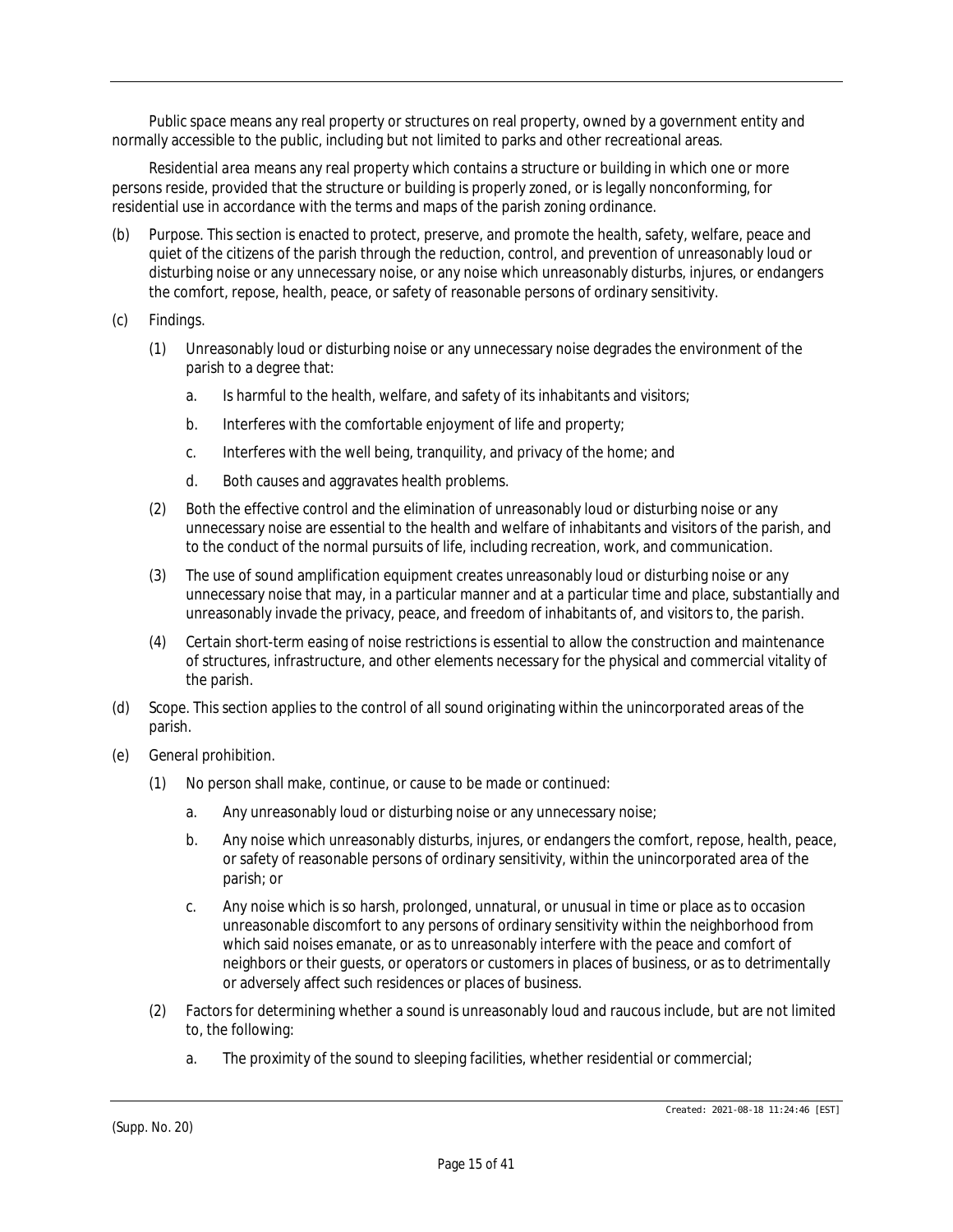- b. The land use, nature, and zoning of the area from which the sound emanates and the area where it is received or perceived;
- c. The time of day or night the sound occurs;
- d. The duration of the sound; and
- e. Whether the sound is recurrent, intermittent, or constant.
- (f) *Noises prohibited.* The following acts are declared to be per se violations of this section. This enumeration does not constitute an exclusive list.
	- (1) *Unreasonable noises.* The unreasonable making of, or knowingly and unreasonably permitting to be made, any unreasonably loud, boisterous or unusual noise, disturbance, commotion or vibration in any boarding facility, dwelling, place of business or other structure, or upon any public street, park, or other place or building. The ordinary and usual sounds, noises, commotion or vibration incidental to the operation of these places when conducted in accordance with the usual standards of practice and in a manner which will not unreasonably disturb the peace and comfort of adjacent residences or which will not detrimentally affect the operators of adjacent places of business are exempted from this provision.
	- (2) *Vehicle horns, signaling devices, and similar devices.* The sounding of any horn, signaling device, or other similar device, on any automobile, motorcycle, or other vehicle on any right-of-way or in any public space of the parish, for more than ten consecutive seconds. The sounding of any horn, signaling device, or other similar device, as a danger warning is exempt from this prohibition.
	- (3) *Nonemergency signaling devices.* Sounding or permitting the sounding of any amplified signal from any bell, chime, siren, whistle or similar device, intended primarily for nonemergency purposes, from any place for more than ten consecutive seconds in any hourly period. The reasonable sounding of such devices by houses of religious worship, ice cream trucks, seasonal contribution solicitors or by governmental entities for traffic control purposes are exempt from the operation of this provision.
	- (4) *Emergency signaling devices.* The intentional sounding or permitting the sounding outdoors of any emergency signaling device including fire, burglar, civil defense alarm, siren, whistle, or similar emergency signaling device, except in an emergency or except as provided in subsection (f)(4)a and b of this section.
		- a. Testing of an emergency signaling device shall occur between 7:00 a.m. and 7:00 p.m. Any testing shall use only the minimum cycle test time. In no case shall such test time exceed five minutes. Testing of the emergency signaling system shall not occur more than once in each calendar month.
		- b. Sounding or permitting the sounding of any exterior burglar or fire alarm or any motor vehicle burglar alarm, shall terminate within 15 minutes of activation unless an emergency exists. If a false or accidental activation of an alarm occurs more than twice in a calendar month, the owner or person responsible for the alarm shall be in violation of this section.
	- (5) *Radios, televisions, boomboxes, phonographs, stereos, musical instruments and similar devices.* The use or operation of a radio, television, boombox, stereo, musical instrument, or similar device that produces or reproduces sound in a manner that is plainly audible to any person other than the player or operator of the device, and those who are voluntarily listening to the sound, and which unreasonably disturbs the peace, quiet, and comfort of neighbors and passersby, or is plainly audible at a distance of 50 feet from the source of the sound in a commercial, industrial area, or public space; the use or operation of a radio, television, boombox, stereo, musical instrument, or similar device that produces or reproduces sound in a manner that is plainly audible to any person other than the player or operator of the device, and those who are voluntarily listening to the sound, and unreasonably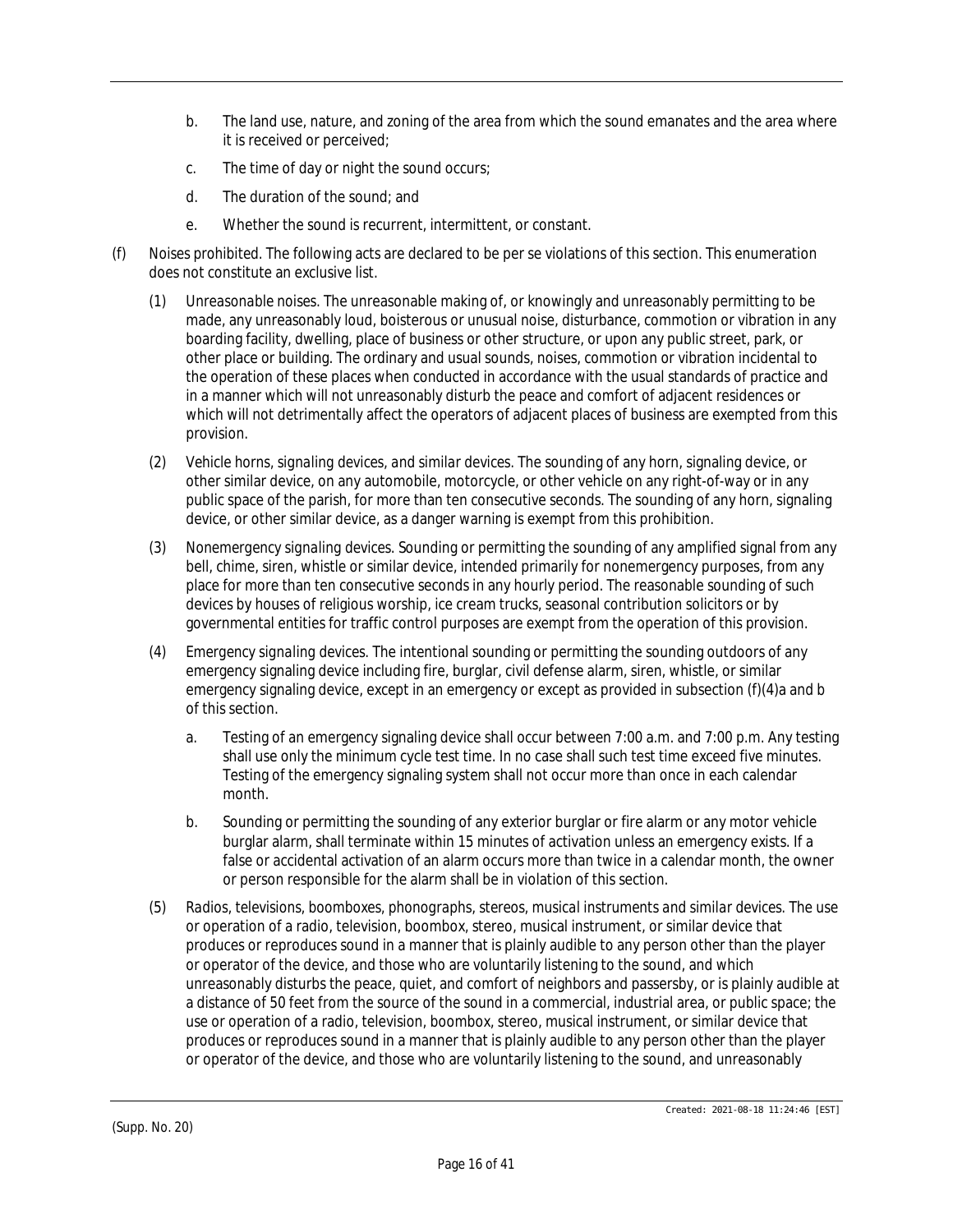disturbs the peace, quiet, and comfort of neighbors in residential or noise sensitive areas, including multifamily or single-family dwellings.

- (6) *Loudspeakers, amplifiers, public address systems, and similar devices.* The unreasonably loud and raucous use or operation of a loudspeaker, amplifier, public address system, or other device for producing or reproducing sound between the hours of 7:00 p.m. and 7:00 a.m. on weekdays, and 7:00 p.m. and 10:00 a.m. on weekends and holiday in the following areas:
	- a. Within or adjacent to residential or noise-sensitive areas;
	- b. Within public space if the sound is plainly audible across the real property line of the public space from which the sound emanates, and is unreasonably loud and raucous.

This shall not apply to any public performance, gathering or parade for which a permit has been obtained from the parish.

- (7) *Yelling, shouting, and similar activities.* Yelling, shouting, hooting, whistling, or singing in residential or noise sensitive area or in public places, between the hours of 8:00 p.m. and 7:00 a.m., or at any time or place so as to unreasonably disturb the quiet, comfort, or repose of reasonable persons of ordinary sensitivities.
- (8) *Animals and birds.* Unreasonably loud and raucous noise emitted by an animal or bird for which a person is responsible. A person is responsible for an animal if the person owns, controls or otherwise cares for the animal or bird. Sounds made by animals or birds in animal shelters, animal sanctuaries, kennels, veterinary hospitals, pet shops or pet kennels (licensed under and in compliance with licensing and permitting provisions set forth in this Code) are exempt from this subsection.
- (9) *Loading or unloading merchandise, materials, equipment.* The creation of loud, unreasonably loud or disturbing noise or any unnecessary noise in connection with the loading or unloading of any vehicle at a place of business or residence.
- (10) *Construction or repair of buildings, excavation of streets and highways.* The construction, demolition, alternation or repair of any building or the excavation of streets and highways other than between the hours of 7:00 a.m. and 7:00 p.m., on weekdays. In cases of emergency, construction or repair noises are exempt from this provision. In nonemergency situations, the parish may issue a permit, upon application, if the parish administrator or his designee determines that the public health and safety, as affected by loud, unreasonably loud or disturbing noise or any unnecessary noise caused by construction or repair of buildings or excavation of streets and highways between the hours of 7:00 p.m. and 7:00 a.m. will not be impaired, and if the parish administrator or his designee further determines that loss or inconvenience would result to a party in interest. The permit shall grant permission in nonemergency cases for a period of not more than three days. The permit may be renewed once for a period of three days or less.
- (11) *Schools, courts, churches, hospitals, and similar noise-sensitive areas.* The creation of any loud, unreasonably loud or disturbing noise or any unnecessary noise adjacent to any noise sensitive area while it is in use, which unreasonably interferes with the workings of the institution or which disturbs the persons in these institutions; provided that conspicuous signs delineating the boundaries of the noise sensitive area are displayed in the streets surrounding the noise sensitive area.
- (12) *Blowers and similar devices.* In residential or noise sensitive area, between the hours of 7:00 p.m and 7:00 a.m., the operation of any noise-creating blower, power fan, or any internal combustion engine, the operation of which causes noise due to the explosion of operating gases or fluids, provided that the noise is loud, unreasonably loud or disturbing noise or any unnecessary noise and can be heard across the property line of the property from which it emanates.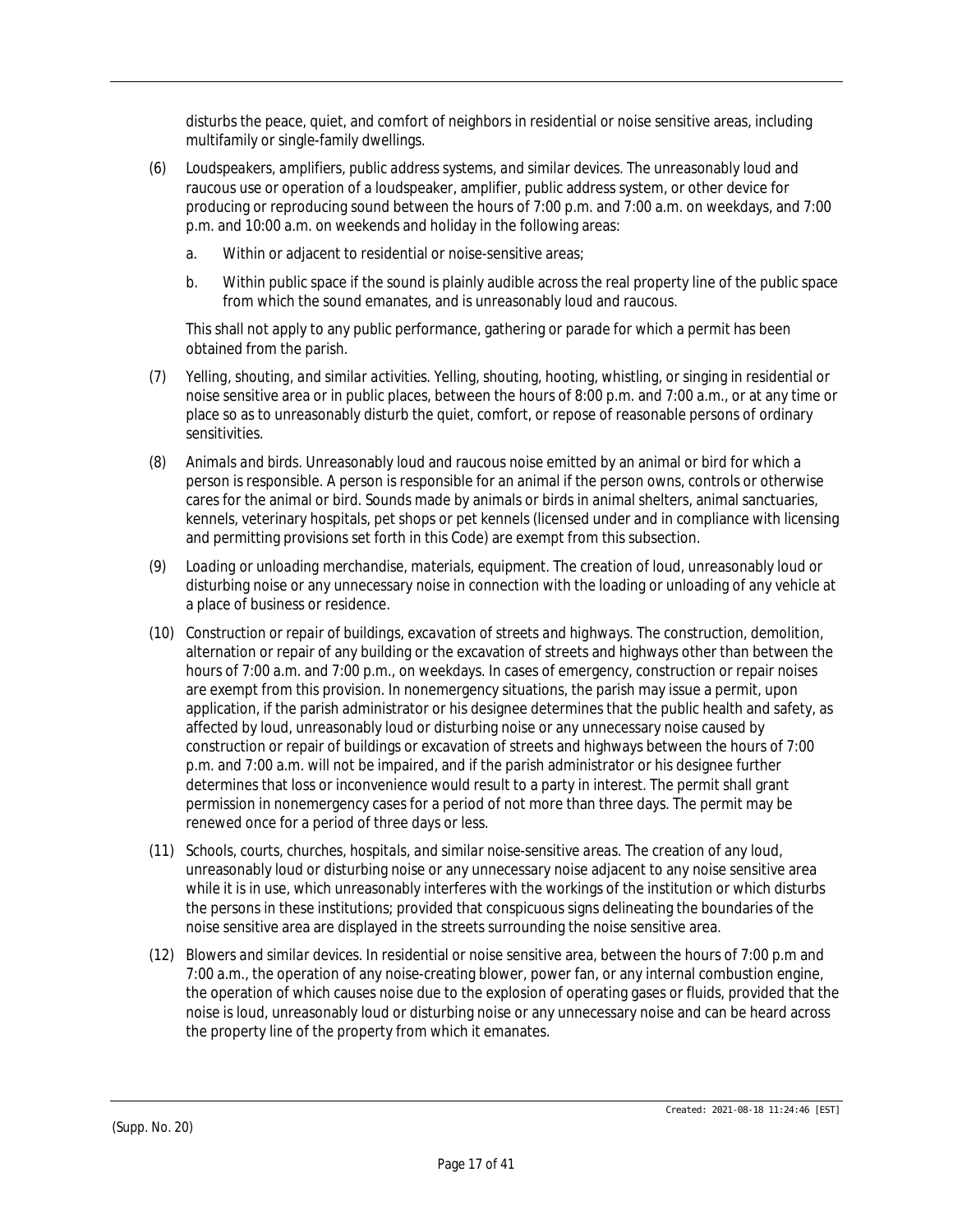- (13) *Commercial establishments in the vicinity of residential property.* The creation of any noise described in subsection (e)(1) of this section from the premises of any commercial establishment.
- (g) *Exemptions.* Sounds caused by the following are exempt from the prohibitions set out in subsection (f) of this section and are in addition to the exemptions specifically set forth in subsection (f) of this section:
	- (1) Motor vehicles on traffic ways of the parish, provided that the prohibition of subsection (f)(2) of this section continues to apply;
	- (2) Repairs of utility structures which pose a clear and immediate danger to life, health, or significant loss of property;
	- (3) Sirens, whistles, or bells lawfully used by emergency vehicles, or other alarm systems used in case of fire, collision, civil defense, police activity, or imminent danger, provided that the prohibition contained in subsection (f)(4) of this section continues to apply;
	- (4) The emission of sound for the purpose of alerting persons to the existence of an emergency or the emission of sound in the performance of emergency work;
	- (5) Repairs or excavations of bridges, streets or highways by or on behalf of the parish or the federal government, between the hours of 7:00 p.m. and 7:00 a.m., when public welfare and convenience renders its impractical to perform the work between 7:00 a.m. and 7:00 p.m.;
	- (6) Outdoor school and playground activities. Reasonable activities conducted on public playgrounds and public or private school grounds, which are conducted in accordance with the manner in which such spaces are generally used, including, but not limited to, school athletic and school entertainment events.
- (h) *Enforcement.* If a person's conduct would otherwise violate this section and consists of speech or communication; of a gathering with others to hear or observe speech or communication; or of a gathering with others to picket or otherwise express in a nonviolent manner a position on social, economic, political or religious questions; the person must be ordered to, and have the opportunity to, move, disperse, or otherwise remedy the violation prior to arrest or a citation being issued.

(Code 1976, § 12-18; Code 1985, § 15-8; Ord. No. 3559, 9-24-1998; Ord. No. 4743, 2-21-2008)

State law reference(s)—Emanation of excessive sound or noise, exceptions, penalties, R.S. 14:103.1.

## **Sec. 32-53. Reserved.**

Editor's note(s)—Ord. No. 5166, adopted Jan. 5, 2012, repealed § 32-53 in its entirety. Former § 32-53 pertained to production of disturbing noises by businesses and industries located within 1,000 feet of residences during specific hours and derived from the Code of 1985, § 15-11; Ord. No. 2196, adopted May 22, 1985; Ord. No. 3058, adopted May 12, 1994.

### **Sec. 32-54. Enclosures around swimming pools.**

(a) All swimming pools constructed or installed in the unincorporated portion of the parish shall be completely enclosed by a fence or wall at least four feet in height, constructed of masonry, wood, or chain link wire, except that above-ground pools four feet or greater in height shall not be required to be so enclosed where equipped with locking devices designed to prevent pool entry when unattended or where the ladders, steps, or other pool entry devices are so enclosed. The fence or wall shall be of substantial construction, designed to discourage entry by trespassing children, and shall be provided with a self-closing gate and a locking device at each opening.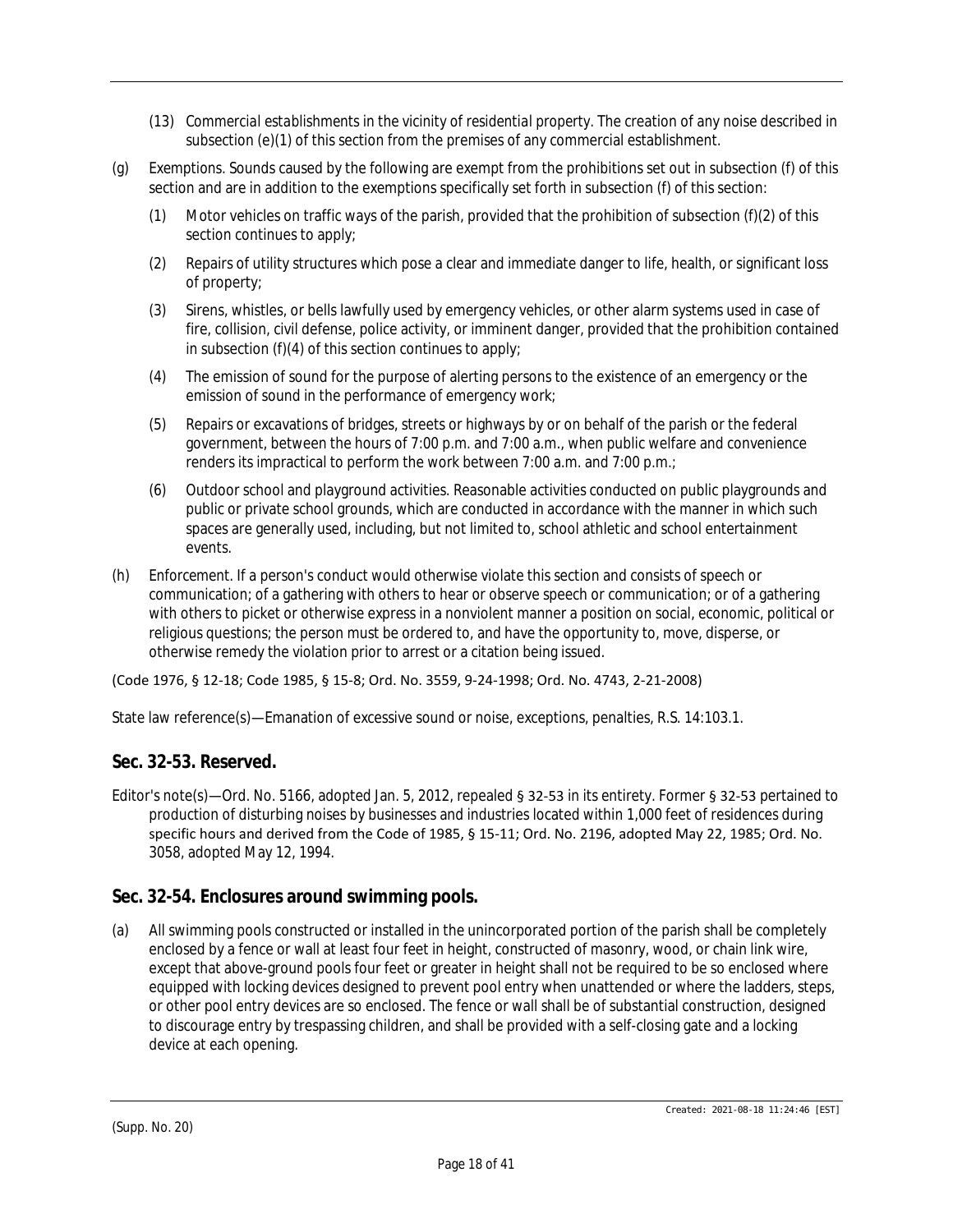- (b) For the purposes of this section, the term "swimming pool" shall be applicable to any structure not intended for agricultural, industrial, drainage or water supply purposes, which will contain water of a depth of 18 inches or greater and having a minimum surface area of 100 square feet.
- (c) Responsibility for violations under this section shall attach to all property owners and lessees constructing or installing or allowing construction or installation of swimming pools upon property owned or leased by them in the locations designated in subsection (a) of this section subsequent to February 29, 1984, and to the successors in title of such owners.
- (d) Any person convicted of a violation of any of the provisions of this section shall have 30 days from the date of said conviction to correct the violation resulting in the conviction, and the failure to make such correction within that period and each successive 30-day period thereafter shall constitute a new and separate violation of this section.

(Code 1985, § 15-9; Ord. No. 2119, § 12-19, 2-29-1984; Ord. No. 2351, 5-28-1986)

State law reference(s)—Exercise of police power, enclosure of residential and commercial swimming pools, R.S. 33:4875.1.

## **Sec. 32-55. Abandoned vehicles, junk, etc.**

It shall be unlawful for any person at any time to store, park or leave standing any wrecked, damaged or mechanically inoperative automobile or motor vehicle, or any part or parts thereof, or any other junk, for a period in excess of 24 hours, upon any neutral ground or any part of the right-of-way of any public road in the parish, outside any incorporated municipality, within recognized subdivisions of the parish.

(Code 1976, § 11-49; Code 1985, § 15-10)

### **Sec. 32-56. Improper use of 911 emergency telephone system.**

- (a) It shall be unlawful for any person to use the Caddo Parish Communications District Number One Enhanced 911 Emergency Telephone System, by dialing 911, except when there is a legitimate and justified need for immediate or expedited assistance of law enforcement, fire or medical personnel.
- (b) Determinations of the automatic location identifier and automatic number identifier features of the enhanced 911 emergency telephone system shall constitute prima facie evidence of the location and telephone line from which a call is made.
- (c) The trier of fact may infer that there has been an unlawful use of the enhanced 911 emergency telephone system by the person charged when:
	- (1) Emergency personnel responding to the location from which a 911 emergency call originated, as determined by the E911 automatic identifier systems, find that there exists at that location no legitimate and justified need for immediate or expedited assistance of law enforcement, fire or medical personnel;
	- (2) The telephone line from which the call originated is listed in the name of the person charged by the local telephone company; and
	- (3) The person charged had custody or control over the room, structure or place from which the call originated.
- (d) Each violation of this section shall be punishable by a fine not to exceed \$500.00, and each dialing of 911 when there is no legitimate and justified need for immediate or expedited assistance of law enforcement, fire or medical personnel shall constitute a separate offense.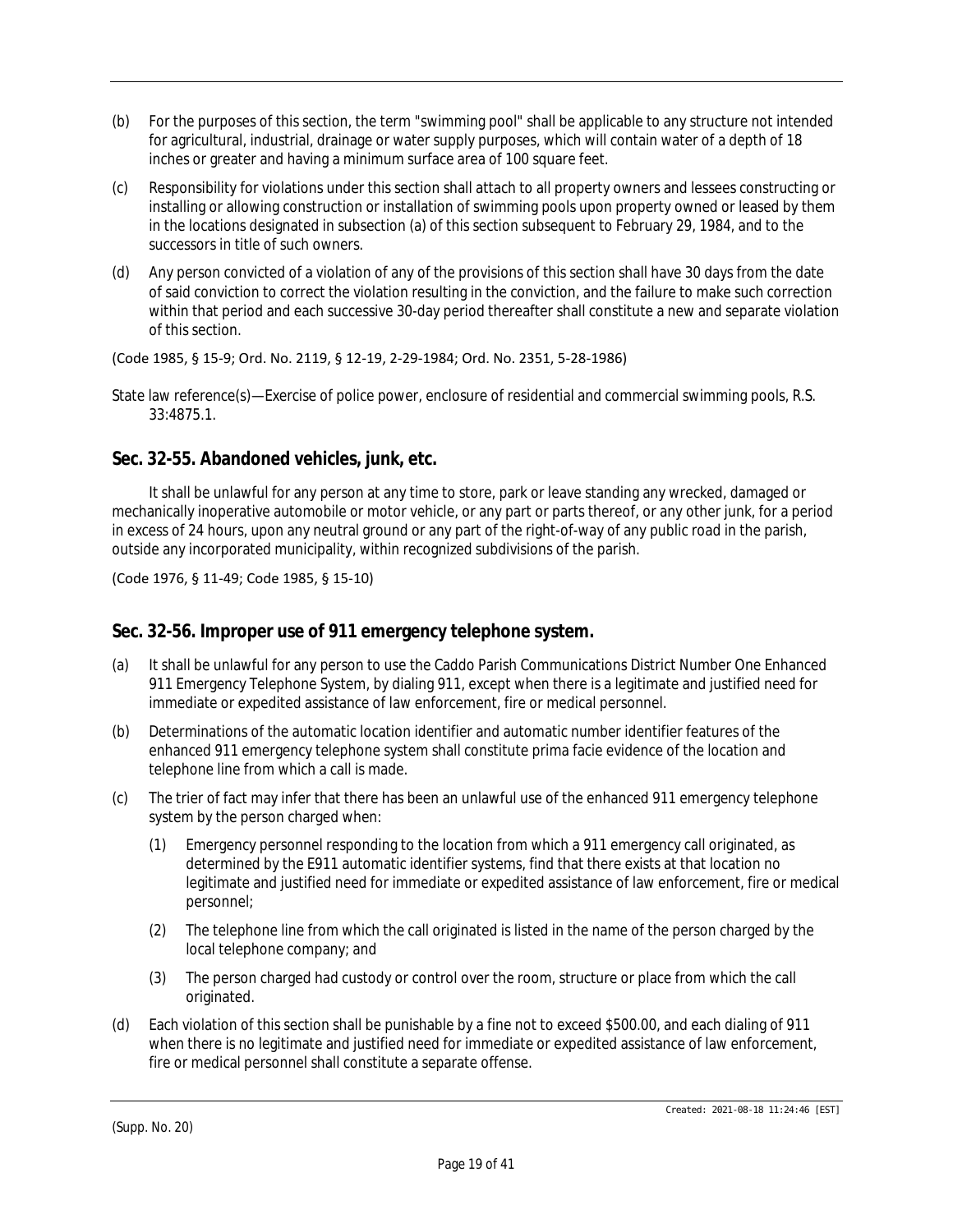#### (Code 1985, § 15-13; Ord. No. 2687, 2-28-1990)

State law reference(s)—False swearing concerning the commission of a crime for purpose of violating public health or safety, R.S. 14:126.1.

## **Sec. 32-57. Possession of weapons or dangerous instrumentalities in court facilities or parish buildings.**

(a) The following words, terms and phrases, when used in this section, shall have the meanings ascribed to them in this subsection, except where the context clearly indicates a different meaning:

*Court facility* means a building or part thereof owned by or operated by or under the control of the state, the parish, any municipality or other political subdivision of the state, which is used or intended to be used, in whole or in part, for court proceedings regardless of whether actual proceedings are in progress.

*Dangerous weapon* includes any gas, liquid or other substance or instrumentality, which, in the manner used, is calculated or likely to produce death or great bodily harm.

*Parish building* means a building or part thereof owned by or operated by or under the control of the parish for any reason.

- (b) Except as provided herein, no person shall knowingly or intentionally possess or cause to be present or attempt to possess or cause to be present in court facilities or parish buildings a firearm or other instrumentality customarily used or intended for probable use as a dangerous weapon.
- (c) Except as provided herein, no person shall knowingly or intentionally possess or cause to be present or attempt to possess or cause to be present in court facilities or parish buildings any instrumentality customarily used or intended for probable use as a means of escape or unlawful force, including but not limited to, devices discharging electrical impulses or noxious gases, liquids, or solids, which might otherwise be employed for self-defense (e.g., stun guns or mace).
- (d) This section shall not apply to peace officers, as defined by R.S. 40:2402, to include any constable, marshal, deputy marshal, sheriff, deputy sheriff, local or state police officer, commissioned wildlife agent, federal law enforcement officer, jail or prison guard, parole officer, probation officer, judge, attorney general, assistant attorney general, attorney general's investigator, district attorney, assistant district attorney, or district attorney's investigator.
- (e) Possession of a concealed handgun permit is not a defense and does not permit the bearer to enter court facilities and parish buildings as set forth herein.
- (f) Notice of this section shall be posted generally and conspicuously at each public entrance to each court facility and parish building. No person shall be convicted of an offense under this section if such notice is not posted, unless such person had actual notice of the provisions of this section.

(Code 1985, § 15-14; Ord. No. 2771, 1-23-1991; Ord. No. 2772, 2-13-1991; Ord. No. 2995, 9-8-1993; Ord. No. 5292, 3-21-2013)

## **Sec. 32-58. Panhandling, begging and soliciting charitable donations of money or food to the poor.**

(a) The following words, terms and phrases, when used in this section, shall have the meanings ascribed to them in this subsection, except where the context clearly indicates a different meaning: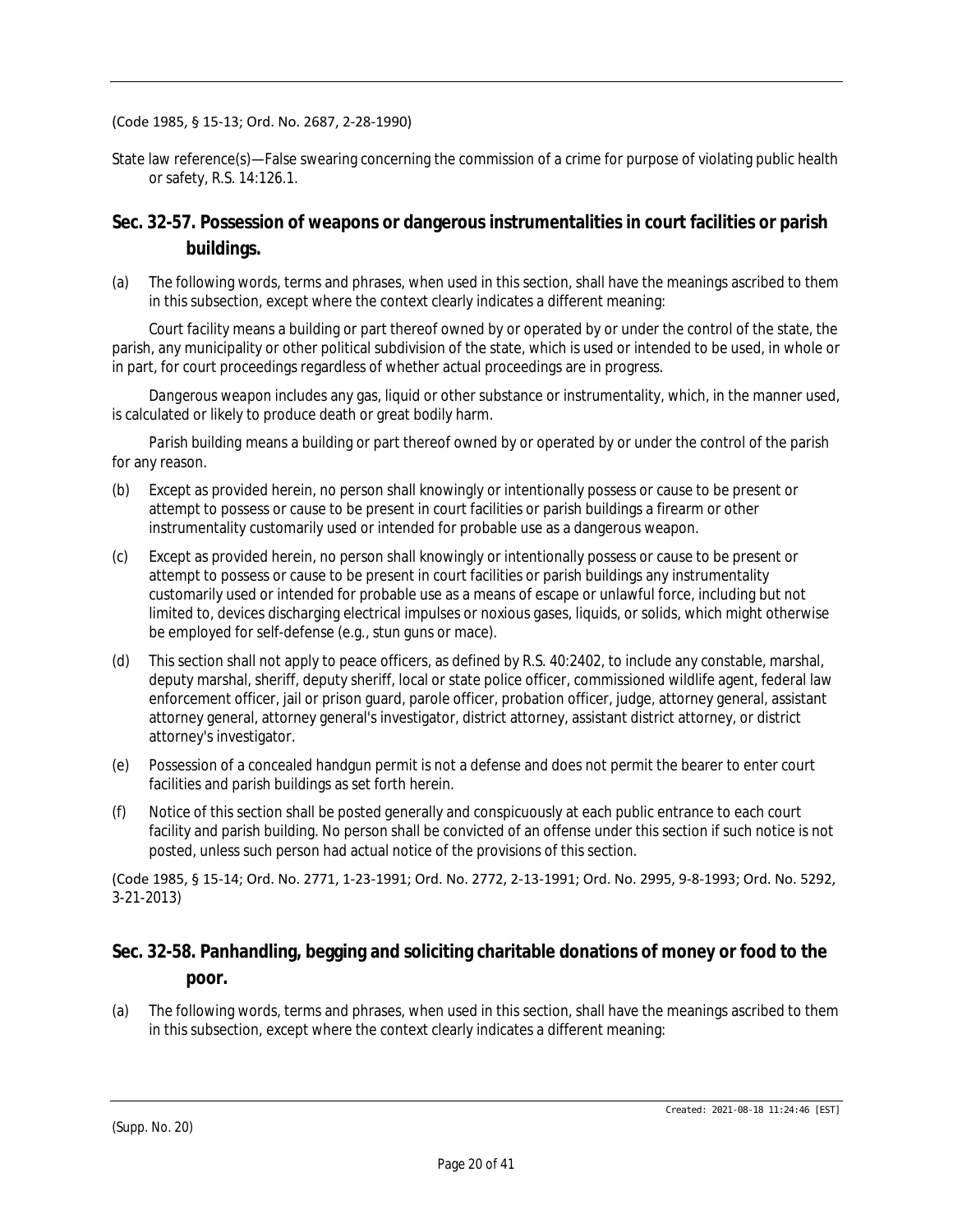*Accosting* means approaching or speaking to someone in such a manner as would cause a reasonable person to fear imminent bodily harm or the commission of a criminal act upon his person, or upon property in his immediate possession.

*Ask, beg, panhandle and solicit,* without limitation, means and includes the spoken, written or printed word or such other acts as are conducted in furtherance of the purpose of obtaining charitable donations of money or food to the poor.

*Forcing oneself upon the company of another* means continuing to request, beg or solicit alms from a person after that person has made a negative response, blocking the passage of the individual addressed or otherwise engaging in conduct which could reasonably be construed as intended to compel or force a person to accede to demands.

- (b) It shall be unlawful for any person to solicit money or other things of value:
	- (1) On private property if the owner, tenant or lawful occupant has asked the person not to solicit on the property, or has posted a sign clearly indicating that solicitations are not welcome on the property;
	- (2) In any public transportation vehicle, or within 15 feet of any bus stop or taxistand;
	- (3) From any operator of a motor vehicle that is in traffic on a public street; provided, however, that this subsection shall not apply to services rendered in connection with emergency repairs requested by the owner or passengers of such vehicle;
	- (4) From any persons who are waiting in line for entry to any building, public or private, including but not limited to, any residence, business or athletic facility; or
	- (5) Within 15 feet of the entrance to or exit from a building, public or private, including but not limited to any residence, business or athletic facility.
- (c) It shall be unlawful for any person to solicit money or other things of value:
	- (1) By accosting another; or
	- (2) By forcing oneself upon the company of another.
- (d) The provisions of this section shall not apply to an organization which has obtained a permit from the parish to conduct charitable solicitations in accordance with chapter 6.

#### (Code 1985, § 15-21; Ord. No. 4404, 10-6-2005)

State law reference(s)—Vagrancy, R.S. 14:107; parish authority to punish vagrancy, R.S. 33:4874.

#### **Sec. 32-59. Nuisance vegetation.**

- (a) It shall be unlawful for any watercraft to launch into any body of water in the parish if it, or the trailer transporting it, is not completely free of all aquatic nuisance vegetation, including, but not limited to, hydrilla, water hyacinth and giant salvinia. All watercraft and trailers shall be subject to inspection for compliance with the provisions of this section.
- (b) For the purposes of this section, term "bodies of water" includes lakes, ponds, rivers, bayous and any other place suitable for boating.

(Code 1985, § 15-22; Ord. No. 4719, 12-6-2007)

### **Sec. 32-60. Caddo Lake Dam and Wallace Lake Dam limited use hours.**

(Supp. No. 20)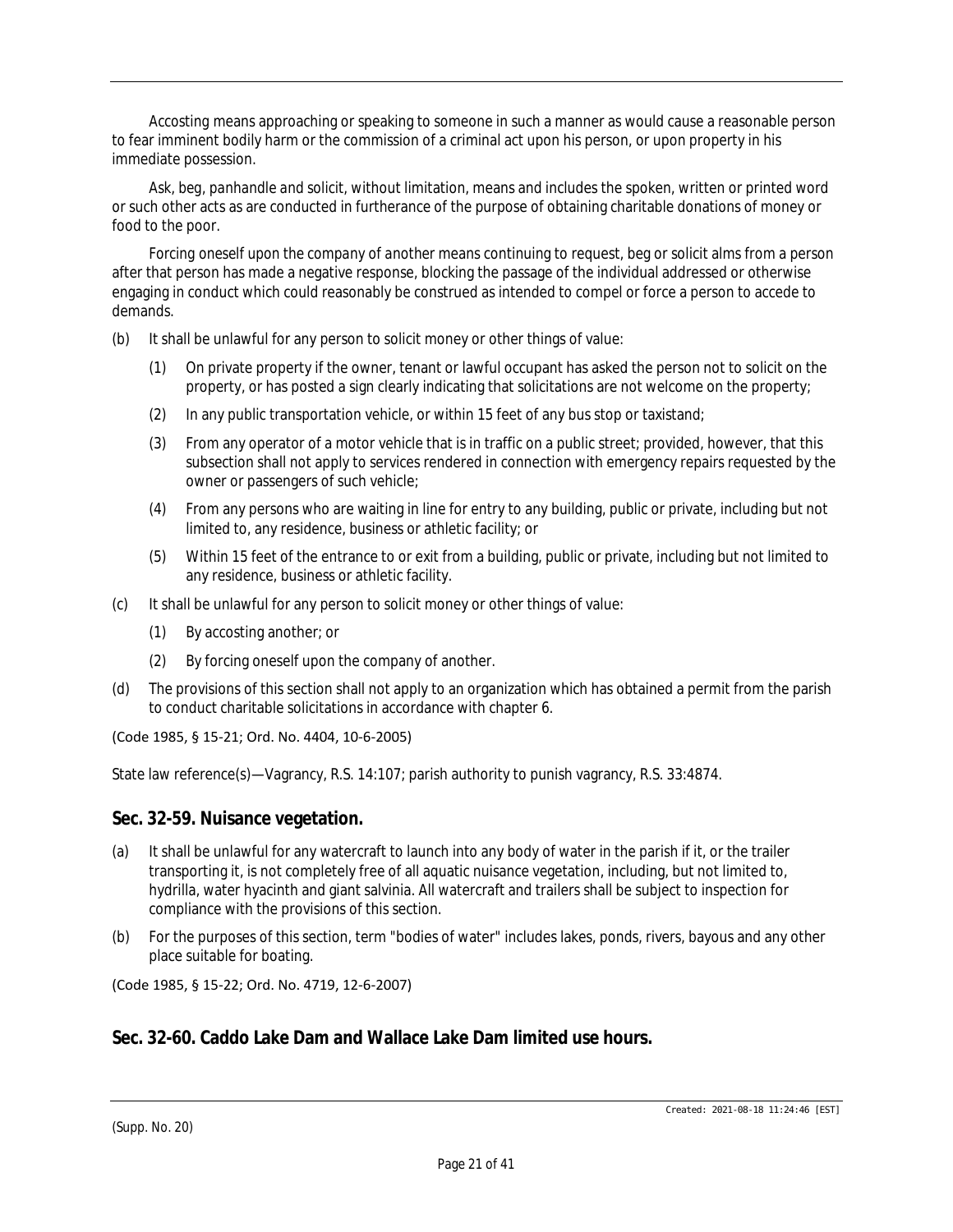It shall be unlawful for any person, other than parish employees and law enforcement officers engaged in the discharge of an official act or duty, to enter or remain at Caddo Lake Dam or Wallace Lake Dam and the surrounding properties owned by the U.S. Army Corp of Engineers as depicted on the attached maps between dusk and dawn unless such person is actively engaged in fishing.

(Ord. No. 5133, 10-20-2011)

### **Sec. 32-61. Possession of synthetic cannabinoids and hallucinogens.**

- (a) It shall be unlawful for any person to knowingly and intentionally possess synthetic cannabinoids, or hallucinogens as defined herein:
	- (1) *Synthetic cannabinoids* means vegetable matter treated with a detectable quantity of chemical compound designed or produced to simulate the effects of tetrahydrocannabinol in humans, including, but not limited to:
		- a. JWH-018 (1-pentyl-3-(1-naphthoyl) indole);
		- b. JWH-073 (naphthalene-1-yl-(1-butyl indol-3-yl)Methanone);
		- c. JWH-200 (WIN 55,225) (1-(2-morpholin-4-ylethyl)indol-3-yl)-naphthalen-1-ylmethanone;
		- d. CP 47,497 2-[(1R, 3S)-3-hydroxycyclohexyl] - 5-(2-methyloctan-2-yl) phenol, also known as Cannabicyclohexanol (CP 47,497 dimethyloctyl homologue, (C8)-CP 47,497), and its homologues, whether dimethylhexyl, dimethyloctyl, or dimethylnonyl, to include its C6, C7, C8 and C9 homologues.
		- e. HU-210 (6aR, 10aR)-9-(Hydroxmyethyl)-6,6-dimethyl-3-(2-methylocatan-2-yl) - 6a, 7, 10, 10a-tetrahydrobenzo [c]chromen-1-ol.
	- (2) Any scientifically quantifiable substance, similar to "synthetic cannabinoids" as defined herein which, when taken into the human body, is designed and/or intended to mimic or produce similar effects of cannabinoids.
	- (3) "Hallucinogen" means a drug which contains any quantity of isomers, salts, salts of isomers, or any quantity of a substance listed in Schedule I(C) of R.S. 40:964, or any substance which the secretary of the department and health and hospitals after investigation has found to have, and by regulation designates as having, a potential for abuse because of its depressant or stimulant effect on the central nervous system, or hallucinogenic effect.
- (b) Whoever is found guilty of possession of synthetic cannabinoids, or hallucinogens shall be fined not more than \$500.00, imprisoned in the parish jail for not more than six months, or both.

(Ord. No. 5207, 6-21-2012)

### **Secs. 32-62—32-89. Reserved.**

# *ARTICLE IV. OFFENSES AGAINST PROPERTY*

Editor's note(s)—The above-referenced maps are attached to the ordinance from which this section derives and are on file with the offices of the parish.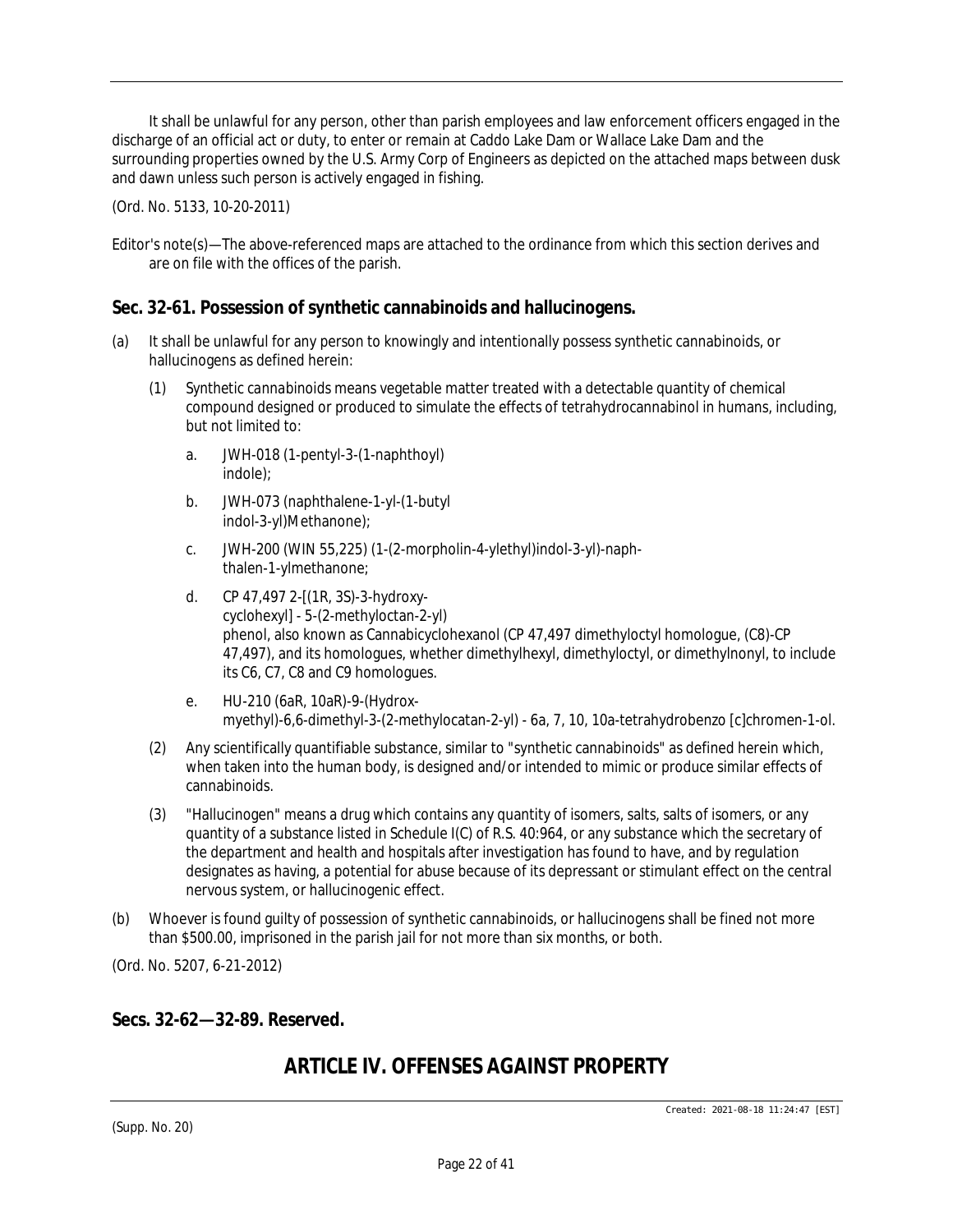### **Sec. 32-90. Burning control.**

- (a) No person shall burn any matter or materials upon public or private property outside the confines of a building or structure in the unincorporated areas of the parish unless:
	- (1) The burning is confined to an enclosure with a lid designed for the purpose of containing and preventing the spread of fire; or
	- (2) If the burning is not confined in accordance with subsection (a)(1) of this section, the fire chief, or his designated representative, of the special fire protection district in which the burning is to occur shall be notified of the nature and approximate time of the intended burn prior to its ignition. The fire chief, or his designated representative, shall either approve or disapprove the request for the intended burn based upon the prevailing fire danger conditions. Further:
		- a. The time and size of the intended burn shall be of such a nature that all flames will be extinguished;
		- b. All matter or materials intended to be burned shall have originated on the property of the intended controlled burn; and
		- c. All reasonable precautions shall be taken to prevent the fire from getting out of control of the person setting it or spreading beyond its intended perimeters, and a responsible adult shall be in attendance at all times while the fire is burning.
- (b) The fire chief of each special fire protection district shall implement procedures to track and record the approval or disapproval of burn requests.
- (c) The fire chief of each special fire protection district is hereby authorized to declare a burning ban within the special fire protection district. No person shall burn any matter or materials whatsoever upon public or private property outside the confines of a building or structure in the unincorporated areas of the parish during a burning ban.
- (d) The provisions of this section shall not apply to prescribed burns by the state department of agriculture and forestry, or by persons trained and certified by the state department of agriculture and forestry, or by persons who conduct prescribed burning as a generally accepted agricultural practice as defined by R.S. 3:3602(9).

(Code 1985, § 15-12; Ord. No. 2548, 8-24-1988; Ord. No. 3293, 3-28-1996)

State law reference(s)—Fire-raising on lands of another by criminal negligence, R.S. 14:204.

### **Sec. 32-91. Defacing buildings or other structures.**

It shall be unlawful to deface any building or property within the unincorporated areas of the parish by making such signs or figures thereon, without the consent of the owner, or to draw obscene signs or figures or write any indecent or obscene word, words, sentences on any building, structure, bridge, street sign, retaining wall, room, hall closet, wall or fence where exposed to public view.

(Code 1985, § 15-15; Ord. No. 3089, 10-13-1994)

State law reference(s)—Criminal mischief, R.S. 14:59A(10).

### **Sec. 32-92. Criminal trespass.**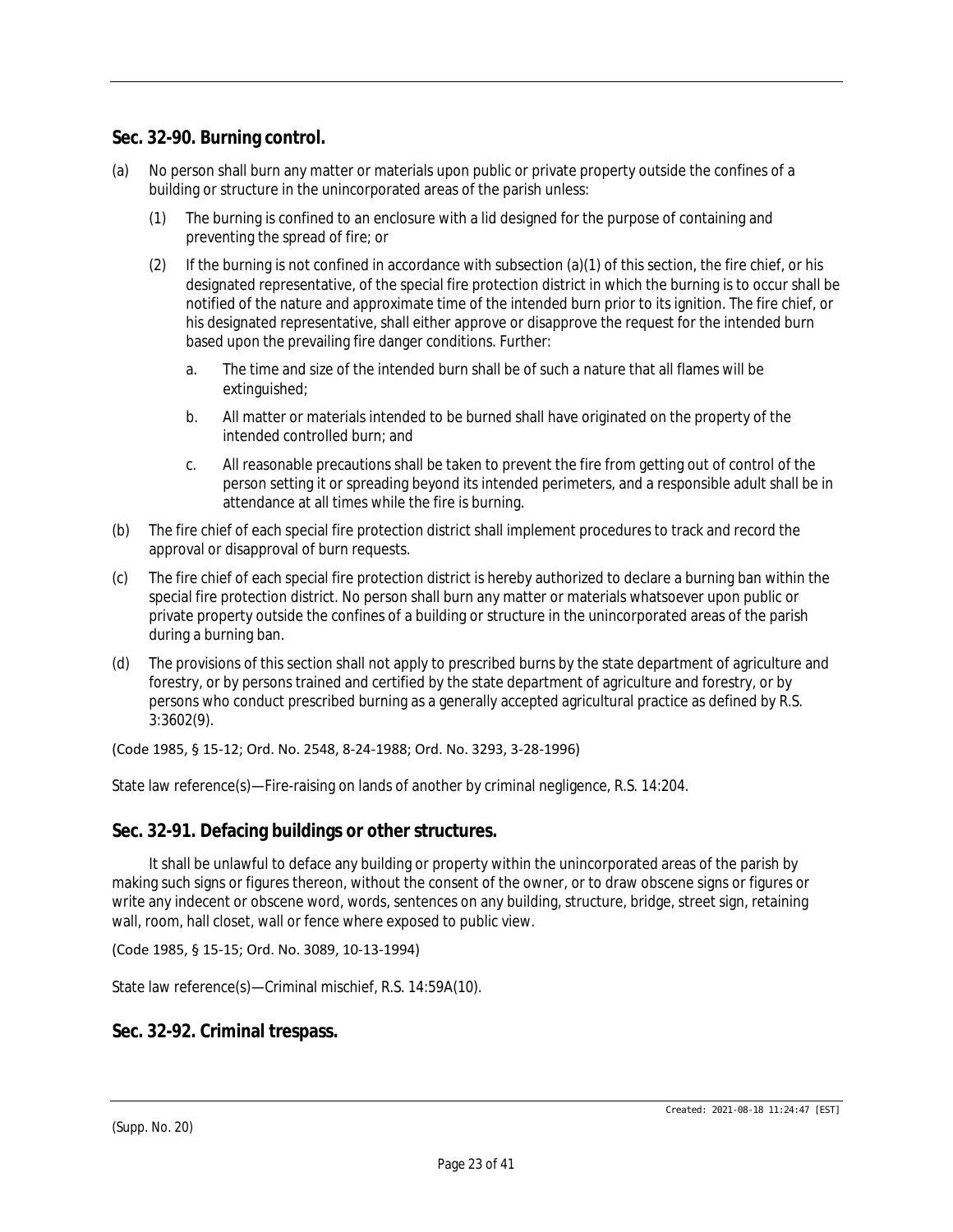- (a) It shall be unlawful for any person to intentionally enter, be upon, or use any structure, watercraft or movable owned by another within the unincorporated areas of the parish without first obtaining the consent of the owner, lessee, or other person lawfully in charge of the structure, watercraft or movable where the offender knew or reasonably should have known that the entry, occupancy or use is unauthorized.
- (b) It shall be unlawful for any person to intentionally enter, be upon, or use any immovable property owned by another within the unincorporated areas of the parish without first obtaining the consent of the owner, lessee, or other person lawfully in charge of the immovable property where the offender knew or reasonably should have known that the entry, occupancy or use is unauthorized.
- (c) Parol evidence shall be admissible to prove the ownership, lease, or lawful charge of any structure, watercraft, movable or immovable property.
- (d) Affirmative defenses to a prosecution pursuant to subsections (a) and (b) of this section shall be:
	- (1) That the entry was by a registered land surveyor, and his personnel engaged in the practice of land surveying, as defined in R.S. 37:682, or a person employed by a public utility acting in the course and scope of his employment relating to the operation, repair or maintenance of a public utility facility;
	- (2) That the entry was by an employee or agent of the state department of agriculture and forestry and was for the purpose of retrieving animals or locating and suppressing wildfire in accordance with the rules and regulations of the department;
	- (3) That the entry was by an unarmed person for the sole purpose of retrieving dogs, cats, or other personal pets and livestock;
	- (4) That the entry was by a parish employee or a Caddo Parish Levee District employee acting in the course and scope of their employment relating to the operation, repair or maintenance of a public utility or facility or working within the course and scope of their employment to retrieve animals;
	- (5) That the entry was by law enforcement, fire or emergency medical personnel acting within the course and scope of their employment to perform their lawful duties;
	- (6) Any person making a delivery, soliciting, selling any product or service, conducting a survey or poll, a real estate licensee or other person who has a legitimate reason for making a delivery, conducting business or communicating with the owner, lessee, custodian or a resident of the immovable property, and who, immediately upon entry, seeks to make the delivery, to conduct business or to conduct the communication;
	- (7) An employee of the owner, lessee or custodian of the immovable property while performing his duties, functions and responsibilities in the course and scope of his employment;
	- (8) Any candidate for political office or any person working on behalf of a candidate for a political office;
	- (9) The owner or occupant of a watercraft or vessel traveling in salt water engaged in any lawful purpose for the purpose of retrieval of his property or for obtaining assistance in an emergency situation.
- (e) Lack of posting shall not be an affirmative defense to any prosecution for criminal trespass under this section.
- (f) Whoever commits the crime of criminal trespass shall be fined not less than \$300.00 or be imprisoned for not more than 30 days or both.
- (g) Upon a second conviction, regardless of whether the second offense occurred before or after the first conviction, the offender shall be fined not less than \$500.00 or be imprisoned for not more than 30 days or both.
- (h) Upon a third conviction, regardless of whether the first or second offense occurred before or after the previous convictions, the offender shall be fined \$500.00 and be imprisoned for 30 days.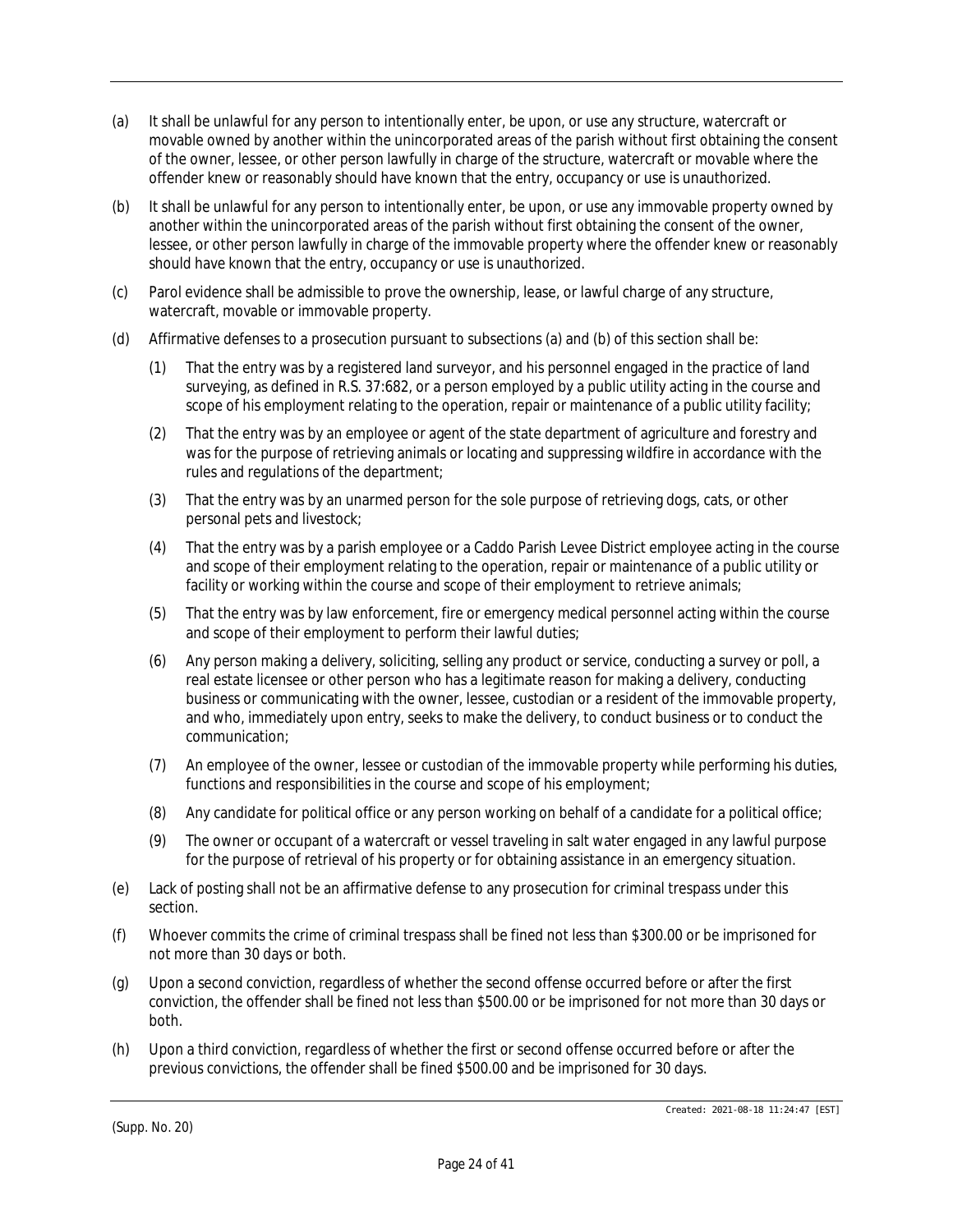(i) Any offense committed more than five years prior to the commission of the crime of criminal trespass for which the defendant is being tried shall not be considered in the assessment of penalties hereunder.

(Code 1985, § 15-18; Ord. No. 3126, 11-23-1994; Ord. No. 3159, 4-13-1995)

State law reference(s)—Criminal trespass, R.S. 14:63.

### **Secs. 32-93—32-112. Reserved.**

# *ARTICLE V. MINORS*

## **Sec. 32-113. Children of compulsory school age to be in attendance at school; parental duty imposed.**

- (a) No child between the ages of seven and 16 years, inclusive, other than a child that has been suspended or expelled from school shall be at any place within the unincorporated areas of the parish except in attendance at school between the hours of 8:30 a.m. and 2:30 p.m. during any school day as defined by the parish school board, unless the child has written proof from school authorities excusing him from attending school at the particular time, or, unless the child is accompanied by a parent or legal guardian or a responsible adult selected by the parent or legal guardian to supervise the child or is otherwise lawfully excused from being present in school.
- (b) Each parent or legal guardian of a child between the ages of seven and 16 years, inclusive, shall have a duty to prohibit the child from behaving contrary to subsection (a) of this section. No person shall negligently fail to fulfill the duty imposed by this subsection (b).
- (c) It shall be an affirmative defense to subsections (a) and (b) of this section that the child, at the time he was found at a place other than in school, was not required by law to be in attendance at school.
- (d) It shall be an affirmative defense to subsection (b) of this section that the parent or legal guardian initiated the jurisdiction of the juvenile court against the child prior to the time that the child was found violating subsection (a) of this section.
- (e) Any law enforcement officer or school attendance officer may transport any child found violating this section to the child's residence and may release the child into the care of a parent or court appointed tutor or legal guardian, to the school the child usually attends, or to any location designated by the authorities of the school which the child usually attends as a receiving center for such children, the choice of destination to be made at the discretion of the law enforcement officer or school attendance officer based on proximity of the destination and other relevant factors, and subject to the need to respond to emergency or priority calls.
- (f) Any child who violates a provision of this section shall be subject to the jurisdiction of the juvenile court.
- (g) If a child found to be in violation of this section refuses to follow the direction of the law enforcement officer or provide the school attendance officer his correct name and address and the correct name and address of his school or if the child has on a previous occasion been informed of a violation of this section, he shall be taken into custody and the parent, tutor or other adult person having the care and custody of the child shall be notified to come and take charge of the child. If the parent, tutor or other adult person cannot be located or fails to come and take charge of the child, the child shall be released to the juvenile authorities. If the juvenile authorities fail to take charge of the child, the child shall be returned to his home or usual place of abode. The child shall be issued a citation directing the child and the parent or tutor or court appointed legal guardian to appear in the juvenile division of the parish sheriff's office.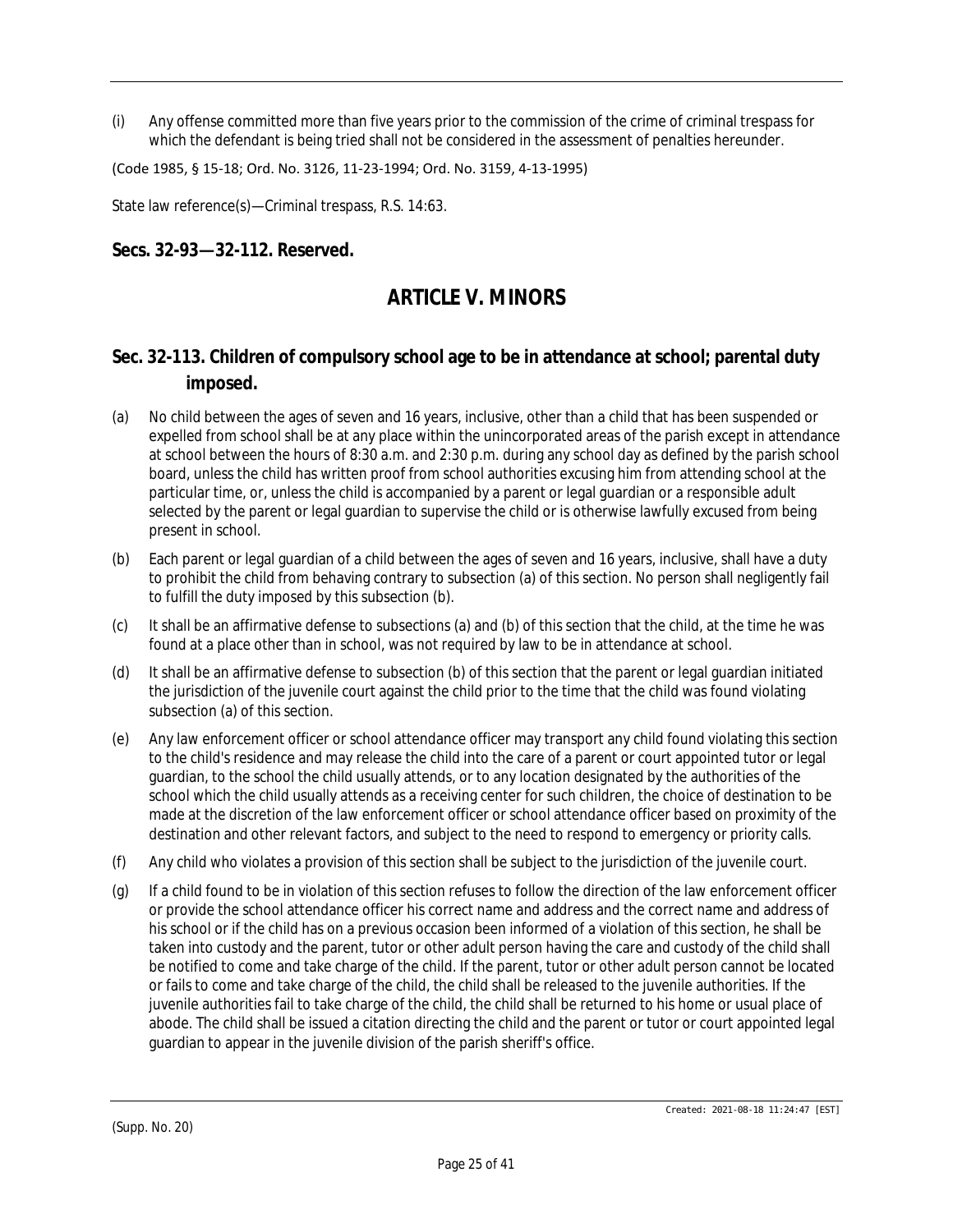- (h) Any child violating the provisions of this section shall be dealt with in accordance with all appropriate provisions of the state children's code.
- (i) If a child is found in violation of this section, on the third or subsequent occasion, within a 365-day period, the parent, tutor or other court appointed legal guardian or other adult person having the care and custody of the child, after having previously been notified of these violations, shall be guilty of negligently failing to supervise a child of compulsory school age, a misdemeanor, subject to the jurisdiction of the district court and be fined not more than \$500.00 for each offense or sentenced to not more than 60 days in jail or both.

#### (Code 1985, § 15-20; Ord. No. 3858, 2-1-2001)

State law reference(s)—School attendance, compulsory ages, duty of parents, R.S. 17:221; exemptions from compulsory school attendance, R.S. 17:226.

### **Sec. 32-114. Children suspended or expelled from school.**

- (a) If a child is suspended or expelled from school in the parish, then each parent, tutor, person with the guardianship of the person of the child as defined by the Louisiana Children's Code art. 116 (Ch. C. art. 116) or other responsible adult of the child shall have the following duties for the duration of the suspension or expulsion:
	- (1) The duty to personally supervise the child, or to arrange for a responsible adult to supervise the child, at the times that the child would otherwise have been required to be in attendance in school had he not been suspended or expelled; and
	- (2) The duty to prohibit the child from being at any public place at the times that the child would have been required to be in attendance at school had he not been suspended or expelled, except under the following circumstances:
		- a. When the child is accompanied by the parent or legal guardian, or a responsible adult selected by the parent or legal guardian to supervise the child;
		- b. When the child is employed pursuant to an age and schooling certificate issued by the school authorities during the times that the child is on the job or traveling directly to or from a job site;
		- c. When the child is on an emergency errand. Emergency errand is defined for the purposes of this section as an errand which requires seeking medical attention, attending a funeral or any other activity which involves the health care or safety of the child or his immediate family; or
		- d. When the child has been directed by the parent or legal guardian to engage in a specific activity or to carry out expressed instructions during the times that the child is actually engaged in fulfilling those directions or instructions.

No person shall fail to fulfill the duties imposed by this subsection (a).

- (b) No child that has been suspended or expelled from school shall fail to comply with supervision provided or arranged by a parent or legal guardian pursuant to subsection (a) of this section.
- (c) No child that has been suspended or expelled from school shall be in any public place at the times that he would have been required to be in attendance at school had he not been suspended or expelled, except under the circumstances described in subsection (a) of this section.
- (d) As used in this section, public place includes any street, recreational center, sidewalk, park, cemetery, schoolyard, body of water or watercourse, public conveyance, parking lot or any other place engaging in the sale of merchandise, public accommodation or amusement.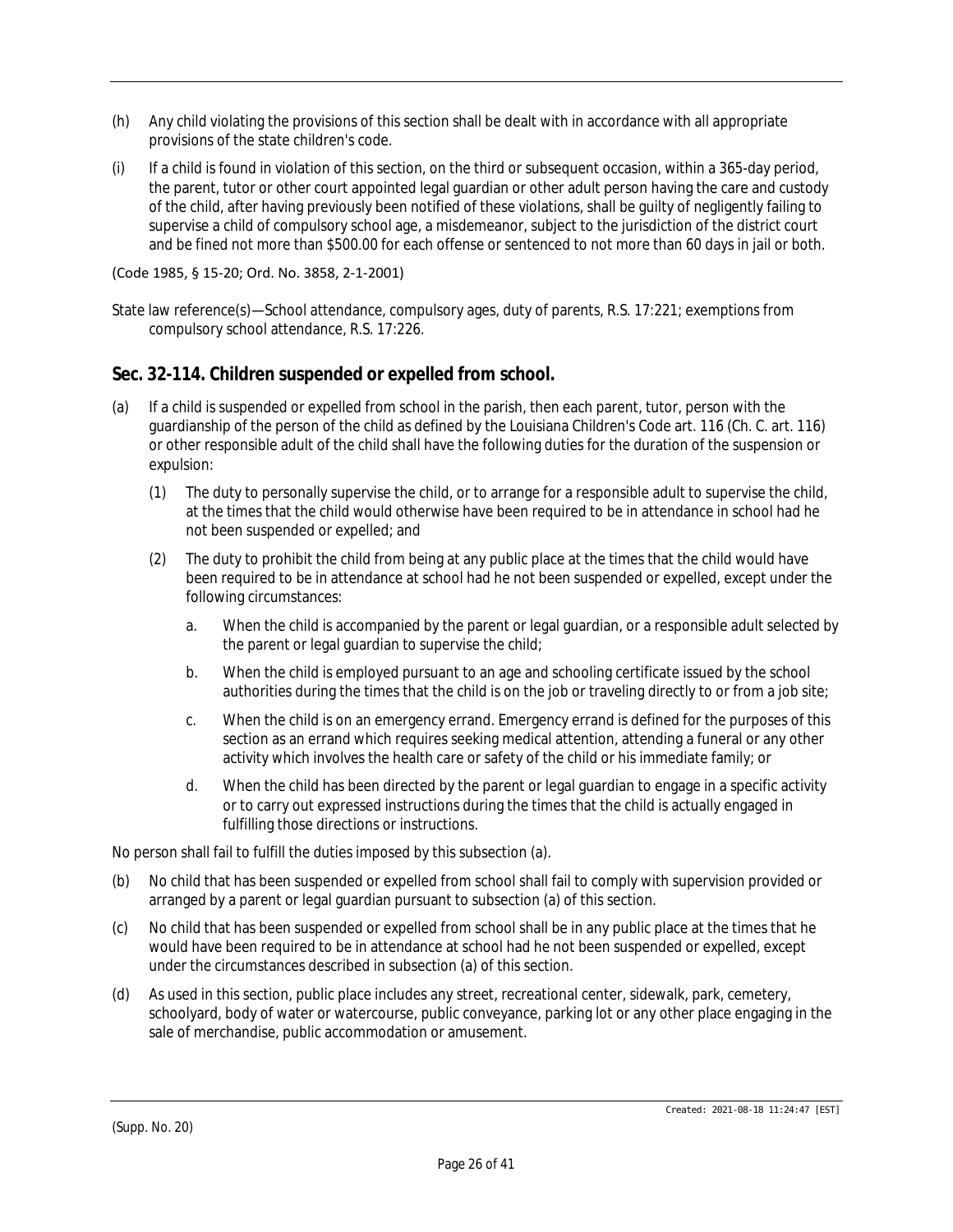- (e) A law enforcement officer or school designated attendance officer may transport any child found violating this section to the child's residence and may release the child into the care of the parent, tutor or court appointed legal guardian, to the school the child usually attends, or to any location designated by the school authorities as a receiving center for such children. The choice of destination can be made at the discretion of the law enforcement officer or school attendance officer based on proximity of the destination and other relevant factors and subject to the need to respond to emergency or priority calls. If the child found to be in violation of this section refuses to give to the law enforcement officer or school attendance enforcement officer his correct name and address or the correct name and address of his school or, if the child has on a previous occasion violated the provisions of this section, he shall be taken into custody and the parent, tutor or other adult person having the care and custody of the child shall be notified to come and take charge of the child. If the parent, tutor or other responsible adult cannot be located or fails to come and take charge of the child, and if the parish sheriff's office juvenile authorities fail to take custody of the child, the child shall be returned to his home or usual place of abode. The child shall be issued a citation directing the child and the parent, tutor or other responsible adult to appear in the juvenile division of the parish sheriff's office.
- (f) Any child that violates this section is subject to the jurisdiction of the parish juvenile court.
- (g) If a child is found to be in violation of this section, on the second or subsequent occasion, within a 365-day period, the parent, tutor, responsible adult, court appointed adult guardian, or other responsible adult person having the care and custody of the child, after having previously been notified of these violations, shall be guilty of failing to supervise a suspended or expelled child, a misdemeanor, subject to the jurisdiction of the district court, punishable by a fine of not more than \$500.00 for each offense or a sentence of not more than 60 days in jail or both.
- (h) For the purposes of this section, the term "child" means any person between the ages of seven and 16 years of age, inclusive.

(Code 1985, § 15-20.1; Ord. No. 3858, 2-1-2001)

## **Secs. 32-115—32-159. Reserved.**

# *ARTICLE VI. REGULATION OF NOISE WITHIN THE UNINCORPORATED LIMITS OF THE PARISH OF CADDO*

### **Sec. 32-160. Definitions.**

*Agricultural property* means property used in cultivating the soil, producing crops (including timber), and raising livestock.

*A-weighted sound level* means the sound pressure level in decibels as measured on a sound level meter using the A-weighting network which discriminates against the lower frequencies according to a relationship approximating the auditory sensitivity of the human ear. The level is designated dBA.

*Ambient sound* means all encompassing sound associated with a given environment composing of sound sources near and far.

*Background sound* means all encompassing sound associated with a given environment without contributions from the source(s) of interest. It combines long-term and short-term background sound.

*Background sound level* means the sound level defined by the long-term background sound level in an area which excludes the noise source of interest and short-term background noise.

(Supp. No. 20)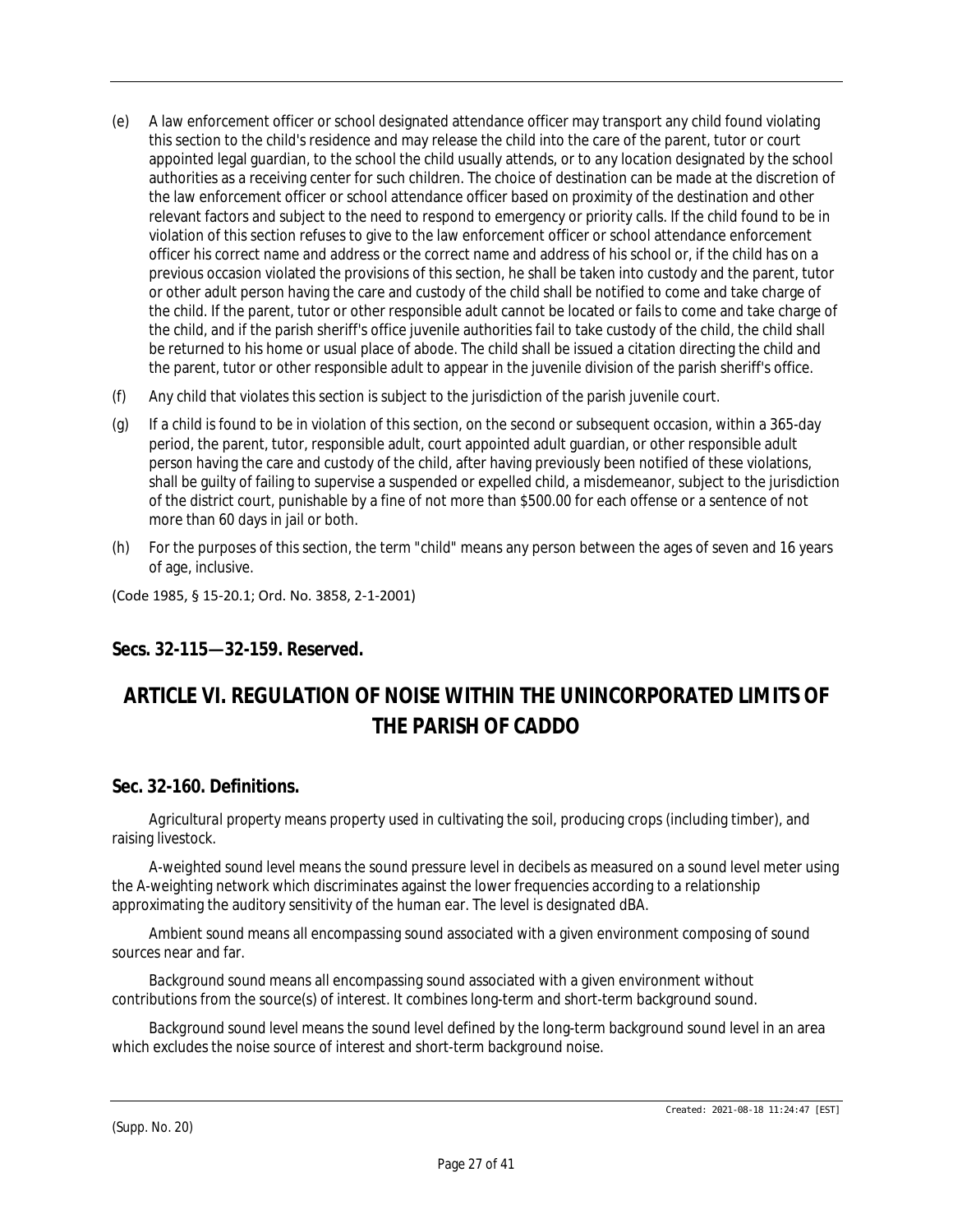*C-weighted sound level* means the sound pressure level in decibels as measured on a sound level meter using the C-weighting network which is more sensitive to low-frequency sounds than the A-weighting network. Cweighting is used to assess the low-frequency content of a complex sound environment. The level is designated dBC.

*Construction* means any site preparation, assembly, erection, substantial repair, alteration, or similar action, but excluding demolition, for or of public or private rights-of-way, structures, utilities or similar property.

*Daytime hours* means the hours from 7:00 a.m. on one day and 10:00 p.m. the same day.

*Designated protected receiver* means a property that is not residential where the owner has applied for and obtained approval from the parish to reduce the maximum permissible sound levels below those established for properties designated as other receiver. All such applications shall be acted upon by the parish administrator following a public hearing thereon and the sending of specific notice to the owners of all property located within 500 feet of the proposed designated protected receiver.

*Decibel (dB)* means a unit for measuring the level of a sound, equal to 20 times the logarithm to the base ten of the ratio of the pressure of the sound measured to the reference pressure, which is 20 micropascals (20 micronewtons per square meter).

*Demolition* means any dismantling, intentional destruction or removal of structures, utilities, public or private right-of-way surfaces, or similar property.

*Emergency* means any occurrence or set or circumstances involving actual or imminent physical trauma or property damage which demands immediate action.

*Emergency signaling device* means includes fire, burglar, civil defense alarm, siren, whistle, or similar device intended primarily for emergency purposes.

*Emergency work* means any work performed for the purpose of preventing or alleviating the physical trauma or property damage threatened or caused by an emergency.

*Engine brake* (commonly referred to by brand names such as Jacobs Brake or Dynatard brake) means an engine retarder, compression release engine brake or dynamic braking device utilizing engine backpressure that converts an operating diesel or gasoline engine into a power absorbing mechanism for the purpose of retarding the forward motion of a vehicle.

*Impulsive sound* means a sound of short duration, usually less than two seconds, with an abrupt onset and rapid decay. Examples of sources of impulsive sound include explosions, drop forge impacts, hammering, and the discharge of firearms.

*Lasting activity* means an activity that is associated with the intended long-term use of the property.

*Long-term background sound* means the background sound during a measurement period after removing the short-term background sound. It is considered to be approximately stationary during the measurement period and the sound sources captured can be described statistically over the measurement period.

*Muffler or sound dissipative device* means a properly functioning system for abating the sound of escaping gasses on equipment where such a device is part of the normal configuration of the equipment.

*Nighttime hours* means the hours between 10:00 p.m. on one day and 7:00 a.m. the following day.

*Noise* means any sound which annoys or disturbs humans or which causes or tends to cause an adverse psychological or physiological effect on humans.

*Noise control officer (NCO)* means the department having lead responsibility for this article.

*Noise sensitive receiver* means includes, but is not limited to, a property where a school, hospital, nursing home, church, court, public library, or similar institution is located.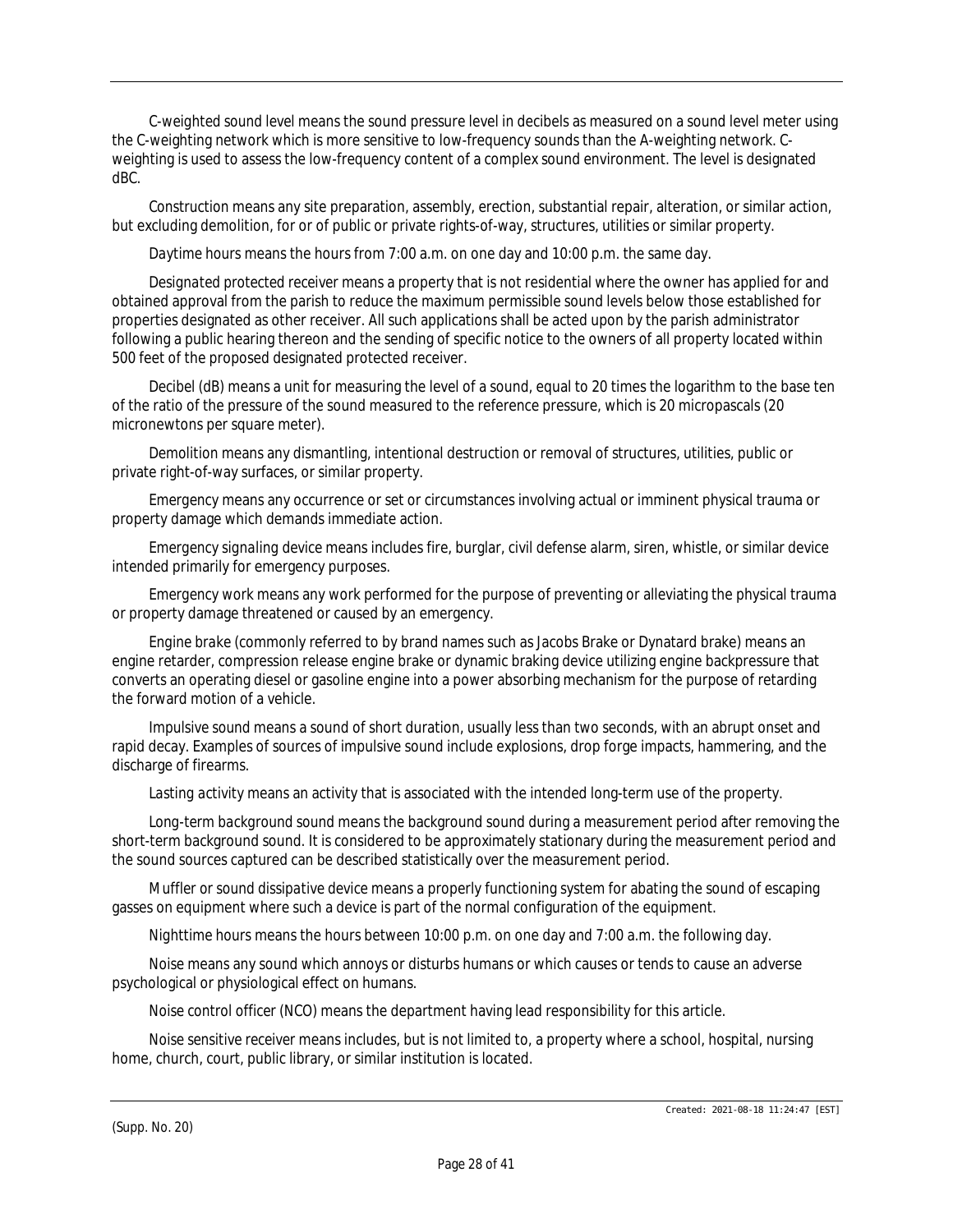*Other receiver* means all property other than residential property, agricultural property, noise sensitive receivers and designated protected receivers.

*Plainly audible[i]*means any sound that can be detected by a person using his or her unaided hearing faculties.

*Property line* means with respect to single occupancy properties, the line along the ground surface and its vertical extension that separates the real property owned, leased, or occupied by one person or entity from that owned, leased, or occupied by another person or entity. With respect to shared occupancy properties the term shall mean the imaginary line that represents the legal limits of occupancy of any person or entity who owns, leases, or otherwise occupies an apartment, condominium, hotel or motel room, office, or any other type of occupancy from that of other occupants.

*Pure tone* means any sound which can be distinctly heard as a single pitch or a set of single pitches.

*Qualified professional in environmental noise* means an individual who has education or training in environmental noise measurement instruments and practices and has experience in the performance of environmental noise measurements. If necessary for the purposes of this article, the individual must also have experience in the assessment and mitigation of environmental noise.

*Receiving property type* means the property designations identified in this article for the purpose of determining the maximum permissible sound levels for a regulated receiver.

*Receptor* means an occupied structure or outdoor public space (e.g. park, playground, etc.) located on a regulated receiver property.

*Regulated receiver* means any real property designated as a residential property, designated protected receiver, noise sensitive receiver, or other receiver.

*Residential property* means any real property developed and used for human habitation that contains living facilities, including provisions for sleeping, eating, cooking, and sanitation, unless such premises are actually occupied and used primarily for purposes other than human habitation.

*Short-term background sound* means consists of one or more infrequent sound events and is relatively loud compared to the long-term background sound. The time of occurrence of these events cannot be described statistically over the full measurement period means e.g. barking dog, accelerating vehicle, aircraft flyover, etc.

*Significant noise generators (SNG)* means those land uses that are known or may reasonably be expected to generate noise upon adjacent properties that exceeds the limits set forth in this article.

*Sound level* means the sound pressure level obtained by the use of a sound level meter. If a frequencyweighting network is used, such as A or C, then the level shall be indicated as dBA or dBC, respectively. If a frequency weighting is not used, then the un-weighted or flat level shall be indicated as dB(Flat). Frequencyweighted networks shall comply with the American National Standards Institute specifications for sound level meters (ANSI S1.4-1983 (R2006)) or the latest approved revision thereof.

*Sound level meter* means an instrument which includes a microphone, amplifier, RMS detector, integrator or time averaging device, output meter, and weighting networks used to measure sound pressure levels. The instrument should meet requirements for a Type 1 or Type 2 sound level meter as specified in the American National Standards Institute specifications for sound level meters (ANSI S1.4-1983 (R2006)), or the latest approved revision thereof.

*Sound pressure* means the instantaneous difference between the actual pressure and the average or barometric pressure of a given point in space, as produced by sound energy.

*Sound pressure level* means 20 times the logarithm to the base ten of the ratio of the RMS sound pressure to the reference pressure of 20 micropascals (20 micronewtons per square meter). The sound pressure level is denoted  $L_p$  or SPL and is expressed in decibels (dB).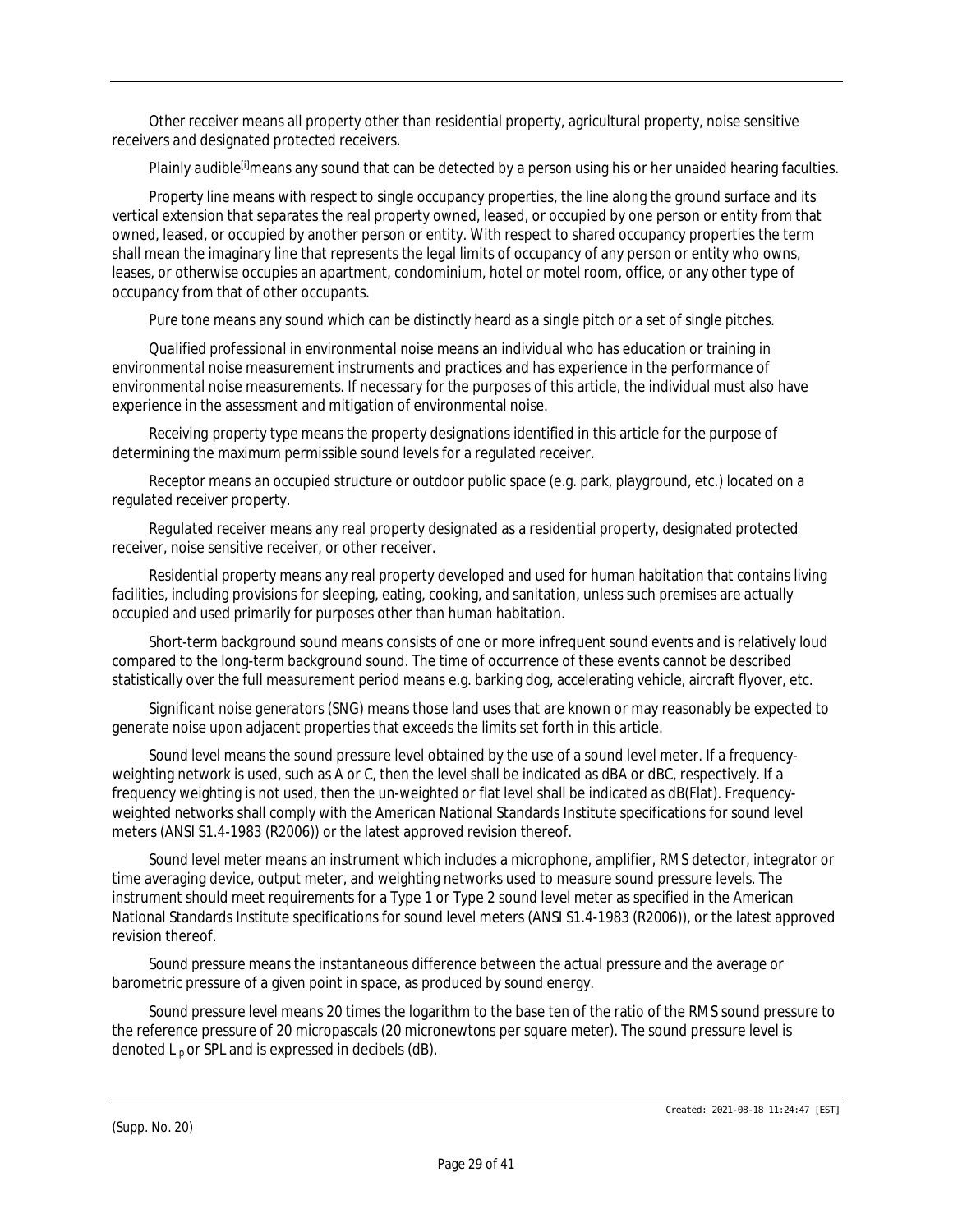*Temporary noise event* means an activity that generates noise which could impact a protected receiver and occurs over the course of up to 14 consecutive days. The use of the term "temporary" is relative to the acoustic tolerance of a noisy activity and does not speak to whether that activity is associated with the intended long-term use of the property.

*Temporary activity* means an activity that is planned to occur for a pre-determined, finite length of time. Examples include but are not limited to construction, maintenance, and drilling of wells.

*Utility* means a business entity subject to government regulation that provides an essential commodity or service such as, but not limited to, water, electric, electric distribution, gas, gas distribution, gas transmission, gas gathering and telephone.

*Workover operation* means a term used in the oil and gas industry meaning work performed in a well after its initial completion.

(Ord. No. 5072, § 32-20, 3-3-2011; Ord. No. 6020 , 12-3-2020)

[i] "Plainly audible" is a standard used in multiple United States jurisdictions. (See State v. Ewing, 81 Hawaii 156, 914 P.2d 549 (App. 1996)) The standard has been held as neither vague nor overbroad and provides a clear understanding to those it regulates.

## **Sec. 32-161. Authority having jurisdiction (AHJ).**

- (a) The noise ordinance shall be enforced by a noise control officer (NCO). The requirements to be an NCO are established as follows:
	- (1) An employee of the parish who is trained to perform noise enforcement activities.
	- (2) An employee who has received noise enforcement training. The employee must be acting within his or her designated jurisdiction and must be authorized to issue a summons in order to be considered a noise control officer.
- (b) Powers means noise control officers shall have the power to:
	- (1) Coordinate the noise control activities of all departments in the parish and cooperate with all other public bodies and agencies to the extent practicable;
	- (2) Review the actions of the parish and advise of the effect, if any, of such actions on noise control;
	- (3) Review public and private projects, subject to mandatory review or approval by other departments or boards, for compliance with this article;
	- (4) Issue permits;
	- (5) Investigate and pursue possible violations of this article for sound levels which equal or exceed the sound levels set forth in section 32-163, when measured at a receiving property located within the designated jurisdiction of the noise control officer, in accordance with section 32-165 below;
	- (6) Cooperate with noise control officers of adjacent municipalities in enforcing one another's noise ordinances; and
	- (7) Determine if a complaint is frivolous, duplicitous, or vexatious.

(Ord. No. 5072, § 32-21, 3-3-2011)

### **Sec. 32-162. Applicability.**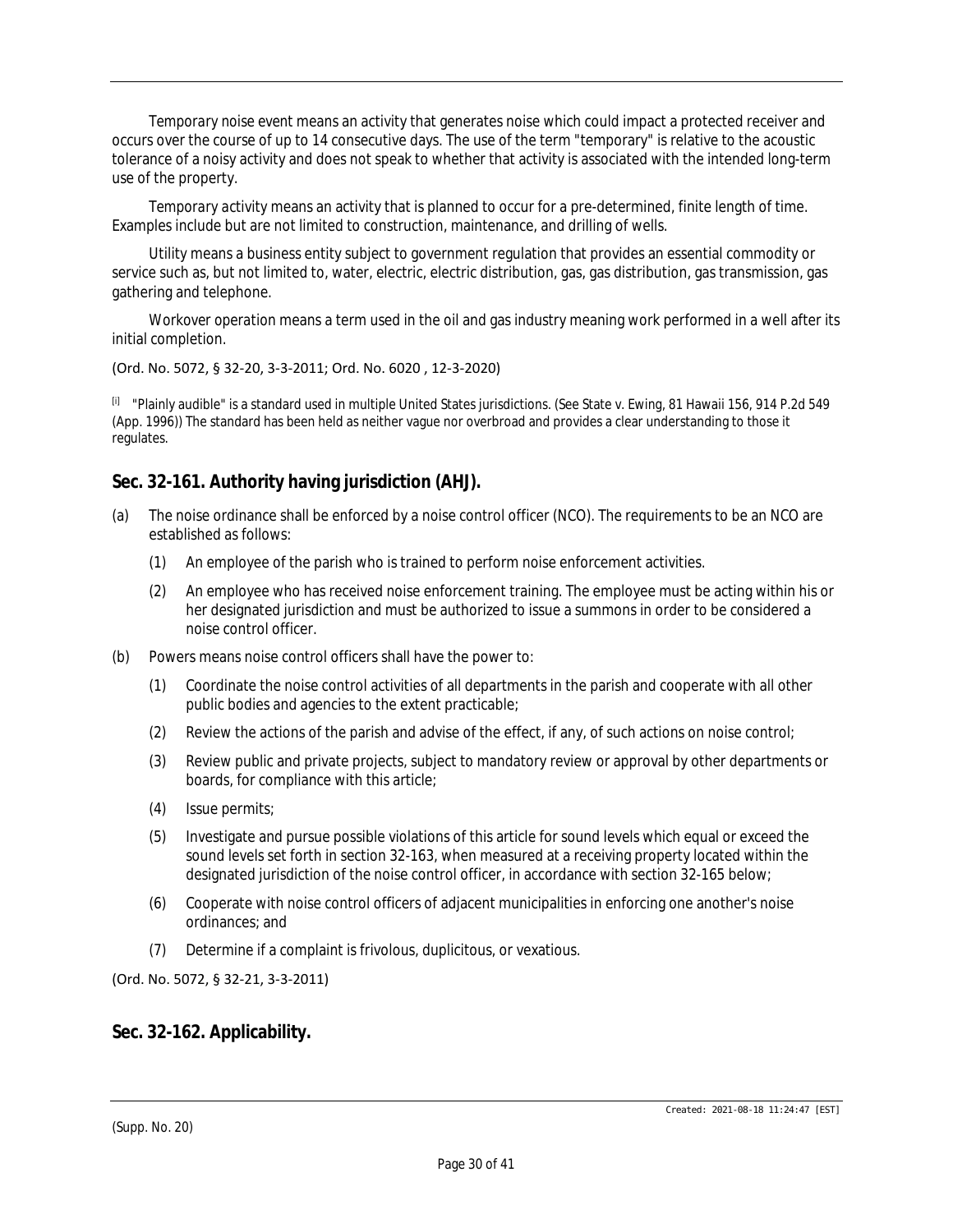- (a) This article applies to sound originating from or received at or within the property line of the following property types:
	- (1) Residential property.
	- (2) Designated protected receiver.
	- (3) Noise sensitive receiver.
	- (4) Other receiver.
- (b) All significant noise generators permitted or initiated on or after the adoption date of this article shall be subject to the regulations contained herein.
- (c) A noise generator existing prior to the date of adoption of this article is subject to the regulations contained herein if the actions of the noise generator constitute a new use. A significant increase in acoustic conditions at a regulated receiver constitutes a new use for the noise generator if the conditions are due to the following:
	- 1. Changes in the operation of the noise generator,
	- 2. Modifications to or addition of equipment,
	- 3. Changes to the physical layout of the noise generating property,
	- 4. Facility expansion, or
	- 5. Any action on the part of owner or operator that leads to an increase in sound level, or an increase in the frequency or number of occurrences of temporary noise events, at a regulated receiver.

A significant increase in acoustic conditions at a regulated receiver includes an increase in sound level by more than 5 dBA or an increase to the applicable levels in Table 1, whichever is greater, or an increase in frequency (or number) of occurrences.

Nothwithstanding the foregoing, a significant increase in acoustic conditions at a regulated received will not constitute a new use if caused solely by increased utilization of the noise generator, not to exceed its design or permitted capacity.

- D. For a change in designation of a receiving property type that decreases the maximum permissible sound levels at a property, the regulated levels corresponding to the new designation shall only apply to noise generators beginning operation, or which constitute new uses for existing noise generators, on or after the date of approval of the new designation. Existing noise sources associated with lasting activities at the time of the change in property type designation shall be treated as part of the background sound at the receiving property.
- E. All noise sources in existence prior to April 1, 2011 shall continue to be regulated by ordinances in effect prior to the effective date of this article.

(Ord. No. 5072, § 32-22, 3-3-2011)

## **Sec. 32-163. Maximum permissible sound levels.[ii]**

(a) No person or entity shall cause, allow, or permit the operation of any source of sound which creates a sound level that exceeds the background sound level by more than 5 dBA or the applicable levels in Table 1 at a regulated receiver, whichever is greater, when measured in accordance with section 32-165. For compliance purposes, if the background sound level cannot be determined in accordance with section 32-165, the levels listed in Table 1 relative to the receiving property type shall be used. For planning and permitting purposes, a noise survey is required to determine the background sound level at the nearest or most impacted property,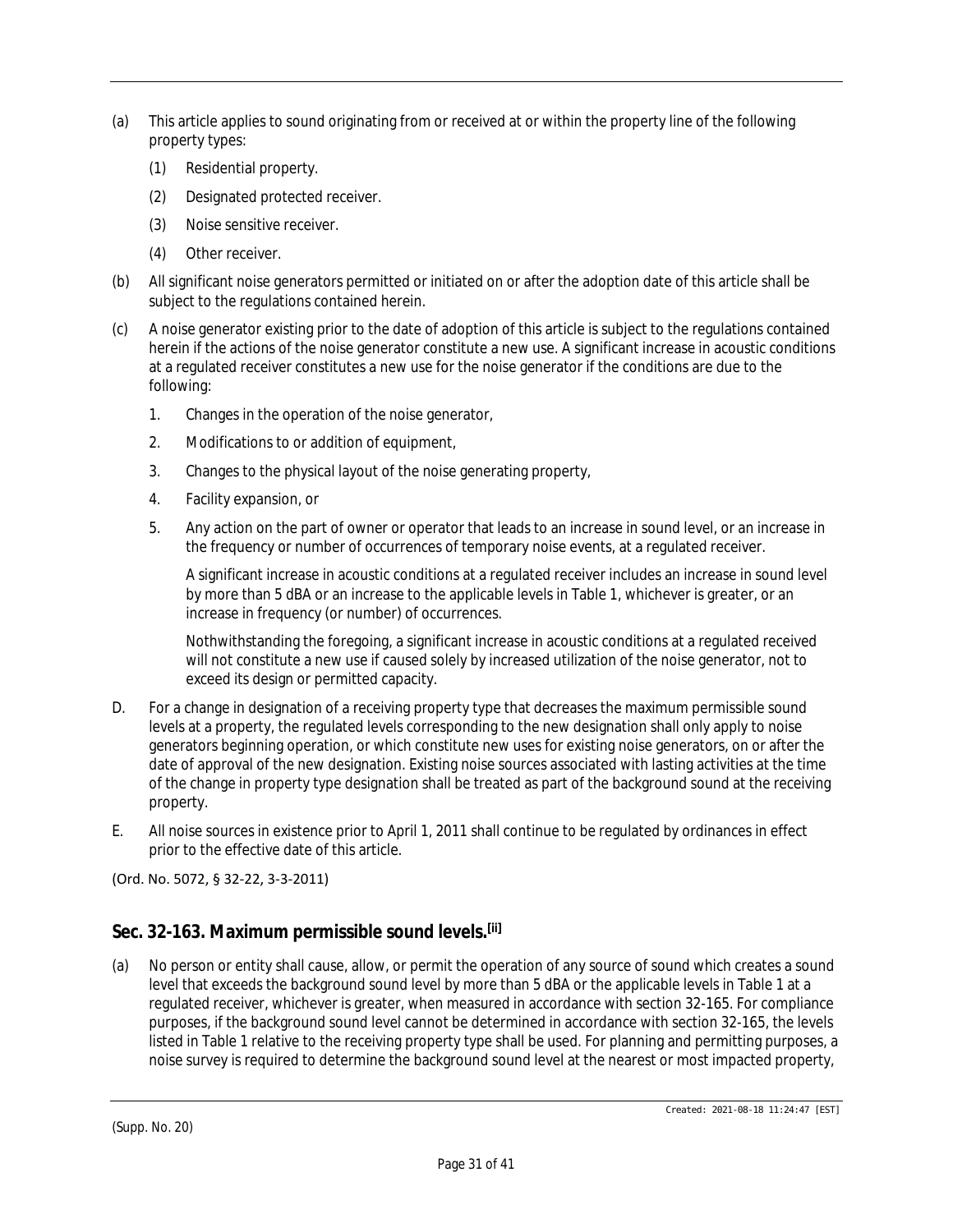and the survey must be conducted in accordance with section 32-165. Once a noise survey has been reviewed and approved by the AHJ, the established background sound level will apply to all properties considered by the noise survey until another noise survey is approved by the AHJ. The sound level shall be measured at or within the receiving property line in accordance with section 32-165.

| Outdoor;I;                                                   |                                |                            |                                                                 |                  |                   |                  |
|--------------------------------------------------------------|--------------------------------|----------------------------|-----------------------------------------------------------------|------------------|-------------------|------------------|
| Receiving<br>Property<br>Type:                               | Noise<br>Sensitive<br>Receiver |                            | Residential<br><b>or</b><br>Designated<br>Protected<br>Receiver |                  | Other<br>Receiver |                  |
| Time:                                                        | 7a.<br>$m -$<br>10p<br>.m.     | 10p.<br>$m -$<br>7а.<br>m. | 7a.m<br>$\mathcal{L}^{\pm}$<br>10p.<br>m.                       | 10p.m.-<br>7a.m. | 7a.m.-<br>10p.m.  | 10p.m.-<br>7a.m. |
| Maximum<br>permissible<br>A-weighted<br>sound<br>level, dBA* | 50                             | 45                         | 55                                                              | 50               | 60                | 60               |

Table 1: Maximum permissible A-weighted sound levels (dBA) listed by receiving property type and time of day.

\*maximum permissible levels are subject to Sections 32-163.B, 32-163.C, 32-163.D, and 32-163.E.

- (b) A temporary noise allowance can be applied to the levels determined in section 32-163(a). This allowance accounts for a receiver's added tolerance for known temporary noise events due to temporary activities of up to 14 days. The allowance requires that the party responsible for the noise source inform the potentially impacted recipients of the duration and nature of the noise. A temporary noise allowance can occur only once every 90 days for whatever duration of that activity consistent with the following:
	- (1) For noise events lasting one day or less, a 15 dB increase in maximum permissible A-weighted sound level is permissible.
	- (2) For noise events lasting up to 14 consecutive days, a 10 dB increase in A-weighted sound level is permissible.
	- (3) For any noise events lasting longer than 14 days, the noise associated with that temporary activity is not considered a temporary noise event.
- (c) *Low frequency noise limit:*
	- (1) No person or entity shall cause, allow, or permit the operation of any source of sound which creates low-frequency outdoor sound levels in the 31.5 and 63 Hz octave bands that exceed 65 dB(Flat) or exceeds the background sound levels in the 31.5 and 63 Hz octave bands by more than 5 dB(Flat), whichever is greater.
- (d) *Impulsive noise limit:*
	- (1) No person or entity shall cause, allow, or permit the operation of any source of sound which creates impulse sound levels that exceed the background sound level by 15 dBA at or within the receiving property line in accordance with the impulsive measurement requirements of section 32-165.
- (e) *Tones:*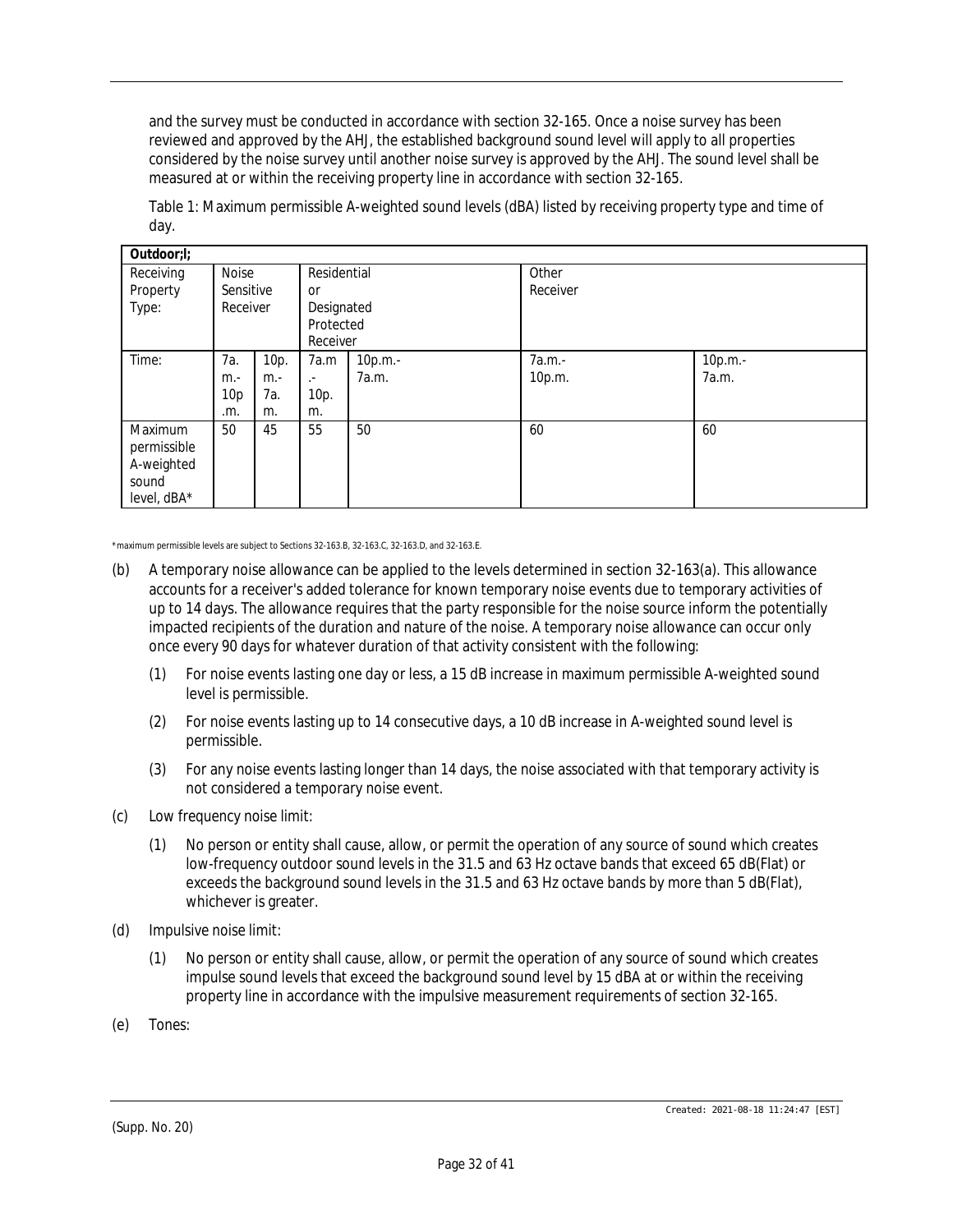- (1) No person or entity shall cause, allow, or permit the operation of any source of sound which creates a pure tone where the one-third octave band sound pressure level in the band of interest exceeds the arithmetic average of the sound-pressure levels for the two adjacent one-third octave bands by the corresponding decibel (dB(Flat)) values as follows:
	- a. Five dB for center frequencies of 500 Hertz and above,
	- b. Eight dB for center frequencies between 160 and 400 Hertz, and
	- c. Fifteen dB for center frequencies less than or equal to 125 Hertz.

(Ord. No. 5072, § 32-23, 3-3-2011)

[ii] Maximum permissible sound level: The predetermined levels are defined by the receiving property type. The levels in Table 1 are based on the World Health Organization's Guidelines for Community Noise (1999) in conjunction with analysis of onsite measurements conducted throughout the parish.

#### **Sec. 32-164. Exemptions and restricted uses.**

The following standards shall apply to the associated activities or sound sources below:

- (1) Emergency signaling devices are exempt from section 32-163 in the case of an emergency and the following cases:
	- a. Testing of an emergency signaling device shall occur between 7:00 a.m. and 7:00 p.m. Any testing shall use only the minimum cycle test time. In no case shall such test time exceed five minutes. Testing of the emergency signaling system shall not occur more than once in each calendar month.
	- b. Sounding or permitting the sounding of any exterior burglar or fire alarm or any motor vehicle burglar alarm, shall terminate within 15 minutes of activation unless an emergency exists. If a false or accidental activation of an alarm occurs more than twice in a calendar month, the owner or person responsible for the alarm shall be in violation of this section.
	- c. Testing of an emergency signaling device in accordance with state and federal regulations.
- (2) Nonemergency signaling devices operated by houses of religious worship, ice cream trucks, seasonal contribution solicitors, or by governmental entities or railroads for traffic control purposes are exempt from the operation of this provision.
- (3) Operation and testing of emergency equipment and safety protection systems (for example, relief valves) are exempt from section 32-163.
- (4) Accidents and emergency responses to accidents which pose a clear and immediate danger to life, health, or significant loss of property are exempt from section 32-163.
- (5) Motor vehicles and motorcycles on traffic ways of the parish are exempt from section 32-163 provided that:
	- a. Vehicle horns, signaling devices, and similar devices are sounded for less than five consecutive seconds or are sounded as a danger warning.
	- b. Adequate mufflers or sound dissipative devices are properly installed such that:
		- i. No person shall operate or cause to be operated any motor vehicle or motorcycle not equipped with a muffler or other sound dissipative device in good working order and in constant operation.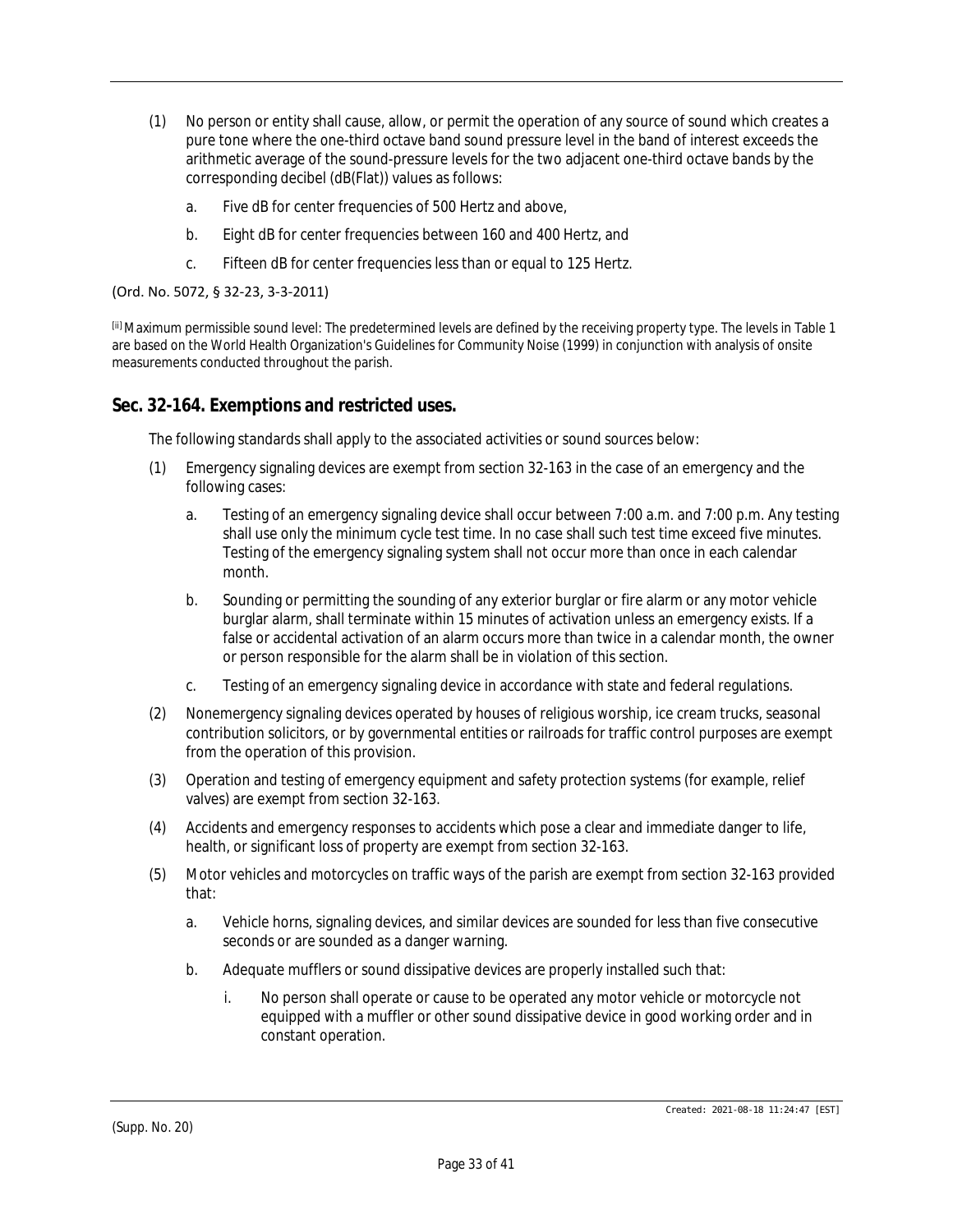- ii. No person shall remove or render inoperative, or cause to be removed or rendered inoperative, other than for purposes of maintenance, repair, or replacement, any muffler or sound dissipative device on a motor vehicle or motorcycle.
- (6) No person shall repair, rebuild, modify, or test any motor vehicle, motorcycle, or motorboat in such a manner as to exceed the limits set forth in section 32-163.
- (7) *Motor sports parks and recreational vehicles:*
	- a. Except as permitted in the following subsection b., no person shall operate or cause to be operated any recreational motorized vehicle off a public right-of-way in such a manner that the sound level emitted there from exceeds the limits set forth in section 32-163 at or across the property line when operated on private property. This article shall apply to all recreational motorized vehicles, whether or not duly licensed and registered, including, but not limited to, commercial or non-commercial racing vehicles, motorcycles, go-carts, snowmobiles, amphibious craft, campers and dune buggies, but not including motorboats.
	- b. Permits for vehicle racing events may be obtained from the AHJ after submission of a noise management plan as required.
- (8) *Airport and aircraft operations:*
	- a. The AHJ shall consult with the airport proprietor to recommend changes in airport operations to minimize any noise disturbance which the airport owner may have authority to control in its capacity as proprietor.
	- b. Nothing in this article shall be construed to prohibit, restrict, penalize, enjoin or in any manner regulate the movement of aircraft which are in all respects, conducted in accordance with, or pursuant to applicable federal laws or regulations.
- (9) Any public performance, gathering or parade for which a permit has been obtained from the parish is exempt from section 32-163.
- (10) Outdoor school and playground activities are exempt from section 32-163. Reasonable activities conducted on public playgrounds and public or private school grounds, which are conducted in accordance with the manner in which such spaces are generally used, including but not limited to, school athletic and school entertainment events.
- (11) *Power tools:*
	- a. Commercial and industrial use of power tools and landscaping and yard maintenance equipment, excluding emergency work, shall not be operated on or within 250 feet of a regulated receiver between the hours of 7:00 p.m. and 7:00 a.m. on weekdays, or between the hours of 7:00 p.m. and 9:00 a.m. on weekends or federal holidays, unless such activities can meet the limits set forth in section 32-163. All motorized equipment used in these activities shall be operated with a muffler. At all other times, the limits set forth in section 32-163 do not apply.
	- b. Non-commercial or non-industrial use of power tools and landscaping and yard maintenance equipment shall not be operated between the hours of 8:00 p.m. and 8:00 a.m., unless such activities can meet the applicable limits set forth in section 32-163. All motorized equipment used in these activities shall be operated with a muffler. At all other times, the limits set forth in section 32-163 do not apply.
- (12) Construction and demolition activity, excluding emergency work, shall not be performed between the hours of 7:00 p.m. and 7:00 a.m. on weekdays, or between the hours of 7:00 p.m. and 9:00 a.m. on weekends and federal holidays, unless such activities can meet the limits set forth in section 32-163. All motorized equipment used in construction and demolition activity shall be operated with a muffler. At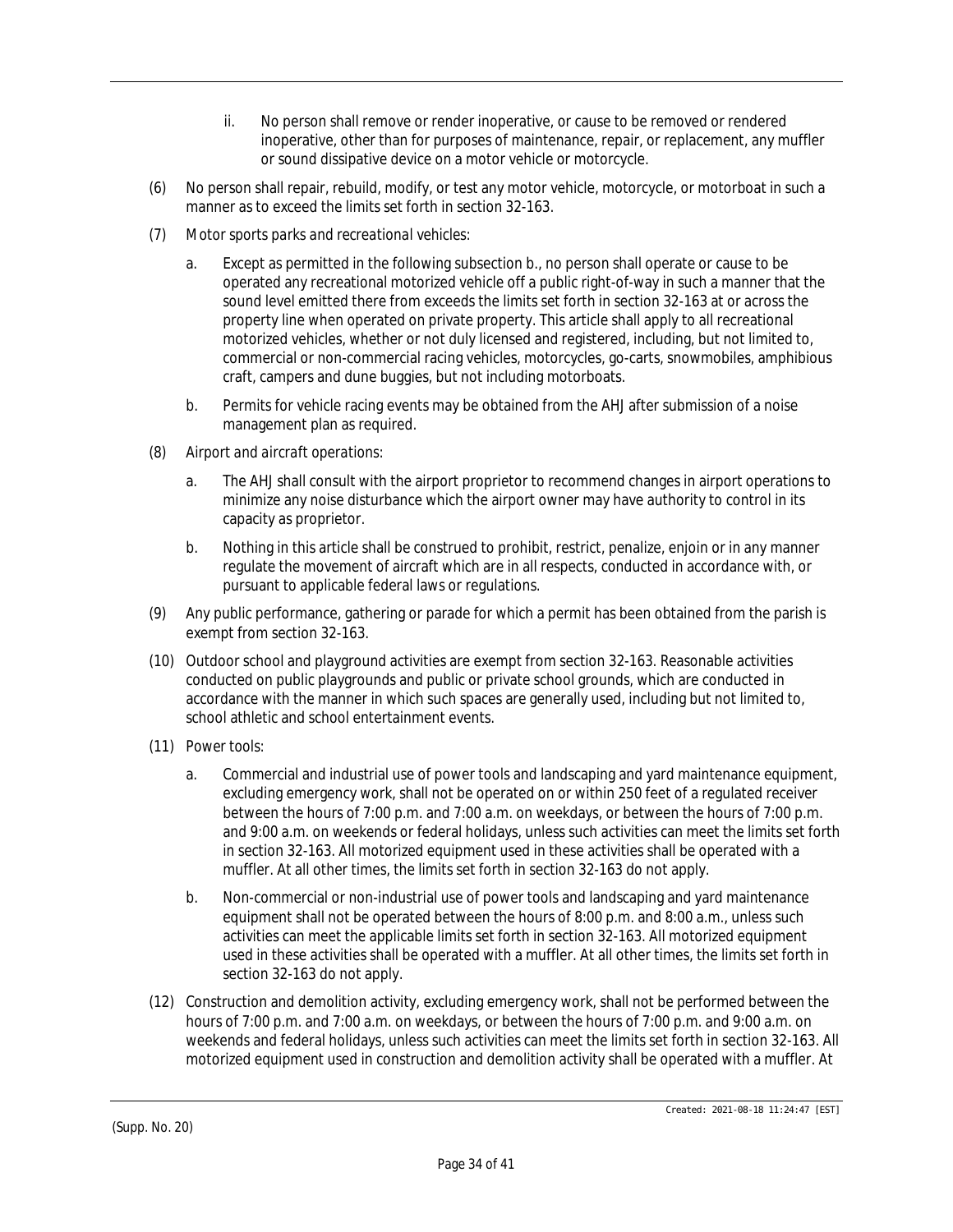all other times, the limits set forth in section 32-163 do not apply to construction and demolition activities.

- (13) Repairs or excavations of bridges, streets or highways by or on behalf of the parish, State of Louisiana, or the federal government, are exempt from limits set forth in section 32-163 between the hours of 7:00 p.m. and 7:00 a.m., when public welfare and convenience renders its impractical to perform the work between 7:00 a.m. and 7:00 p.m.
- (14) Any government or utility construction or maintenance activities are exempt from section 32-163.
- (15) Personal or commercial vehicular music amplification or reproduction equipment shall not be operated in such a manner that it is plainly audible at a residential property line between the hours of 10:00 p.m. and 8:00 a.m.
- (16) Personal vehicular music amplification equipment shall not be operated in such a manner as to be plainly audible at a distance of 50 feet in any direction from the operator.
- (17) Self-contained, portable, hand-held music or sound amplification or reproduction equipment shall not be operated on a public space or public right-of-way in such a manner as to be plainly audible at a distance of 50 feet in any direction from the operator between the hours of 8:00 a.m. and 10:00 p.m. Between the hours of 10:00 p.m. and 8:00 a.m., sound from such equipment shall not be plainly audible by any person other than the operator.
- (18) Significant noise generators (SNG) shall submit a noise management plan (NMP) for approval by the parish. Significant noise generators are those land uses that are known or may reasonably be expected to generate noise upon adjacent properties that exceeds the limits set forth in section 32-163, and may include but are not limited to oil and gas industry sites (e.g. wells heads, compressor stations, refineries, etc.), motor sports parks, machine shops, industrial plants, etc.
	- a. No SNG shall create any noise that exceeds the limits set forth in section 32-163 subject to applicable exemptions in section 32-164.
	- b. Prior to the issuance of a SNG permit and the commencement of operations, the operator shall submit a noise management plan (NMP), approved by the AHJ, detailing how the equipment, structures, site plan, and proposed activities on site complies with the maximum permissible sound levels of this article. Refer to the parish's noise management plan guidance document for specific information. At a minimum, the noise management plan must:
		- i. Identify operation noise impacts;
		- ii. Provide documentation establishing the background sound level prior to construction. A noise survey must be conducted in accordance with section 32-165 for the nearest or most impacted property. Once a noise survey has been reviewed and approved by the AHJ, the established background sound level will apply to all future development until another noise survey is approved by the AHJ.; and
		- iii. Detail how the impacts will be mitigated. In determining noise mitigation, specific site characteristics shall be considered, including but not limited to the following:
			- a) Location and acoustic characteristics of all noise sources that have the potential to exceed the limits set forth in section 32-163;
			- b) Nature and proximity of all adjacent development, location, and type;
			- c) Seasonal and prevailing weather patterns, including wind directions;
			- d) Vegetative cover on or adjacent to the site; and
			- e) Topography.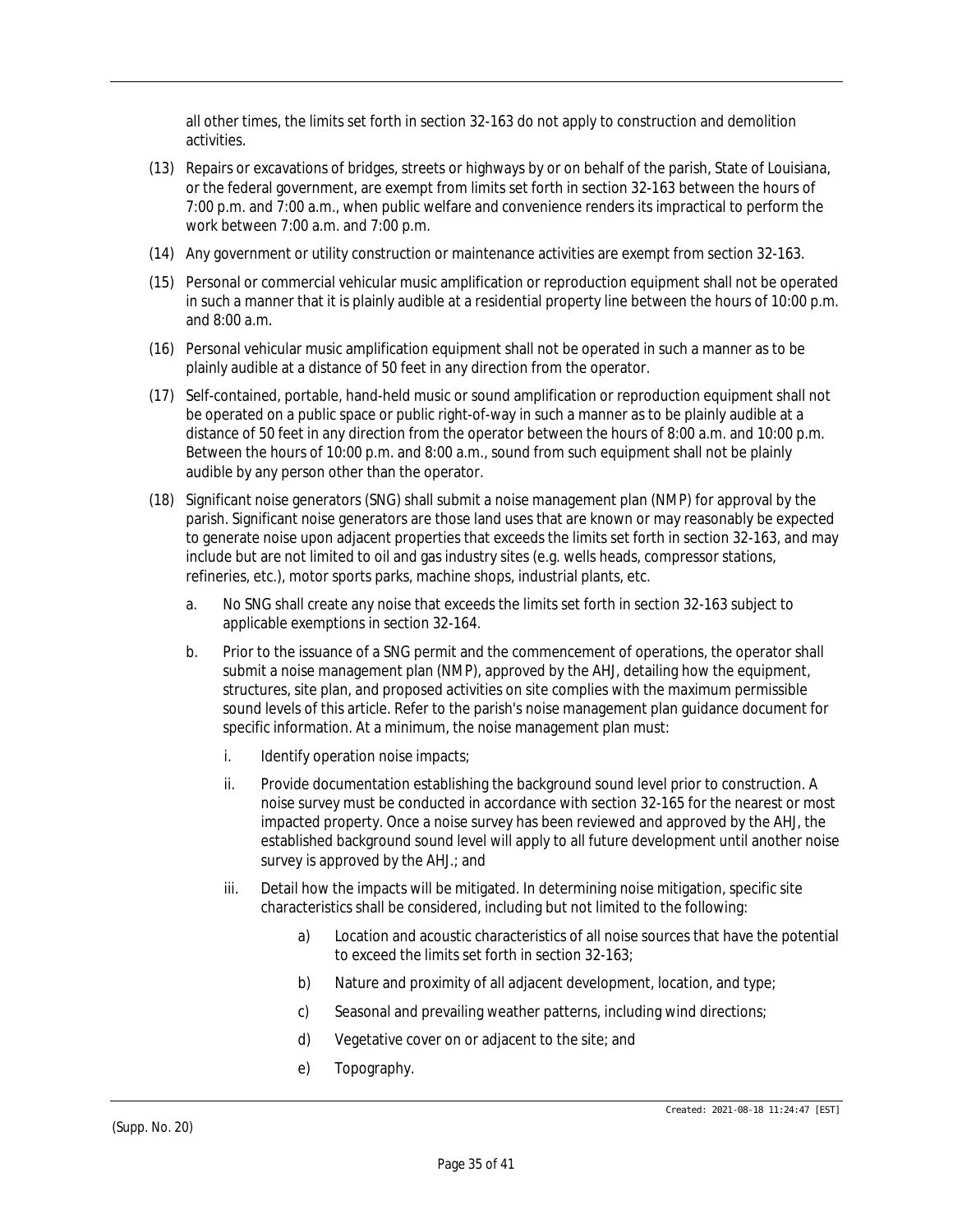- c. The operator shall be responsible for verifying compliance with this article and the noise management plan after the installation of the noise generation equipment.
- d. The sound level meter used in conducting noise evaluations shall be in accordance with section 32-165.
- e. Noise mitigation equipment, structures, products, and materials or other alternate methods as approved by the AHJ may be used to ensure compliance.
- f. The AHJ may require continuous monitoring for up to 72 hours, or for such duration as the SNG is able to demonstrate is representative of the maximum sustained noise generation conditions, to ensure compliance with the noise limits of this article when the SNG is in within 1,000 feet of a regulated receiver. In the event of complaints, additional measurements may be required upon notification to proceed by the AHJ. A minimum measurement period should be sufficient to ensure that the sound levels measured are typical of the source of interest but in no event should the duration of the measurement period be less than 15 minutes, unless the duration or duty cycle of the sound source under observation is less than 15 minutes. The cost of such monitoring shall be borne by the operator of the SNG.
- g. If a complaint is received by either the operator or the parish from any regulated receiver, the operator shall, within 24 hours of notice of the complaint and upon notification to proceed by the AHJ, continuously monitor for up to 72-hour period the exterior sound level generated to ensure compliance. At the request of the AHJ, the operator shall monitor the exterior sound level at the source of the complaint. A minimum measurement period should be sufficient to ensure that the sound levels measured are typical of the source of interest but in no event should the duration of the measurement period be less than 15 minutes, unless the duration or duty cycle of the sound source under observation is less than 15 minutes. The cost of such monitoring shall be borne by the operator of the SNG.
- h. A citation may be immediately issued for a clear violation of the provisions of this article. However, if the operator of the SNG is in compliance with the approved noise management plan, and a violation still occurs, the operator will be given 24 hours from notice of non-compliance to correct the violation from an identified source before a citation is issued. Additional extensions of the 24-hour period may be granted in the event that the source of the violation cannot be identified after reasonable diligence by the operator or if the mitigation efforts require additional time for investigation and implementation.
- (19) *Oil and gas wells:* In addition to the requirements listed for "Significant noise generators" in section 32- 164.
	- a. All workover operations shall not be performed between the hours of 7:00 p.m. and 7:00 a.m. on weekdays, or between the hours of 7:00 p.m. and 9:00 a.m. on weekends and federal holidays, unless the operator demonstrates through a NMP that such activities can meet the limits set forth in section 32-163. Heavy vehicles associated with workover operations may not operate in residential areas between the hours of 7:00 p.m. and 7:00 a.m. on weekdays, or between the hours of 7:00 p.m. and 9:00 a.m. on weekends and federal holidays.
	- b. The exterior sound level generated by the drilling, redrilling or other operations of all gas wells located within 1,000 feet of a regulated receiver shall be continuously monitored for up to 72 hours, or for such duration as the SNG is able to demonstrate is representative of the maximum sustained noise generation conditions, to ensure compliance with the noise limits of this article. The cost of such monitoring shall be borne by the operator. If a complaint is received by either the operator or the parish from any regulated receiver, the operator shall, within 24 hours of notice of the complaint and upon notification to proceed by the AHJ, continuously monitor for up to 72-hour period the exterior sound level generated by the drilling, redrilling or other operations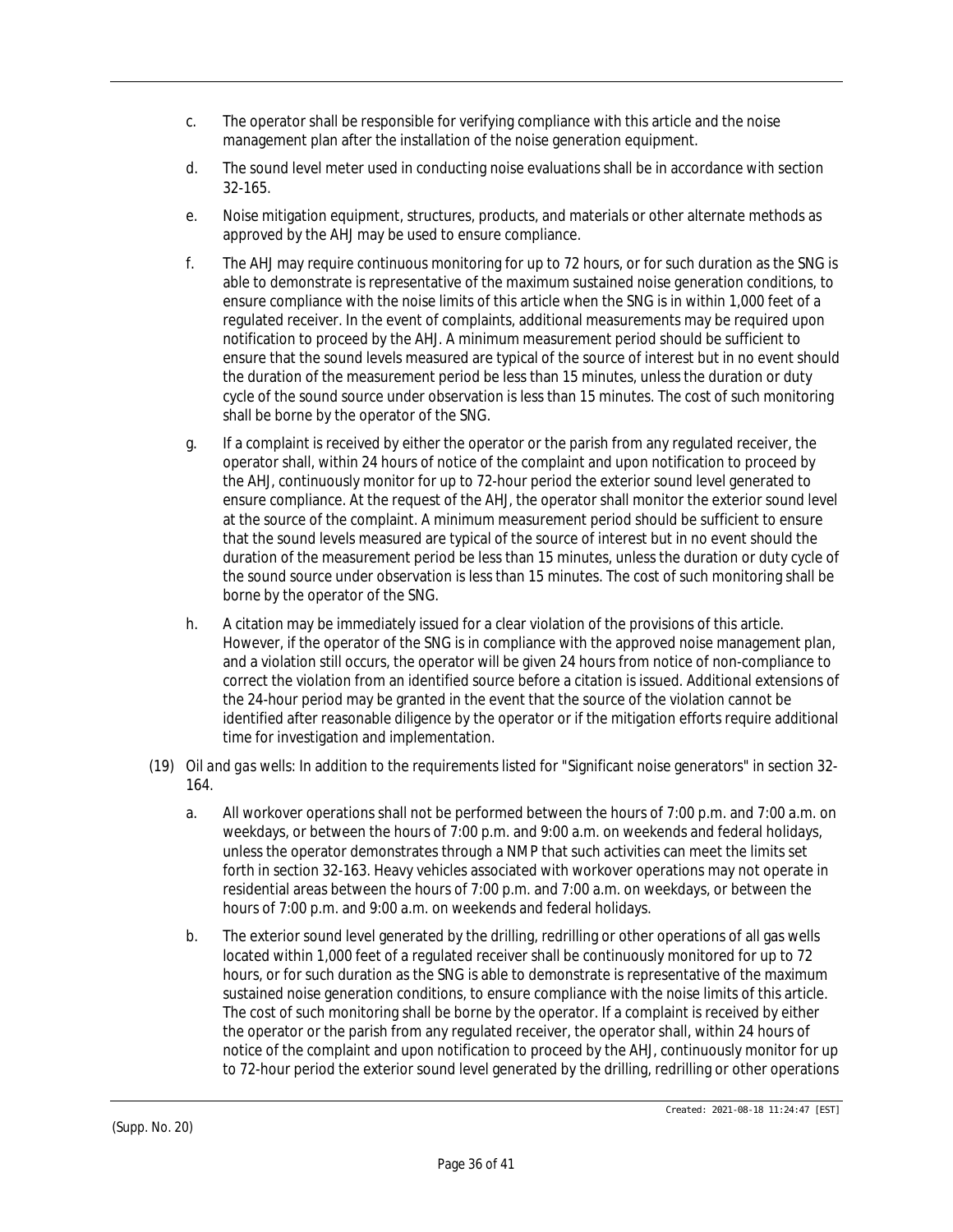to ensure compliance. At the request of the AHJ, the operator shall monitor the exterior sound level at the source of the complaint. A minimum measurement period should be sufficient to ensure that the sound levels measured are typical of the source of interest but in no event should the duration of the measurement period be less than 15 minutes, unless the duration or duty cycle of the sound source under observation is less than 15 minutes. The cost of such monitoring shall be borne by the operator of the SNG.

- (20) *Loudspeakers/public address systems:*
	- a. No person or entity shall cause, allow, or permit for any purpose any loudspeaker, public address system, or similar device that produces, reproduces, or amplifies sound, such that the sound there from exceeds the levels stated in section 32-163 relative to the receiving property type without first obtaining a permit to do so. The permit shall be granted only for the amplification of music or human speech, or both. The permit:
		- i. May be obtained by making application to the parish.
		- ii. Requires payment of a \$10.00 fee for the administrative costs of issuing the permit or a sworn statement of inability to pay the fee.
		- iii. Is valid for one 14-hour period between the hours of 8:00 a.m. and 10:00 p.m.
		- iv. Shall not be issued to the same or any other person or entity for the same location more than twice during any 30-day period. In the case of a sound truck, location shall relate to the area traversed by the truck in one day.
		- v. Shall not authorize, allow, or otherwise permit the production, reproduction, or amplification of sound that exceeds 65 dBA when measured from the property line of the nearest receiving property.
		- vi. Requires an application containing the following information:
			- a) The date of the application and the date and hours for which the permit is requested.
			- b) The name and address of the applicant.
			- c) The name and address of the person who will have charge of the sound amplifying equipment.
			- d) The purpose for which the sound equipment will be used.
			- e) The address and a description of the location where the sound equipment will be used.
			- f) A description of the type of sound amplifying equipment to be used.
- (21) Lawful discharge of firearms.
- (22) *Permits for variance:*
	- a. Any person who owns or operates any noise source may apply to the parish for a variance from one or more of the provisions of this article.
	- b. Applications for a permit of variance shall supply information including, but not limited to:
		- i. The nature and location of the noise source for which such application is made.
		- ii. The reason for which the permit of variance is requested.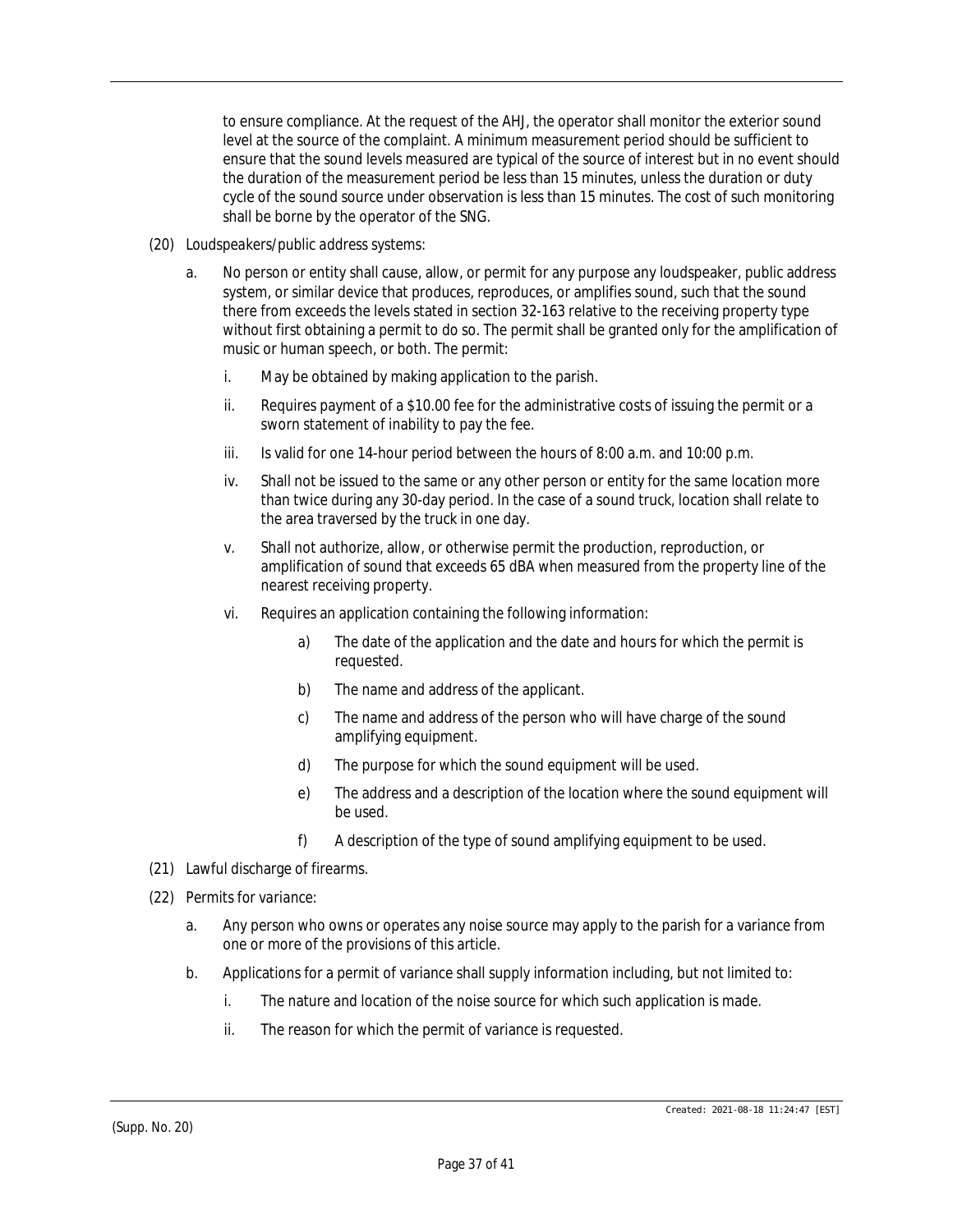- iii. The level of noise at the nearest or most impacted receiver that will occur during the period of the variance.
- iv. The section or sections of this article for which the permit of variance shall apply.
- v. A description of interim noise control measures to be taken for the applicant to minimize noise and the impacts occurring therefrom.
- vi. A specific schedule of the noise control measures that shall be taken to bring the source into compliance with this article within a reasonable time should the source continue after the variance period.
- c. Applicants must bear the cost of a third-party review of their application by a qualified professional in environmental noise; the recommendation of the third-party review will be advisory to the parish authority.
- d. No variance shall be approved unless the applicant presents adequate proof that:
	- i. Sound levels occurring during the period of the variance will not constitute a danger to public health.
	- ii. Compliance with the article would impose an unreasonable hardship on the applicant without equal or greater benefits to the public.
- e. In making the determination of granting a variance, the Caddo Parish Commission shall consider the following factors:
	- i. The character and degree of injury to, or interference with, the health and welfare or the reasonable use of property that is caused or threatened to be caused.
	- ii. The social and economic value of the activity for which the variance is sought.
	- iii. The ability of the applicant to apply the best practical noise control measures.
- f. If approved for a variance, the party responsible for the noise source must inform the potentially impacted recipients of the duration and nature of the noise.
- g. If approved for a variance, the Caddo Parish Commission shall determine the duration of the permit.
- h. A copy of the permit of variance must be kept on file by the parish.
- i. Failure to supply the information required by the Caddo Parish Commission shall be cause for rejection of the application.
- j. applications for variances of an emergency nature may be acted upon by noise control officers. If granted, such variances shall not exceed 30 days duration.

(Ord. No. 5072, § 32-24, 3-3-2011)

## **Sec. 32-165. Procedures for measuring noise.**

(a) Testing shall be conducted in accordance with methods set forth hereinafter, and expanded in greater detail in the parish's noise measurement procedures guidance document. Alternative methods, procedures, or instruments may be used subject to approval and conditions prescribed by the AHJ. The AHJ may itself employ such alternatives when warranted by test conditions or other circumstances.

*Acceptable measurement methods:*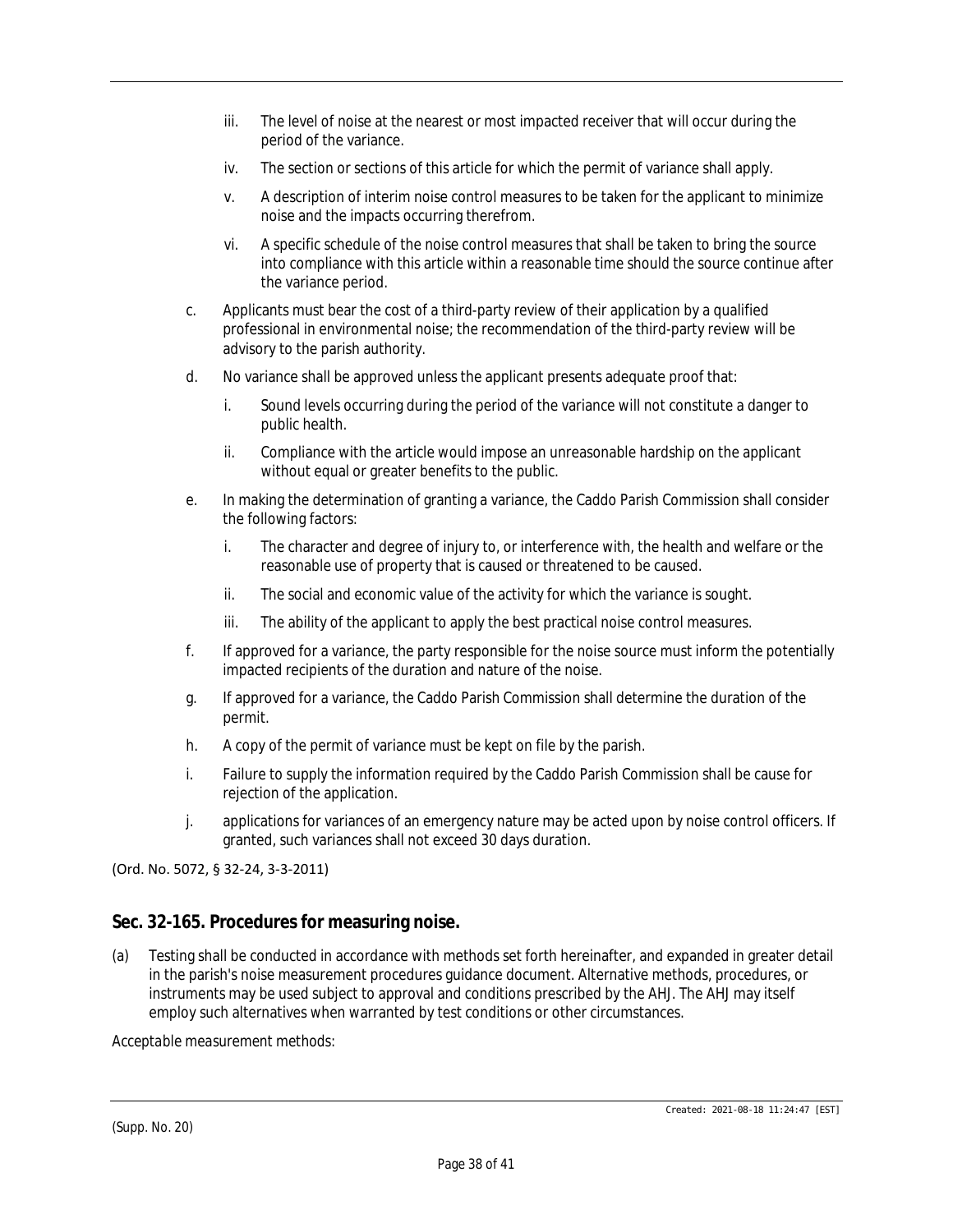- (b) Measurements shall be conducted by the NCO or other qualified professional in environmental noise in accordance with methods set forth hereinafter.
- (c) Operating conditions of the noise source during the measurement will vary based on the noise source of interest. Insofar as practicable, measurements shall be conducted under representative conditions to those that initiated the investigation. Relevant operational conditions may include but are not limited to typical, design, maximum, and fluctuating conditions.
- (d) If short-term background sounds increase the monitored sound levels, the measurements should be postponed until these extraneous sounds do not increase the monitored sound levels of interest or these periods of noise should be removed during post-processing of the measurement data.
- (e) General requirements—The investigator shall, to the extent practicable, conduct all measurements in accordance with the following procedures and report related information:
	- (1) Identify all measurement equipment by manufacturer, model number, and serial number.
	- (2) Report the date, day of week, and time of day.
	- (3) Identify all sources contributing sound to the point of measurement—Characterize and localize sound sources.
	- (4) Conduct measurements at or within the property line of any affected person or entity. Report the distance and direction to the noise source in question.
		- a. For noise due to temporary activities, measurements shall be conducted at least ten feet from the receptor on the side of the receptor where the sound levels are most representative of the noise source in question.
		- b. For noise due to lasting activities, measurements shall be conducted at or within the property line as appropriate for the noise source in question.
	- (5) The measurement session should consist of three individual measurement periods. A minimum measurement period should be sufficient to ensure that the sound levels measured are typical of the source of interest but in no event should the duration of the measurement period be less than five minutes, unless the duration or duty cycle of the sound source under observation is less than five minutes.
	- (6) Background sound level measurements intended for the purpose of planning or permitting shall be conducted for a minimum measurement period of three consecutive days (72 consecutive hours) and include at least 24 hours during either Saturday or Sunday. Measurements must be processed to eliminate the contributions of short-term background sounds as identified in section 32-165.
	- (7) Calibrate the measuring device before and after each series of readings. Report calibration results.
	- (8) Report environmental conditions during measurements including wind speed and direction.
	- (9) Describe relevant source operational condition(s).
	- (10) Outdoor sound measurements made under the following conditions shall not be used to determine compliance:
		- a. Measurements without a wind screen properly attached to the measuring device.
		- b. Measurements when the wind speed exceeds 11 miles per hour (including gusts).
		- c. Measurements under any condition which allows the measuring device to become wet, such as rain, snow, or condensation.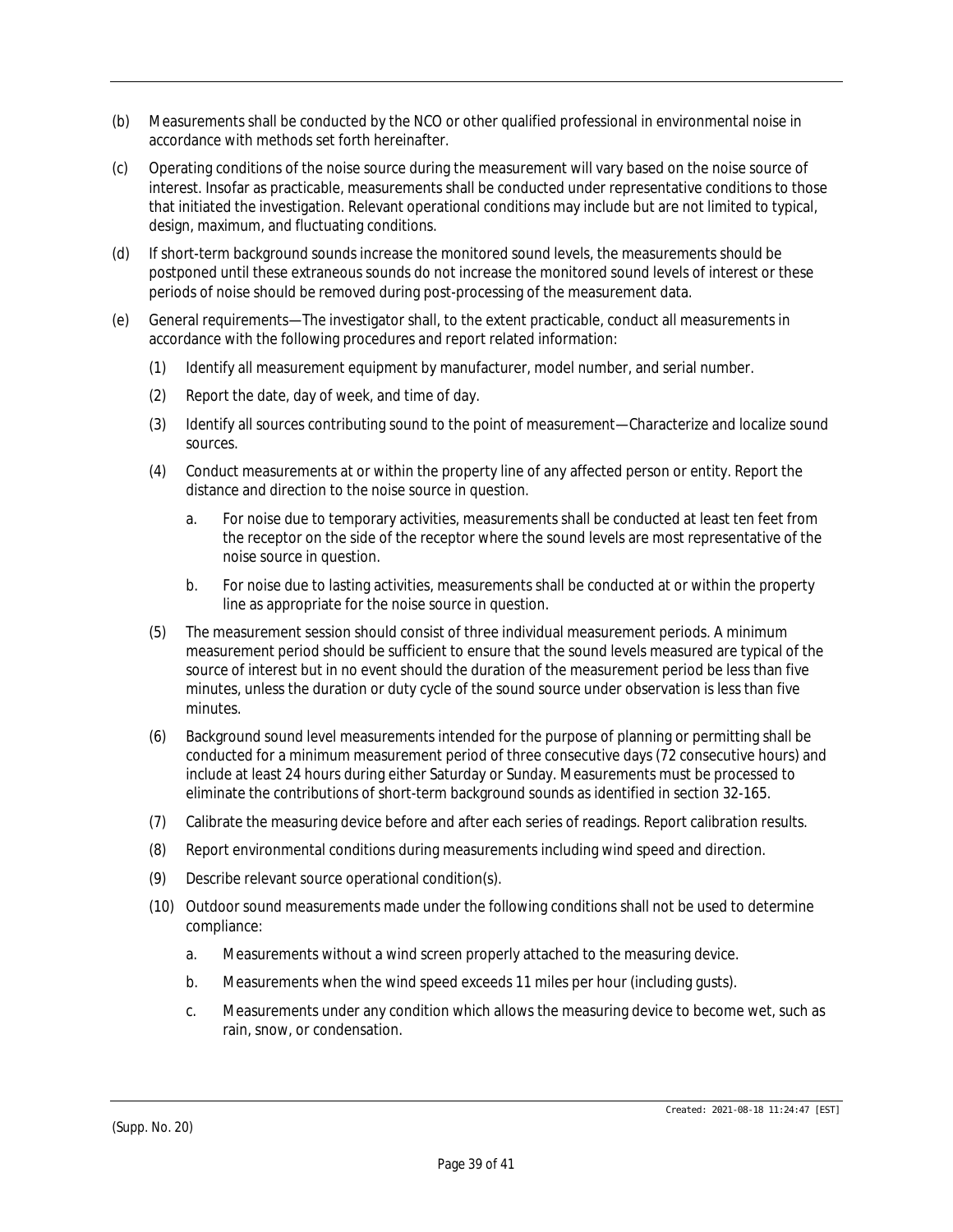- d. When the ambient temperature is below 14 degrees F (-10 degrees C) or above 122 degrees F (50 degrees C).
	- i. Background sound level measurement values to be reported:
		- a) For the purpose of compliance, report the A-weighted, time-interval equivalent 15 minute sound pressure level,  $L_{Aea15min}$  measured in accordance with section 32-165.
		- b) For the purpose of planning or permitting, report the A-weighted, time-interval equivalent three-day sound pressure level, L Aeq3day, after the measurements have been processed for removal of short-term background sounds and measured in accordance with section 32-165.
- (f) *Measurement instrumentation.*
	- (1) The sound level meter must be able to measure the continuous energy equivalent sound level of steady, intermittent, and fluctuating sources. Any instrument used for sound pressure level measurement must be able to measure A-weighted sound pressure levels with a slow, exponential time-averaging setting and meet requirements for a Type 1 sound level meter as specified in the American National Standards Institute specifications for sound level meters (ANSI S1.4-1983 (R2006)), or the latest approved revision thereof.
	- (2) To investigate impulsive noise limits, the sound level meter must be able to measure A-weighted sound pressure levels with a fast, exponential time-averaging setting.
	- (3) To investigate the presence of tonal components, the sound level meter must be able to measure onethird octave band sound pressure levels. The meter must meet the minimum technical specification in the American National Standards Institute (ANSI) publication S1.11-2004 or latest revision for Class 2 filter sets.
	- (4) The calibrator must meet the requirements for ANSI S1.40-2006 or latest revision.
	- (5) The sound level meter must be recalibrated at least every two years and the field calibrator must be recalibrated at least once per year by the manufacturer or by a laboratory accredited for such calibrations by either the American Association for Laboratory Accreditation or the National Institute of Standards and Technology. A copy of written documentation of such recalibration, in a form approved by the parish, shall be kept with the equipment to which it refers.

(Ord. No. 5072, § 32-25, 3-3-2011)

### **Sec. 32-166. Enforcement.**

- (a) Any person or entity that clearly violates any provision of this article shall be subject to a civil penalty for each offense of not more than \$500.00 or a term of imprisonment of 30 days. If the violation is of a continuing nature, each day during which it occurs shall constitute an additional, separate, and distinct offense. Further, the parish may enforce this article through all civil remedies available, including, but not limited to, injunctive relief.
- (b) No provision of this article shall be construed to impair any common law or statutory cause of action, or legal remedy there from, of any person for injury or damage arising from any violation of this article or from other law.

(Ord. No. 5072, § 32-26, 3-3-2011)